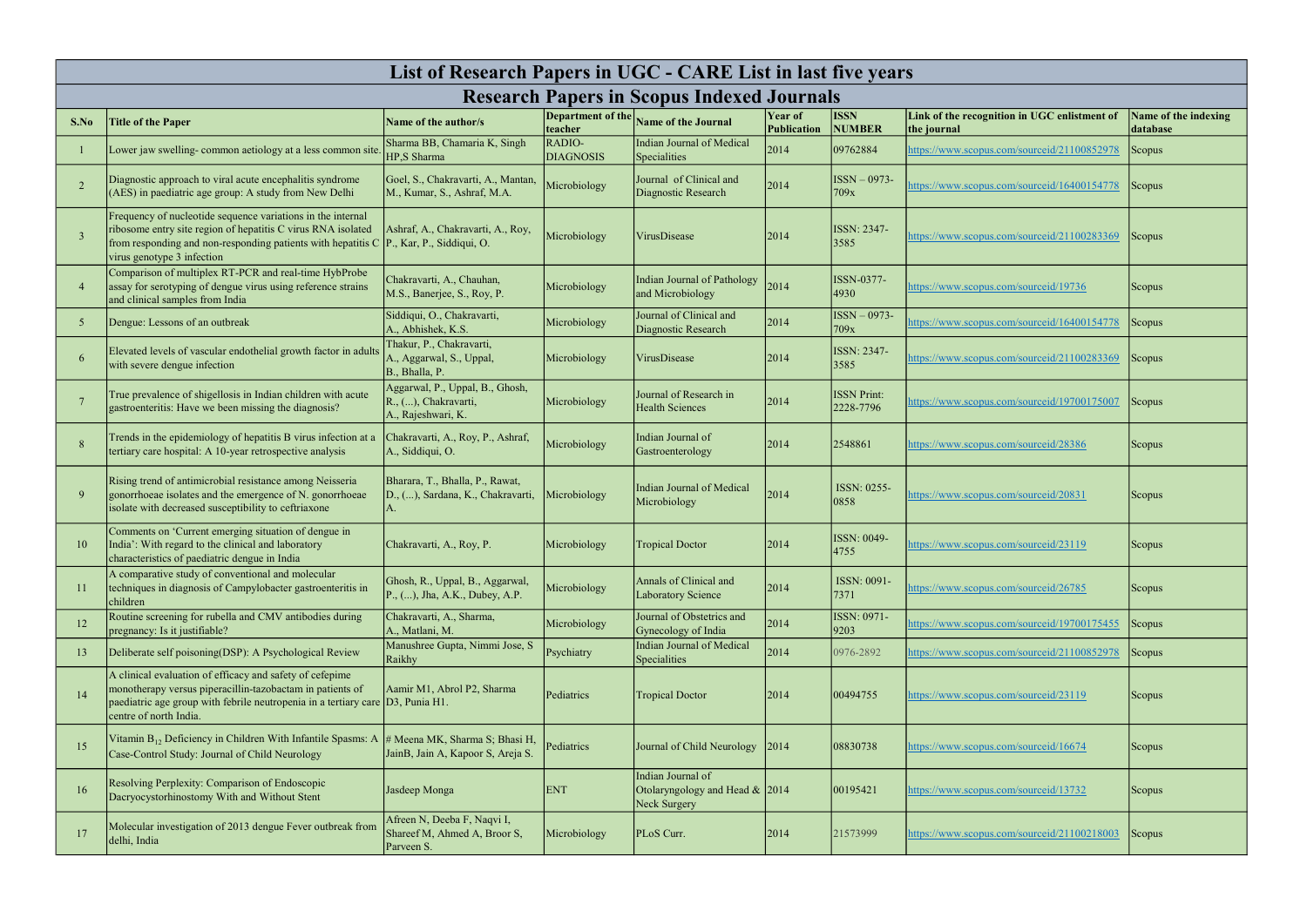| 18 | Molecular characterization of dengue and chikungunya virus<br>strains circulating in New Delhi, India.                                                                  | Afreen N, Deeba F, Khan WH,<br>Haider SH, Kazim SN, Ishrat R,<br>Naqvi IH, Shareef MY, Broor S,<br>Ahmed A, Parveen S.                                                          | Microbiology                | Microbiol Immunol.                                       | 2014 | 3855600             | https://www.scopus.com/sourceid/20270       | Scopus        |
|----|-------------------------------------------------------------------------------------------------------------------------------------------------------------------------|---------------------------------------------------------------------------------------------------------------------------------------------------------------------------------|-----------------------------|----------------------------------------------------------|------|---------------------|---------------------------------------------|---------------|
| 19 | Antiviral drug profile of human influenza A & B viruses<br>circulating in India: 2004-2011.                                                                             | Potdar VA, Dakhave MR,<br>Kulkarni PB, Tikhe SA, Broor S,<br>Gunashekaran P, Chawla-Sarkar<br>M, Abraham A, Bishwas D, Patil<br>KN, Kadam AA, Kode SS, Mishra<br>AC, Chadha MS. | Microbiology                | Indian J Med Res.                                        | 2014 | 9715916             | https://www.scopus.com/sourceid/14659       | Scopus        |
| 20 | Differences in influenza seasonality by latitude, northern<br>India.                                                                                                    | Koul PA, Broor S, Saha S, Barnes<br>J, Smith C, Shaw M, Chadha M,<br>Lal RB.                                                                                                    | Microbiology                | Emerg Infect Dis.                                        | 2014 | 10806040            | https://www.scopus.com/sourceid/20228       | Scopus        |
| 21 | Comparison of NS1 antigen detection ELISA, real time RT-<br>PCR and virus isolation for rapid diagnosis of dengue<br>infection in acute phase                           | Ahmed NH, Broor S.                                                                                                                                                              | Microbiology                | J Vector Borne Dis.                                      | 2014 | 09729062            | https://www.scopus.com/sourceid/22450       | Scopus        |
| 22 | Estimates of possible severe bacterial infection in neonates in<br>sub-Saharan Africa, south Asia, and Latin America for 2012:<br>a systematic review and meta-analysis | Seale AC, Blencowe H, Manu AA,<br>Nair H, Bahl R, Qazi SA, Zaidi<br>AK, Berkley JA, Cousens SN,<br>Lawn JE                                                                      | Microbiology                | Lancet Infect Dis.                                       | 2014 | 14733099            | https://www.scopus.com/sourceid/22471       | Scopus        |
| 23 | Rates of respiratory virus-associated hospitalization in<br>children aged $\leq$ 5 years in rural northern Indi.                                                        | Broor S, Dawood FS, Pandey BG,<br>Saha S, Gupta V, Krishnan A, Rai<br>S, Singh P, Erdman D, Lal RB.                                                                             | Microbiology                | J Infect.                                                | 2014 | 01634453            | https://www.scopus.com/sourceid/22428       | Scopus        |
| 24 | Dermoscopic evaluation of therapeutic response to an<br>intralesional corticosteroid in the treatment of alopecia areata                                                | Ganjoo S, Thappa DM                                                                                                                                                             | Dermatology &<br><b>STD</b> | <b>Indian J Dermatol Venereol</b><br>Leprol              | 2014 | ISSN: 0378-<br>6323 | https://www.scopus.com/sourceid/24836       | Scopus        |
| 25 | Alteration of ischemia modified albumin and nitric oxide<br>levels in hypothyroidism                                                                                    | Dahiya K, Verma M, Dhankhar<br>$\overline{R}$ , Singh V, Ghalaut PS, Seth S                                                                                                     | General Medicine            | clinical laboratory                                      | 2014 | 14336510            | https://www.scopus.com/sourceid/25446       | Scopus        |
| 26 | Impact of iron deficiency anemia on chronic periodontitis and<br>superoxide dismutase activity: A cross-sectional study                                                 | Chakraborty, S., Tewari, S,<br>Sharma, R.K.Narula, S.C, Ghalaut, General Medicine<br>P.S., Ghalaut, V.                                                                          |                             | Journal of Periodontal and<br><b>Implant Science</b>     | 2014 | 20932278            | https://www.scopus.com/sourceid/21100199820 | <b>Scopus</b> |
| 27 | Ischemic Stroke in a Patient with Hetrozygous Factor V<br>Leiden Mutation: An Uncommon Association                                                                      | P. S. Ghalaut, Joginder Duhan,<br>Vikas Chaudhary, Hemant Krishan<br>Dahiya, Sumin Kaushik, Manisha<br>Sharma, Jitendra Kumar Pehalajani                                        | <b>General Medicine</b>     | Indian Journal of<br>Hematology and Blood<br>Transfusion | 2014 | 09714502            | https://www.scopus.com/sourceid/29867       | Scopus        |
| 28 | Status of leptin in MBCR-ABL p210 positive chronic myeloid<br>leukemia patients before and after imatinib therapy: A<br>conflicting scenario                            | Bansal P, Ghalaut VS, Sharma<br>TK, Ghalaut PS, Dokwal S,<br>Ghalaut R, Kulshrestha M,<br>Dahiya K                                                                              | <b>General Medicine</b>     | clinical laboratory                                      | 2014 | 14336510            | https://www.scopus.com/sourceid/25446       | Scopus        |
| 29 | Effect of imatinib on male reproductive hormones in BCR-<br>ABL positive CML patients: A preliminary report                                                             | Veena S Ghalaut, Gulshan Prakash,<br>Piyush Bansal, Kiran Dahiya,<br>Sumit Dokwal, Pratap S Ghalaut,<br>Manju Bala, Rakesh Dhankhar                                             | <b>General Medicine</b>     | Journal of Oncology<br><b>Pharmacy Practice</b>          | 2014 | 10781552            | https://www.scopus.com/sourceid/23056       | Scopus        |
| 30 | Severe bradycardia after applying subgaleal negative pressure<br>drain- one must know the fact                                                                          | Sarla huda                                                                                                                                                                      | Anesthesia                  | Sri Lankan Journal of<br>Anaesthesiology                 | 2014 | 13918834            | https://www.scopus.com/sourceid/19700174634 | Scopus        |
| 31 | Delayed recovery from anaesthesia due to acute phenytoin<br>therapy                                                                                                     | Sarla huda                                                                                                                                                                      | Anesthesia                  | Indian Journal of<br>Anaesthesia                         | 2014 | 00195049            | https://www.scopus.com/sourceid/19700187304 | Scopus        |
| 32 | Methylprednisolone in hair dye poisoning                                                                                                                                | Sarla huda                                                                                                                                                                      | Anesthesia                  | Anaesthesia, Pain and<br><b>Intensive Care</b>           | 2014 | 16078322            | https://www.scopus.com/sourceid/19700174976 | Scopus        |
| 33 | Use of <i>i</i> -gel in magnetic resonance imaging                                                                                                                      | Sarla huda                                                                                                                                                                      | Anesthesia                  | Acta Anaesthesiologica<br>Taiwanica                      | 2014 | 18754597            | https://www.scopus.com/sourceid/21914       | Scopus        |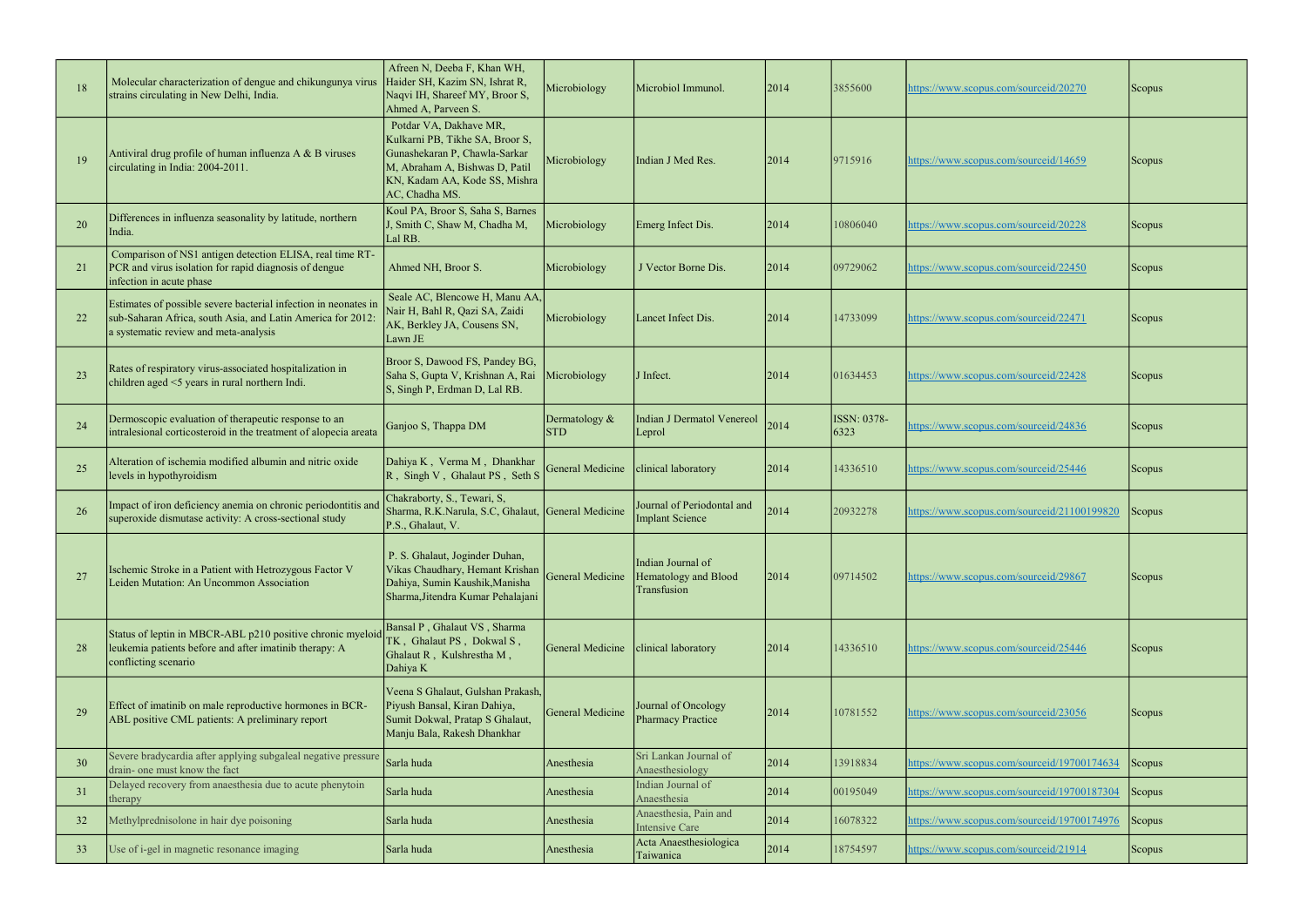| 34 | Squamous cell carcinoma of the scrotum-still an occupational<br>hazard                                                                                                                                   | PN Agarwal                                                                                                                                             | Surgery                  | Indian Journal of<br>Occupational and<br><b>Environmental Medicine</b>                | 2014 | 09732284        | https://www.scopus.com/sourceid/14658       | <b>Scopus</b> |
|----|----------------------------------------------------------------------------------------------------------------------------------------------------------------------------------------------------------|--------------------------------------------------------------------------------------------------------------------------------------------------------|--------------------------|---------------------------------------------------------------------------------------|------|-----------------|---------------------------------------------|---------------|
| 35 | Authors response to dr. rathore's comments on singh b, garg<br>vk, yadav p, kishore n, pulhani v (2014) uranium in<br>groundwater from western haryana, india. j radioanal nucl<br>chem 301: 427-433     | Singh, B., Garg, V. K., Yadav, P.,<br>Singh, M., Yadav, A., Singh, K.,<br>Bishnoi, M., Kishore, N. Pulhani,                                            | Environmental<br>Science | Journal of Radioanalytical<br>and Nuclear Chemistry                                   | 2014 | 1588-2780       | https://www.scopus.com/sourceid/24060       | <b>Scopus</b> |
| 36 | Effect of substrate bias on structure and properties of Ni-TiN<br>nanocomposite thin films deposited by reactive RF/DC<br>magnetron co-sputtering system                                                 | Mukesh Kumar, Rahul Mitra                                                                                                                              | Physics                  | Surface and Coatings<br>Technology                                                    | 2014 | 0257-8972       | https://www.scopus.com/sourceid/24537       | <b>Scopus</b> |
| 37 | Microwave Assisted Synthesis and in vitro Antimicrobial<br>activities of Fluorine containing 4-Benzofuran-2-yl-6-phenyl-<br>pyrimidin-2-ylamines                                                         | Tejpal Singh Chundawat, Nutan<br>Sharma and Sunita Bhagat                                                                                              | Chemistry                | Medicinal Chemistry                                                                   | 2014 | 1573-4064       | https://www.scopus.com/sourceid/4700152603  | Scopus        |
| 38 | Synthesis and in vitro Antimicrobial Evaluation of Novel<br>Fluorine Containing 3-Benzofuran-2-yl-5-phenyl-4,5-dihydro-<br>1H-pyrazoles and 3-Benzofuran-2yl-5-phenyl-4,5-dihydro<br>isoxazoles          | Tejpal Singh Chundawat, Nutan<br>Sharma and Sunita Bhagat                                                                                              | Chemistry                | Medicinal Chemistry<br>Research                                                       | 2014 | 1054-2523       | https://www.scopus.com/sourceid/18384       | <b>Scopus</b> |
| 39 | A facile one-pot five-component synthesis of glycoside<br>annulated dihydropyrimidinone derivatives with 1,2,3-triazol<br>linkage via transesterification/Biginelli/click reactions in<br>aqueous medium | B. Anjaneyulu                                                                                                                                          | Chemistry                | <b>Tetrahedron Letters</b>                                                            | 2014 | $ 0040 - 4039 $ | https://www.scopus.com/sourceid/26514       | <b>Scopus</b> |
| 40 | Greener and expeditious one-pot synthesis of<br>dihydropyrimidinone derivatives using noncommercial β-<br>ketoesters via the Biginelli reaction                                                          | B. Anjaneyulu                                                                                                                                          | Chemistry                | <b>RSC</b> Advances                                                                   | 2014 | 2046-2069       | https://www.scopus.com/sourceid/21100199840 | Scopus        |
| 41 | Nonlinear interaction of electron acoustic waves with<br>Langmuir waves in presence of magnetic field in plasmas                                                                                         | Manjistha Dutta, Nikhil<br>Chakrabarti, Manoranjan Khan                                                                                                | Physics                  | J. Plasma Physics                                                                     | 2014 | 0022-3778       | https://www.scopus.com/sourceid/28572       | <b>Scopus</b> |
| 42 | Glass Transition and Crystallization Kinetics Analysis of Sb-<br>Se-Ge Chalcogenide Glasses.                                                                                                             | Sunanda Sharda, Neha Sharma,<br>Pankaj Sharma and Vineet Sharma                                                                                        | Physics                  | Journal of Thermal Analysis<br>and Calorimetry                                        | 2014 | 13886150        | https://www.scopus.com/sourceid/26983       | <b>Scopus</b> |
| 43 | Thermal Stability and Crystallization Kinetics of Quaternary<br>Sb-Se-Ge-In Chalcogenide Glasses.                                                                                                        | Sunanda Sharda, Neha Sharma,<br>Pankaj Sharma and Vineet Sharma                                                                                        | Physics                  | Journal of Alloys and<br>Compounds                                                    | 2014 | 09258388        | https://www.scopus.com/sourceid/12325       | <b>Scopus</b> |
| 44 | Effect of Te on linear and non-linear optical properties of new Neha Sharma, Sunanda Sharda,<br>quaternary Ge-Se-Sb-Te chalcogenide glasses                                                              | Vineet Sharma and Pankaj Sharma                                                                                                                        | Physics                  | Electronic Materials Letters 2014                                                     |      | 17388090        | https://www.scopus.com/sourceid/13300154705 | <b>Scopus</b> |
| 45 | Study of the effect of magnetic ordering on order-disorder<br>transitions in FeCr alloys                                                                                                                 | AP Jena, B Sanyal, A Mookerjee                                                                                                                         | Physics                  | Journal of Magnetism and<br><b>Magnetic Materials</b>                                 | 2014 | 0304-8853       | https://www.scopus.com/sourceid/28526       | Scopus        |
| 46 | Effect of short range ordering on the magnetism in disordered<br>Fe: Al alloy                                                                                                                            | Tanmoy Ghosh, Ambika Prasad<br>Jena, Biplab Sanyal, Hirosuke<br>Sonomura, Takashi Fukuda,<br>Tomoyuki Kakeshita, PK<br>Mukhopadhyay, Abhijit Mookerjee | Physics                  | Journal of Alloys and<br>Compounds                                                    | 2014 | 9258388         | https://www.scopus.com/sourceid/12325       | <b>Scopus</b> |
| 47 | Estimating Technical and Scale Efficiencies of Private<br>Hospitals Using a Non-Parametric Approach                                                                                                      | Sandeep Kumar Mogha, Shiv<br>Prasad Yadav and S.P. Singh                                                                                               | Mathematics              | International Journal of<br><b>Operational Research</b>                               | 2014 | 1745-7645       | https://www.scopus.com/sourceid/4400151406  | Scopus        |
| 48 | New Slack Model Based Efficiency Assessment of Public<br>Sector Hospitals of Uttarakhand: State of India                                                                                                 | Sandeep Kumar Mogha, Shiv<br>Prasad Yadav and S.P. Singh                                                                                               | Mathematics              | International Journal of<br><b>Systems Assurance</b><br>Engineering and<br>Management | 2014 | $ 0975 - 6809$  | https://www.scopus.com/sourceid/19700177002 | <b>Scopus</b> |
| 49 | Scientific concepts of Polymerase Chain Reaction (PCR)                                                                                                                                                   | Kapil Verma                                                                                                                                            | Forensic Science         | International Journal of<br>Pharmaceutical Sciences and 2014<br>Research              |      | 23205148        | https://www.scopus.com/sourceid/21100898314 | Scopus        |
| 50 | Synthesis, Characterization and Biological Evaluation of<br>Some Newer Carbazole Derivatives                                                                                                             | Divyanshu Sharma, Nitin Kumar<br>and Devender Pathak                                                                                                   | Pharmacy                 | Journal of Serbian Chemical 2014<br>Society                                           |      | 03525139        | https://www.scopus.com/sourceid/21535       | Scopus        |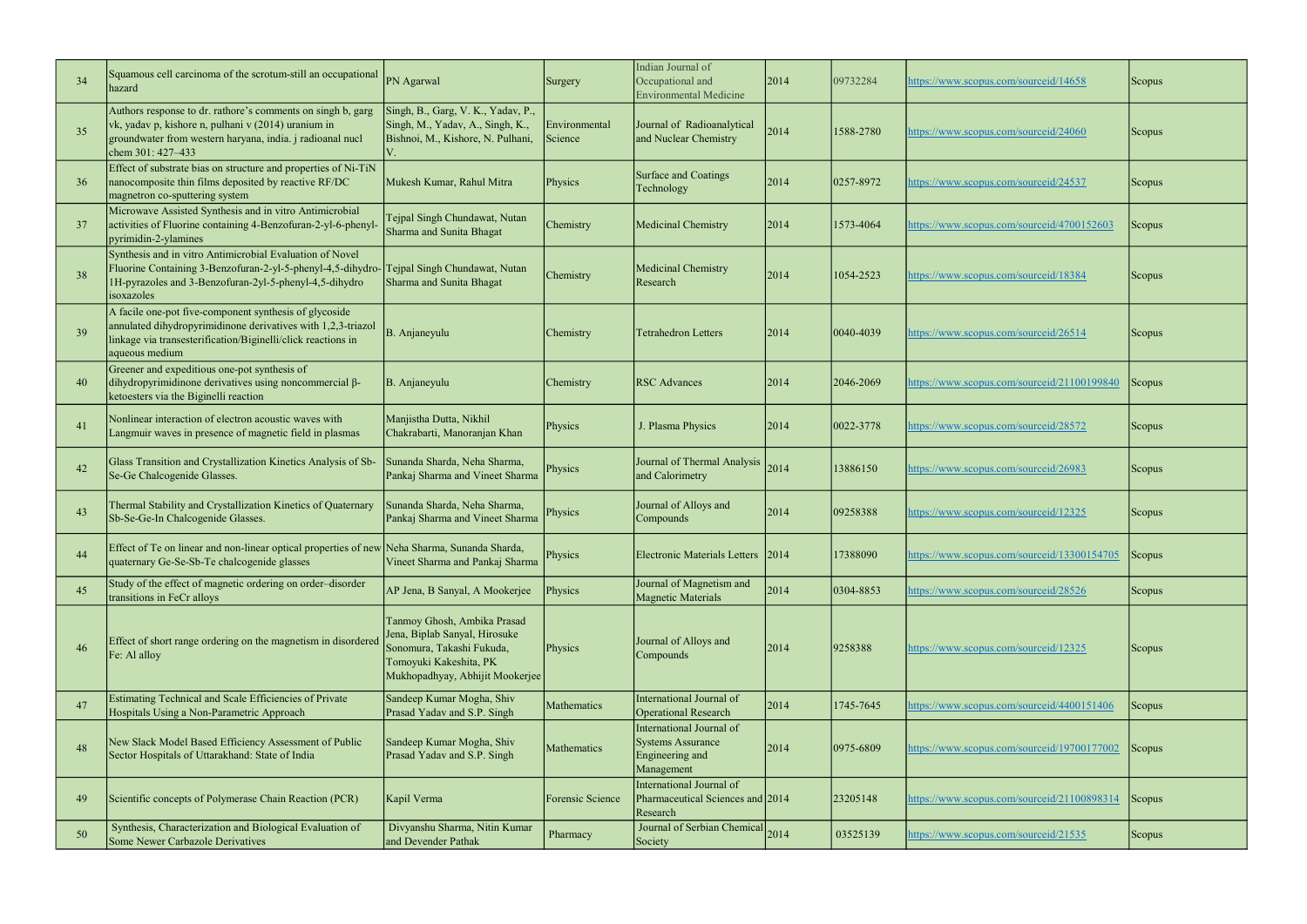| 51 | Synthesis, Characterization and Biological Evaluation of N-<br>(2-(1-benzo[d] imidazol-2-yl)phenyl)-substituted Benzamines                                                                                                                                 | Aruna Chandra Singh, Nitin Mittal<br>and Devender Pathak                       | Pharmacy                                                  | Indian Journal of<br>Heterocyclic Chemistry                                                                                     | 2014 | 09711627        | https://www.scopus.com/sourceid/24112              | Scopus        |
|----|------------------------------------------------------------------------------------------------------------------------------------------------------------------------------------------------------------------------------------------------------------|--------------------------------------------------------------------------------|-----------------------------------------------------------|---------------------------------------------------------------------------------------------------------------------------------|------|-----------------|----------------------------------------------------|---------------|
| 52 | Simultaneous Estimation of Taraxerol and Taraxasterol in<br>Root Callus Cultures of Taraxacum officinale Weber.                                                                                                                                            | Kiran Sharma, Rasheeduz Zafar                                                  | Pharmacognosy                                             | International journal of<br>Pharmacognosy &<br>Phytochemical research                                                           | 2014 | 0975-4873       | https://www.scopus.com/sourceid/20400195018        | Scopus        |
| 53 | Improvement of in vitro release of Glibenclamide using<br><b>Cyclodextrin Inclusion Complexation</b>                                                                                                                                                       | Neelkant Prasad*, Navneet Garud,<br>Akanksha Garud                             | Pharmaceutics                                             | Dhaka University Journal of $ _{2014} $<br><b>Pharmaceutical Sciences</b>                                                       |      | 1816-1820       | https://www.scopus.com/sourceid/19700174893        | Scopus        |
| 54 | Direct oral microscopy to enhance diagnostic accuracy.                                                                                                                                                                                                     | Dave A                                                                         | <b>Oral Pathology</b>                                     | Ind J Cancer                                                                                                                    | 2014 | 0019-509X       | https://www.scopus.com/sourceid/29865              | Scopus        |
| 55 | Comparative evaluation of the effect of menstruation,<br>pregnancy and menopause on salivary flow rate, ph and<br>gustatory function.                                                                                                                      | Saluja P, Shetty VP, Dave A,<br>Arora M, Hans V, Madan A                       | Oral Pathology                                            | J ClinDiagn Res                                                                                                                 | 2014 | $ 0973 - 709X$  | https://www.scopus.com/sourceid/16400154778        | Scopus        |
| 56 | Gardener's syndrome- A rare case report.                                                                                                                                                                                                                   | Arora M, Deora SS, Arora P,<br>Saluja P                                        | <b>Oral Pathology</b>                                     | Dentistry                                                                                                                       | 2014 | 2304-6767       | https://www.scopus.com/sourceid/21100901062        | Scopus        |
| 57 | Comparison of root canal sealer distribution in obturated root Gaurav Setya, Ajay Nagpal, Sunil<br>canal-An in-vitro study                                                                                                                                 | Kumar and Navin Anand Ingle                                                    | Conservative                                              | <b>JOURNAL OF</b><br><b>INTERNATIONAL</b><br><b>SOCIETY OF</b><br><b>PREVENTIVE AND</b><br><b>COMMUNITY</b><br><b>DENTISTRY</b> | 2014 | 22310762        | https://www.scopus.com/sourceid/21100464566        | <b>Scopus</b> |
| 58 | Comparison of the anaesthetic efficacy of epinephrine<br>concentrations $(1: 80 000$ and $1: 200 000$ in 2% lidocaine<br>for inferior alveolar nerve block in patients with symptomatic<br>irreversible pulpitis: A randomized, double-blind clinical tria | Aggarwal, V., Singla, M., Miglani,<br>S., Kohli, S.                            | Conservative<br>Dentistry &<br>Endodontics                | International endodontic<br> iournal                                                                                            | 2014 | $ 0143 - 2885 $ | https://www.scopus.com/sourceid/25610              | <b>Scopus</b> |
| 59 | The effect of ferrule presence and type of dowel on fracture<br>resistance of endodontically treated teeth restored with metal-<br>ceramic crowns                                                                                                          | Aggarwal, V., Singla, M., Yadav,<br>S.Sharma, V., Bhasin, S.S.                 | Conservative<br>Dentistry &<br>Endodontics                | Journal of Conservative<br>Dentistry                                                                                            | 2014 | 0972-0707       | https://www.scopus.com/sourceid/19900192552        | Scopus        |
| 60 | Effect of flowable composite liner and glass ionomer liner on<br>class II gingival marginal adaptation of direct composite<br>restorations with different bonding strategies                                                                               | Aggarwal, V., Singla, M., Yadav,<br>S., Yadav, H.                              | Conservative<br>Dentistry &<br>Endodontics                | Journal of Dentistry                                                                                                            | 2014 | 0300-5712       | https://www.scopus.com/sourceid/25686              | Scopus        |
| 61 | Dental caries and periodontal status of mentally handicapped<br>institutilized children                                                                                                                                                                    | DR. ASHTHA ARYA                                                                | Conservative<br>Dentistry And<br>Endododntics             | JOURNAL OF CLINICAL<br><b>AND DIAGNOSTIC</b><br><b>RESEARCH</b>                                                                 | 2014 | 0973709X        | https://www.scopus.com/sourceid/16400154778 Scopus |               |
| 62 | Efficacy of preprocedural mouth rinsing in reducing aerosol<br>contamination produced by ultrasonic scaler: A pilot study.                                                                                                                                 | Gunjan Gupta, DipikaMitra,<br>K.P.Ashok, Arun Gupta,<br>SwetaSoni, Ashtha Arya | Conservative<br>Dentistry And<br>Endododntics             | <b>JOURNAL OF</b><br>PERIODONTOLOGY                                                                                             | 2014 | 00223492        | https://www.scopus.com/sourceid/26173              | <b>Scopus</b> |
| 63 | Comparative evaluation of shaping ability of different rotary<br>NiTi instruments in curved canals using CBCT                                                                                                                                              | Anshul Arora Sonali Taneja                                                     | Conservative<br>Dentistry &<br>Endodontics                | Journal of Conservative<br>dentistry                                                                                            | 2014 | 0972-0707       | https://www.scopus.com/sourceid/19900192552        | Scopus        |
| 64 | Reliability study of Mahajan's classification: Letter to Editor.                                                                                                                                                                                           | Kumar A, Masamatti SS.                                                         | Periodontology                                            | Journal of Indian Society of<br>Periodontology                                                                                  | 2014 | 0972124X        | https://www.scopus.com/sourceid/21100200811        | Scopus        |
| 65 | Escalating Role of Piezosurgery in Dental Therapeutics                                                                                                                                                                                                     | Agarwal E, Masamatti SS, Kumar                                                 | Periodontology                                            | Journal of Clini ical and<br>Diagnostic Research                                                                                | 2014 | 23199318        | https://www.scopus.com/sourceid/16400154778        | Scopus        |
| 66 | HAPTICS- Touch Feedback Technology                                                                                                                                                                                                                         | DR SHALINI                                                                     | Periodontology                                            | Journal of Clini ical and<br>Diagnostic Research                                                                                | 2014 | $ 0973 - 709X$  | https://www.scopus.com/sourceid/16400154778        | Scopus        |
| 67 | Lip repositioning surgery : A pioneering technique for perio-<br>esthetics.                                                                                                                                                                                | Grover HS, Gupta A, Luthra S                                                   | Department of<br>Pediatric and<br>Preventive<br>Dentistry | <b>Contemporary Clinical</b><br>Dentistry                                                                                       | 2014 | 0976-237X       | https://www.scopus.com/sourceid/21100381208        | Scopus        |
| 68 | Case report: An Erupted compound odontoma                                                                                                                                                                                                                  | Gupta A, Vij H, Vij R, Malhotra                                                | Department of<br>Pediatric and<br>Preventive<br>Dentistry | <b>BMJ</b> Case Reports                                                                                                         | 2014 | 1757790X        | https://www.scopus.com/sourceid/19700201654        | Scopus        |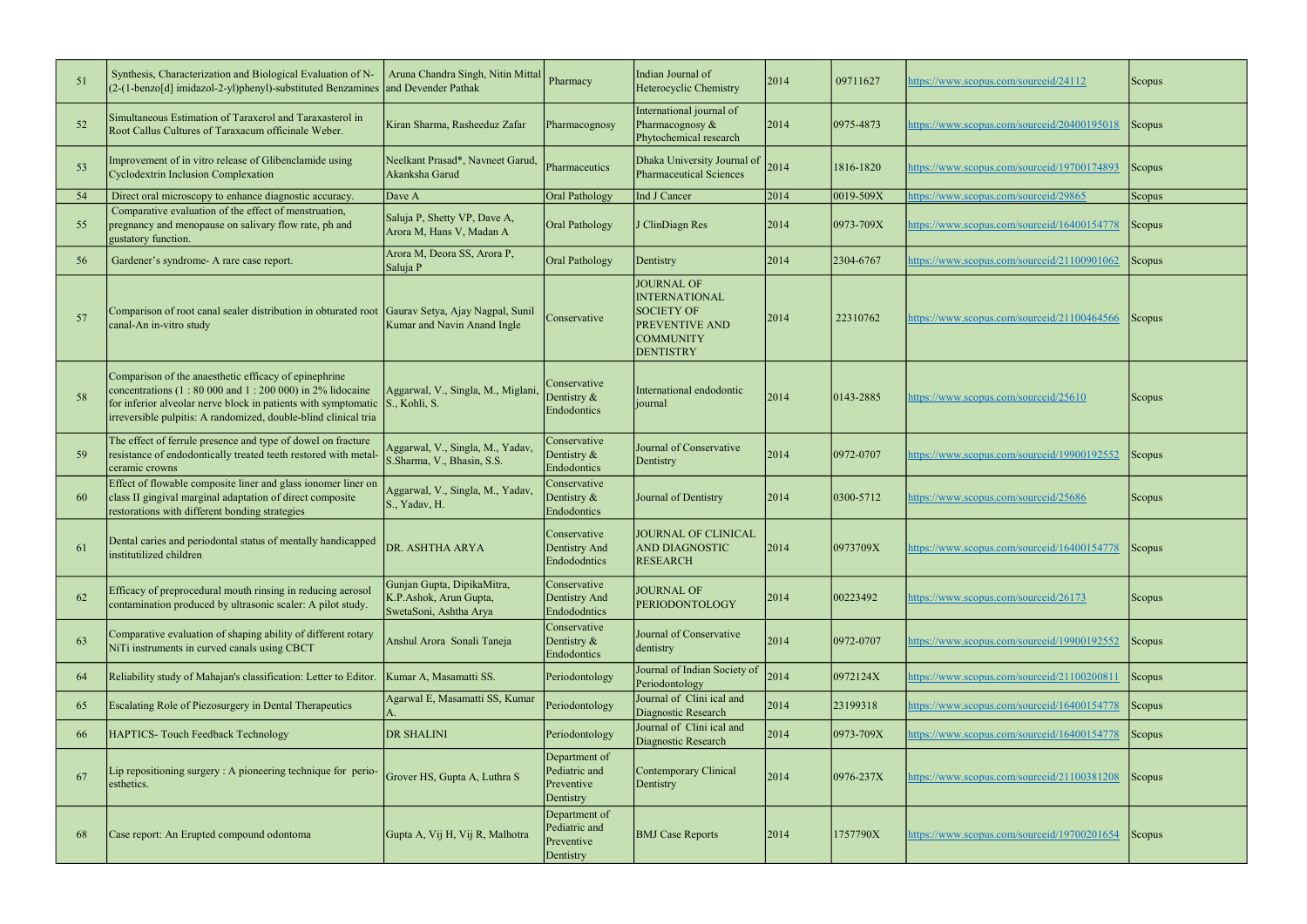| 69 | Effect of polishing on the microleakage of three different<br>restorative material; an in-vitro study.                                                                                                       | Gupta AS, Gupta A, Dagur R                                                       | Department of<br>Pediatric and<br>Preventive<br>Dentistry | Journal of Indian Society of<br>Pedodontics and Preventive 2014<br>Dentistry |      | 09704388            | https://www.scopus.com/sourceid/25583       | Scopus              |
|----|--------------------------------------------------------------------------------------------------------------------------------------------------------------------------------------------------------------|----------------------------------------------------------------------------------|-----------------------------------------------------------|------------------------------------------------------------------------------|------|---------------------|---------------------------------------------|---------------------|
| 70 | Study on relationship between the nutritional status and dental Panwar NK, Mohan A, Arora R,<br>caries in 8-12 year old children of Udaipur City.                                                            | Gupta A, Marya CM, Dhingra S.                                                    | Department of<br>Pediatric and<br>Preventive<br>Dentistry | Kathmandu University<br>medical journal (KUMJ)                               | 2014 | 18122027            | https://www.scopus.com/sourceid/4000148103  | Scopus              |
| 71 | Early childhood caries and its correlation with maternal<br>education level and socio-economic status.                                                                                                       | Bhardwaj SV, Bhardwaj A                                                          | Department of<br>Pediatric and<br>Preventive<br>Dentistry | Journal of Orofacial<br>Sciences                                             | 2014 | 09758844            | https://www.scopus.com/sourceid/21100427196 | <b>Scopus</b>       |
|    | Esthetic improvement of white spot lesions and non-pitted<br>fluorosis using Resin infiltration technique: series of four<br>clinical cases.                                                                 | Gugnani N, Pandit IK, Goyal V,<br>Gugnani S, Sharma J, Dogra S                   | Department of<br>Pediatric and<br>Preventive<br>Dentistry | Journal of Indian Society of<br>Pedodontics and Preventive 2014<br>Dentistry |      | 9704388             | https://www.scopus.com/sourceid/25583       | <b>Scopus</b>       |
| 73 | Estimation of salivary cortisol amongst subjects undergoing<br>scaling, restorative and biopsy procedures: an in vivo study                                                                                  | Yadav B                                                                          | Prosthodontics                                            | Case reports in dentistry                                                    | 2014 | 2090-6447           | https://www.scopus.com/sourceid/21100398002 | Scopus              |
| 74 | "Estimation of serum Beta2 microglobulin levelsin potentially Anand Pratap Singh, Nitin Kumar,<br>malignant disorders and squamous cell carcinoma of oral<br>cavity. A clinicopathological study.            | Manthena Srinivasa Raju,<br>Narendra Nath Singh, Suma GN.                        | Dept of oral<br>Medicine and<br>Radiology                 | Dental Research Journal.<br>Dent Res J                                       | 2014 | 1735-3327           | https://www.scopus.com/sourceid/21100413835 | <b>Scopus</b>       |
| 75 | Orofacial manifestations of congenital hypothyroidism:<br>Clinicoradiological case report.                                                                                                                   | GN Suma, Lakhanpal M, Dhillon<br>M, Srivastava S                                 | Dept of oral<br>Medicine and<br>Radiology                 | Journal of Indian Academy<br>of Oral Medicine and<br>Radiology               | 2014 | 0972-1363           | https://www.scopus.com/sourceid/21100854850 | Scopus <sup>1</sup> |
| 76 | Lipid Profile and Metabolic Syndrome status in Patients with<br>Oral Lichen Planus, Oral Lichenoid Reaction and<br>HealthyIndividuals Attending a Dental College in Northern<br>India - A Descriptive Study. | Bhuvana Krishnamoorthy, Suma<br>GN, mamatha nS, SowBhaGyam B<br>Komali Garlapati | Dept of oral<br>Medicine and<br>Radiology                 | Journal of Clinical and<br>Diagnostic Research.                              | 2014 | $ 0973 - 709X$      | https://www.scopus.com/sourceid/16400154778 | Scopus <sup>1</sup> |
| 77 | Efficacy of chemiluminescence for diagnosis of leukoplakia                                                                                                                                                   | Chaudhry A, Manjunath M                                                          | Dept of oral<br>Medicine and<br>Radiology                 | Oral Science International                                                   | 2014 | 1348-8643           | https://www.scopus.com/sourceid/21000196007 | Scopus              |
| 78 | Comparison of chemiluminescence and toluidine blue in the<br>diagnosis of dysplasia in leukoplakia                                                                                                           | Chaudhry A, Manjunath M,<br>Ashwatappa D, Krishna S, Krishna Medicine and<br>AG  | Dept of oral<br>Radiology                                 | Journal of Investigative and<br>clinical Dentistry                           | 2014 | 2041-1626           | https://www.scopus.com/sourceid/21100205701 | <b>Scopus</b>       |
| 79 | Oral Health of Stone Mine Workers of Jodhpur City,<br>Rajasthan, India                                                                                                                                       | Dr sachin chand                                                                  | <b>PCD</b>                                                | Journal Safety and Health at<br>work                                         | 2014 | 20937911            | https://www.scopus.com/sourceid/21100242826 | Scopus              |
| 80 | bearing surfaces in hip replacement - Evolution and likely<br>future                                                                                                                                         | Naresh Chand Arora                                                               | Orthopedics                                               | Medical Journal Armed<br>Forces India                                        | 2014 | 3771237             | https://www.scopus.com/sourceid/17836       | Scopus              |
| 81 | Functional outcome in patients suffering from retrocalcaneal<br>bursitis after arthroscopic debridement                                                                                                      | Naresh Chand Arora                                                               | Orthopedics                                               | Journal International<br>Medical Sciences Academey                           | 2014 | 0971071X            | https://www.scopus.com/sourceid/15356       | <b>Scopus</b>       |
| 82 | Comparison of extramedullary and intramedullary devices for<br>treatment of subtrochanteric femoral fractures at tertiary level Naresh Chand Arora<br>center                                                 |                                                                                  | Orthopedics                                               | Chinese Journal of<br>Traumatology - English<br>Edition                      | 2014 | 10081275            | https://www.scopus.com/sourceid/29582       | <b>Scopus</b>       |
| 83 | Thermosensitive periodontal sol of ciprofloxacin<br>hydrochloride and serratiopeptidase: Pharmaceutical and<br>mechanical analysis                                                                           | Kushal Pal Singh, Gulshan<br>Chabbra, Vijay Sharma* and<br>Kamla Pathak          | Pharmacy<br>(Pharmaceutics)                               | International Journal of<br>Pharmaceutical Investigation                     | 2014 | 2230-973X           | https://www.scopus.com/sourceid/21100854844 | <b>Scopus</b>       |
| 84 | Nanovesicles for transdermal delivery of Felodipine:<br>Development, characterization and pharmacokinetics                                                                                                   | Mohd Yusuf, Vijay Sharma* and<br>Kamla Pathak                                    | Pharmacy<br>(Pharmaceutics)                               | International Journal of<br>Pharmaceutical Investigation                     | 2014 | ISSN: 2230-<br>973X | attps://www.scopus.com/sourceid/21100854844 | Scopus              |
| 85 | Personality Factors as Correlates of Emotional maturity<br>among Adolescents                                                                                                                                 | Kumar, S., Sharma, M. & Singh, R.                                                | Clinical<br>Psychology                                    | Journal of Indian academy<br>of applied psychology                           | 2014 | 00194247            | https://www.scopus.com/sourceid/21100201076 | Scopus              |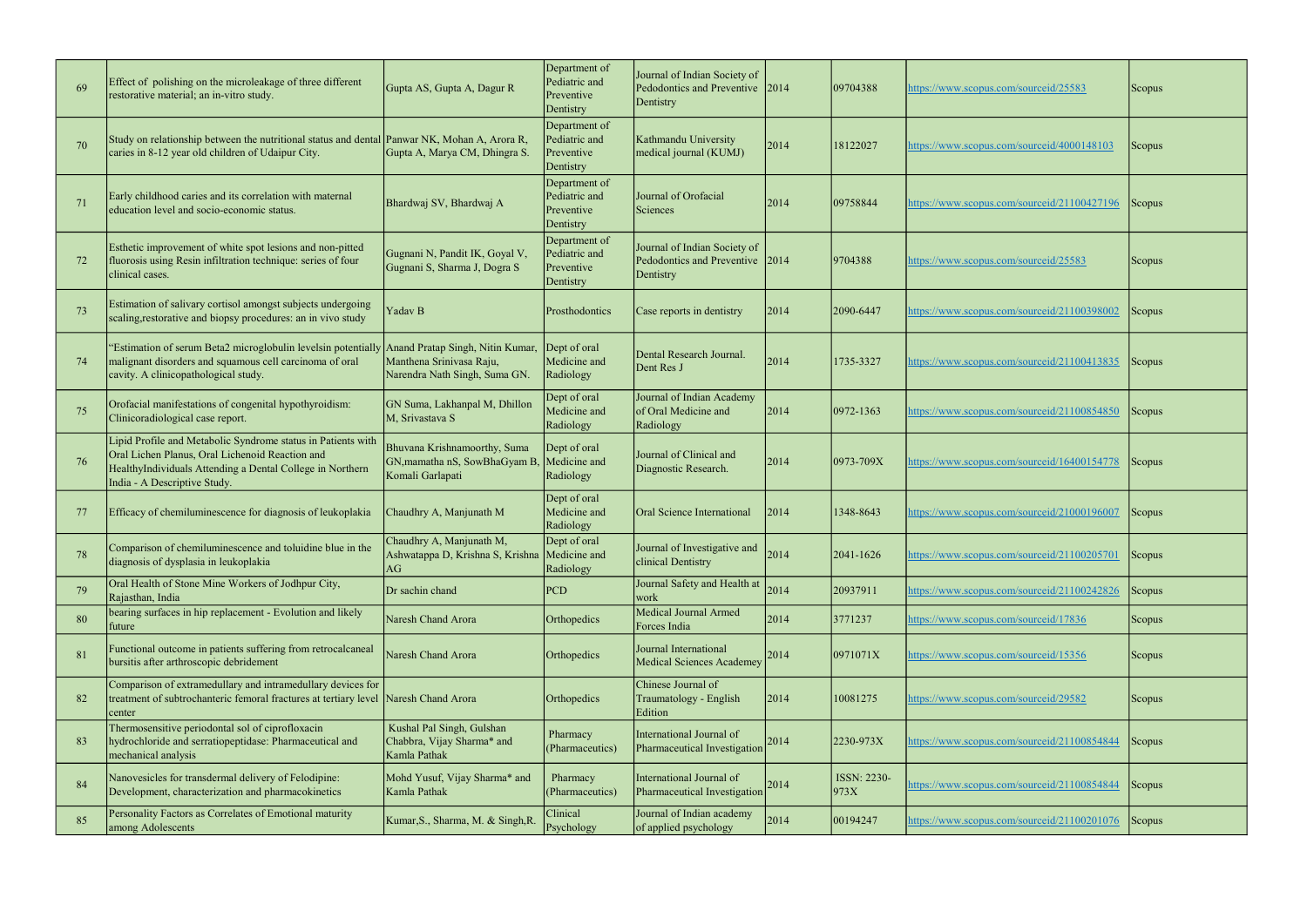| 86  | A Comparative Study of Static Stretch and Proprioceptive<br>Neuromuscular on pectoral muscle flexibility                                                                                   | ramneesh vohra, sheetal kalra,<br>joginder yadav                                                   | physiotherapy                                 | indian journal of<br>physiotherapy and<br>occupational therapy   | 2014           | 0973-5666           | ttps://www.scopus.com/sourceid/21100853504                                                    | Scopus        |
|-----|--------------------------------------------------------------------------------------------------------------------------------------------------------------------------------------------|----------------------------------------------------------------------------------------------------|-----------------------------------------------|------------------------------------------------------------------|----------------|---------------------|-----------------------------------------------------------------------------------------------|---------------|
| 87  | The effect of Static Stretch Versus Retrowalking on the<br>Flexibiliy of the Hamstring Muscle                                                                                              | sagrika popli, joginder yadav,<br>sheetal kalra                                                    | physiotherapy                                 | indian journal of<br>physiotherapy and<br>occupational therapy   | 2014           | 0973-5666           | nttps://www.scopus.com/sourceid/21100853504                                                   | Scopus        |
| 88  | Evaluation of salivary<br>and serum concentrations<br>of Nickel and chromium<br>ions in orthodontic<br>patients and their<br>possible influence on<br>hepatic enzymes -<br>an invivo study | Sidhu MS, Grover S, , Malik V                                                                      | Orthodontics                                  | J Ind Orthod Soc                                                 | 2014           | 03015742            | https://ugccare.unipune.ac.in/Apps1/User/User/Vi<br>ewDetails?JournalId=101001989&flag=Search | Scopus        |
| 89  | A clinico-epidemiological study of cognitive function status<br>of community-dwelling elderly.                                                                                             | Gambhir IS, Khurana V, Kishore<br>D, Sinha AK, Mohapatra SC                                        | community<br>medicine                         | Indian journal of psychiatry                                     | 2014           | 00195545            | nttps://www.scopus.com/sourceid/16116                                                         | <b>Scopus</b> |
| 90  | Metastatic Lymphadenopathy in Kashmir Valley: A<br>Clinicopathological Study                                                                                                               | Parveen Shah                                                                                       | Pathology                                     | Asian Pacific Journal of<br><b>Cancer Prevention</b>             | 2014           | 1513-7368           | nttps://www.scopus.com/sourceid/40173                                                         | <b>Scopus</b> |
| 91  | Comparison of Different Final Impression Techniques for<br>Management of Resorbed Mandibular Ridge: A Case Report                                                                          | Bhupender Yadav, Manisha<br>Jayna, Harish Yadav, Shrey<br>Suri, Shefali Phogat, and Reshu<br>Madan | <b>PROSTHODONTI</b><br>$\overline{\text{CS}}$ | Case Reports in Dentistry                                        | 2014           | 20906447            | https://www.scopus.com/sourceid/21100398002                                                   | Scopus        |
| 92  | Evaluation of patient response and recurrence of pigmentation<br>following gingival depigmentation using laser and scalpel<br>technique: A clinical study                                  | Grover, H., Dadlani, H., Bhardwaj,<br>A., Yadav, A., Lal, S.                                       | Periodontics                                  | Journal of Indian Society of<br>Periodontology                   | 2014           | 0972124X            | nttps://www.scopus.com/sourceid/21100200811                                                   | Scopus        |
| 93  | Study of skin and mucos membrane disorders among the<br>workers engaged in the sodium dicromate anufacturing<br>industry and chrome plating industry                                       | Vijay kumar singhal                                                                                | community<br>medicine                         | indian journal of<br>occupational &<br>environmental medicine    | 2015           | 0973-2284           | https://www.scopus.com/sourceid/14658                                                         | <b>Scopus</b> |
| 94  | Conventional and advanced lipid parameters in premature<br>coronary artery disease patients in india                                                                                       | Dr Sanjiv Kumar Bansal                                                                             | Biochemistry                                  | Journal of Clinical and<br>Diagnostic Research                   | 2015           | 0973-709X           | nttps://www.scopus.com/sourceid/16400154778                                                   | Scopus        |
| 95  | IL-18 polymorphisms in hepatitis B virus related liver<br>disease                                                                                                                          | Karra, V.K., Gumma,<br>P.K., Chowdhury,<br>S.J., (), Chakravarti, A., Kar, P.                      | Microbiology                                  | Cytokine                                                         | $ 2015\rangle$ | ISSN: 1043-<br>4666 | https://www.scopus.com/sourceid/22083                                                         | Scopus        |
| 96  | Atypical location of Osteoid Osteoma in less common elderly<br>age group                                                                                                                   | Sharma BB, Sharma S.                                                                               | RADIO-<br><b>DIAGNOSIS</b>                    | <b>Indian Journal of Medical</b><br>Specialities                 | 2015           | 09762884            | nttps://www.scopus.com/sourceid/21100852978                                                   | Scopus        |
| 97  | Bilateral Cryptorchidism with Micropenis – Case Report with<br>MRI Appearance.                                                                                                             | Sharma BB, Sharma S.                                                                               | RADIO-<br><b>DIAGNOSIS</b>                    | <b>Indian Journal of Medical</b><br>Specialities                 | 2015           | 9762884             | https://www.scopus.com/sourceid/21100852978                                                   | Scopus        |
| 98  | Isolated Unilateral Pediatric Pulmonary Hypoplasia - CT<br>Diagnosis.                                                                                                                      | Sharma BB, Sharma S, Sharma<br>S, Sethi S.                                                         | RADIO-<br><b>DIAGNOSIS</b>                    | <b>Indian Journal of Medical</b><br>Specialities                 | 2015           | 9762884             | nttps://www.scopus.com/sourceid/21100852978                                                   | Scopus        |
| 99  | Crouzon's Syndrome - Radiological assisted diagnosis                                                                                                                                       | Sharma S, Sharma S, Singh<br>HP, Jilowa S, Singh Y, Oberoi<br>N, Sharma BB                         | RADIO-<br><b>DIAGNOSIS</b>                    | <b>Indian Journal of Medical</b><br>Specialities                 | 2015           | 9762884             | nttps://www.scopus.com/sourceid/21100852978                                                   | Scopus        |
| 100 | van der Knapp Syndrome – MRI diagnosis                                                                                                                                                     | Sharma S, Sharma BB, Balesa J.                                                                     | RADIO-<br><b>DIAGNOSIS</b>                    | <b>Indian Journal of Medical</b><br>Specialities                 | 2015           | 9762884             | https://www.scopus.com/sourceid/21100852978                                                   | Scopus        |
| 101 | Pattern of self-medication and drug use behaviour among<br>undergraduate students of medical and non-medical colleges<br>in a city of north-east India- a comparative study                | Dutta S, Hazarika K                                                                                | Pharmacology                                  | Asian Journal of<br>Pharmaceutical and Clinical 2015<br>Research |                | $ 0974 - 2441 $     | https://www.scopus.com/sourceid/19700174904                                                   | Scopus        |
| 102 | Various possible toxicants involved in Thyroid dysfunction :<br>A review                                                                                                                   | Bajaj J.K., Salwan, P., Salwan S.                                                                  | Pharmacology                                  | Journal of Clinical and<br>Diagnostic Research                   | 2015           | 0973-709X           | https://www.scopus.com/sourceid/16400154778                                                   | Scopus        |
| 103 | A Study on the Socio demographic Profile of the Attendees at<br>the ICTC of Institute of Medical Sciences, BHU, Varanasi,<br>Uttar Pradesh                                                 | Kumari R, Kumar M, Gulati AK,<br>Sundar S, Mohapatra SC                                            | community<br>medicine                         | Indian journal of community<br>health                            | 2015           | 09717587            | https://www.scopus.com/sourceid/21100203118                                                   | Scopus        |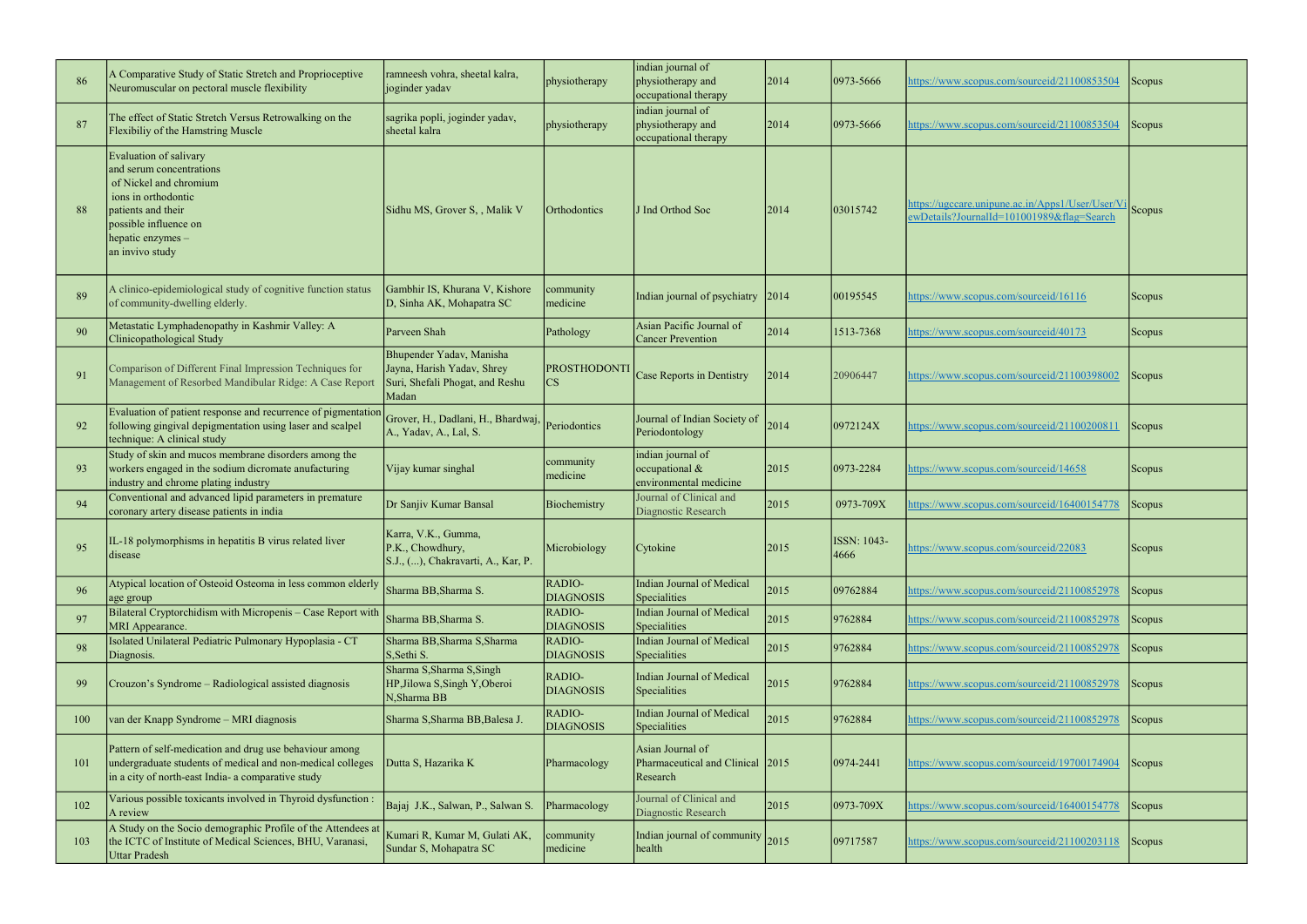| 104 | Non-health subjects in Community Medicine: How much<br>healthy or medicinal are they?.                                                                                                       | Mohapatra SC                                                                                                                          | community<br>medicine             | Indian journal of community<br>medicine                       | 2015 | 09700218        | nttps://www.scopus.com/sourceid/15900154725 | Scopus              |
|-----|----------------------------------------------------------------------------------------------------------------------------------------------------------------------------------------------|---------------------------------------------------------------------------------------------------------------------------------------|-----------------------------------|---------------------------------------------------------------|------|-----------------|---------------------------------------------|---------------------|
| 105 | Improvements in essential newborn care and newborn<br>resuscitation services following a capacity building and<br>quality improvement program in three districts of Uttar<br>Pradesh, India. | Das MK, Chaudhary C, Mohapatra<br>SC, Srivastava VK, Khalique N,<br>Kaushal SK, Khanna R, Chatterji                                   | community<br>medicine             | Indian journal of community 2015<br>medicine                  |      | 09700218        | https://www.scopus.com/sourceid/15900154725 | Scopus <sup>1</sup> |
| 106 | An epidemiological study of mental disorders at Pune,<br>Maharashtra.                                                                                                                        | Deswal Balbir Singh, Pawar A                                                                                                          | Dept. of<br>Community<br>Medicine | <b>Indian Journal Community</b><br>Medicine                   | 2015 | 0970-0218       | nttps://www.scopus.com/sourceid/15900154725 | Scopus              |
| 107 | Perspective in public health in Indian Armed Forces: An<br>Overview.                                                                                                                         | Deswal Balbir Singh                                                                                                                   | Dept. of<br>Community<br>Medicine | <b>Indian Journal Community</b><br>Health                     | 2015 | 0971-7587       | https://www.scopus.com/sourceid/21100203118 | Scopus <sup>1</sup> |
| 108 | Twelve-month prevalence and treatment gap for common<br>mental disorders: Findings from a large-scale epidemiological Deswal Balbir Singh<br>survey in India                                 |                                                                                                                                       | Dept of<br>Community<br>Medicine  | Indian Journal of Psychiatry 2015                             |      | 0019-5546       | https://www.scopus.com/sourceid/16116       | Scopus <sup>1</sup> |
| 109 | Death due to Consumption of Calcium Hydroxide or<br>"CHOONA" presumed to be a Slimming Agent": An Unusual<br>Case Report                                                                     | Mohit Chauhan; M Pradhan; J<br>Bodwal; C Behera                                                                                       | Forensic Medicine                 | <b>Indian Journal of Forensic</b><br>Medicine & Toxicology    | 2015 | 09739122        | https://www.scopus.com/sourceid/19700174971 | Scopus              |
| 110 | Blood Lead Levels in Occupationally Exposed Workers<br>Involved in Battery Factories of Delhi-NCR Region: Effect on Karunanand B.<br>Vitamin D and Calcium Metabolism                        |                                                                                                                                       | Biochemistry                      | <b>Indian Journal of Clinical</b><br>Biochemistry             | 2015 | 0970-1915       | https://www.scopus.com/sourceid/17538       | <b>Scopus</b>       |
| 111 | A study of the extended lipid profile including oxidized LDL,<br>small dense LDL, lipoprotein (A) and apolipoproteins in the<br>assessment of cardiovascular risk in hypothyroid patients    | Dr Sanjiv Kumar Bansal                                                                                                                | Biochemistry                      | Journal of Clinical and<br>Diagnostic Research                | 2015 | $ 0973 - 709X$  | https://www.scopus.com/sourceid/16400154778 | Scopus <sup>1</sup> |
| 112 | Study of soluble transferrin receptor/log ferritin ratio as a<br>determinant of body iron in young healthy non pregnant<br>females                                                           | Dr Sanjiv Kumar Bansal                                                                                                                | Biochemistry                      | Journal of Clinical and<br>Diagnostic Research                | 2015 | $ 0973 - 709X$  | nttps://www.scopus.com/sourceid/16400154778 | Scopus              |
| 113 | Is learning outcome after team based learning influenced by<br>gender and academic standing?                                                                                                 | Das S, Nandi K, Baruah P, Sarkar<br>SK, Goswami B, Koner BC                                                                           | Biochemistry                      | <b>Biochemistry and Molecular</b><br><b>Biology Education</b> | 2015 | 1470-8175       | https://www.scopus.com/sourceid/58622       | <b>Scopus</b>       |
| 114 | Clinical significance of TP53 (R72P) and MDM2 (T309G)<br>polymorphisms in breast cancer patients                                                                                             | Yadav P, Masroor M, Tanwer K,<br>Mir R, Javid J, Ahmad I, Zuberi M, Biochemistry<br>Kaza RC, Jain SK, Khurana N, Ray<br>PC, Saxena A. |                                   | Clinical and Translational<br>Oncology                        | 2015 | 1699048X        | https://www.scopus.com/sourceid/3500148006  | <b>Scopus</b>       |
| 115 | Prevalence of Multidrug-resistant, Extensively Drug-resistant,<br>and Pandrug-resistant Pseudomonas aeruginosa from a<br>Tertiary Level Intensive Care Unit                                  | Sunil Arora                                                                                                                           | Pathology                         | Journal of Global Infectious<br>Diseases                      | 2015 | 0974777X        | https://www.scopus.com/sourceid/19700201138 | Scopus              |
| 116 | Malignant fibrous histiocytoma arising from renal capsule: An Sapna Goel<br>extremely rare entity                                                                                            |                                                                                                                                       | Pathology                         | Indian Journal of Pathology<br>and Microbiology               | 2015 | 0377-4929       | https://www.scopus.com/sourceid/19736       | <b>Scopus</b>       |
| 117 | Nevus Lipomatosus Cutaneous Superficialis with Unusual<br>Presentation over the Nipple                                                                                                       | Sapna Goel                                                                                                                            | Pathology                         | Indian Journal of<br>Dermatology                              | 2015 | $ 0019 - 5154 $ | nttps://www.scopus.com/sourceid/24835       | <b>Scopus</b>       |
| 118 | Significance of viral infections detected by reverse-<br>transcriptase - multiplex PCR on hospital-related outcomes in<br>acute exacerbations of chronic obstructive pulmonary disease.      | Mohan A, Uniyal A, Chandra S,<br>Ozukum MC, Gaur B, Broor S,<br>Upadhyaya K, Ali A, Upadhyaya<br>A, Guleria R.                        | Microbiology                      | Lung India.                                                   | 2015 | 09702113        | attps://www.scopus.com/sourceid/19700174898 | <b>Scopus</b>       |
| 119 | Evaluation of case definitions for estimation of respiratory<br>syncytial virus associated hospitalizations among children in a<br>rural community of Northern India                         | Saha S, Pandey BG, Choudekar A,<br>Krishnan A, Gerber SI, Rai SK,<br>Singh P, Chadha M, Lal RB, Broor                                 | Microbiology                      | Journal of Global Health                                      | 2015 | 20472978        | https://www.scopus.com/sourceid/21100787508 | Scopus              |
| 120 | Phylogenetic and Molecular Clock Analysis of Dengue<br>Serotype 1 and 3 from New Delhi, India                                                                                                | Afreen N, Naqvi IH, Broor S,<br>Ahmed A, Parveen S.                                                                                   | Microbiology                      | PLoS One                                                      | 2015 | 1932-6203       | nttps://www.scopus.com/sourceid/10600153309 | <b>Scopus</b>       |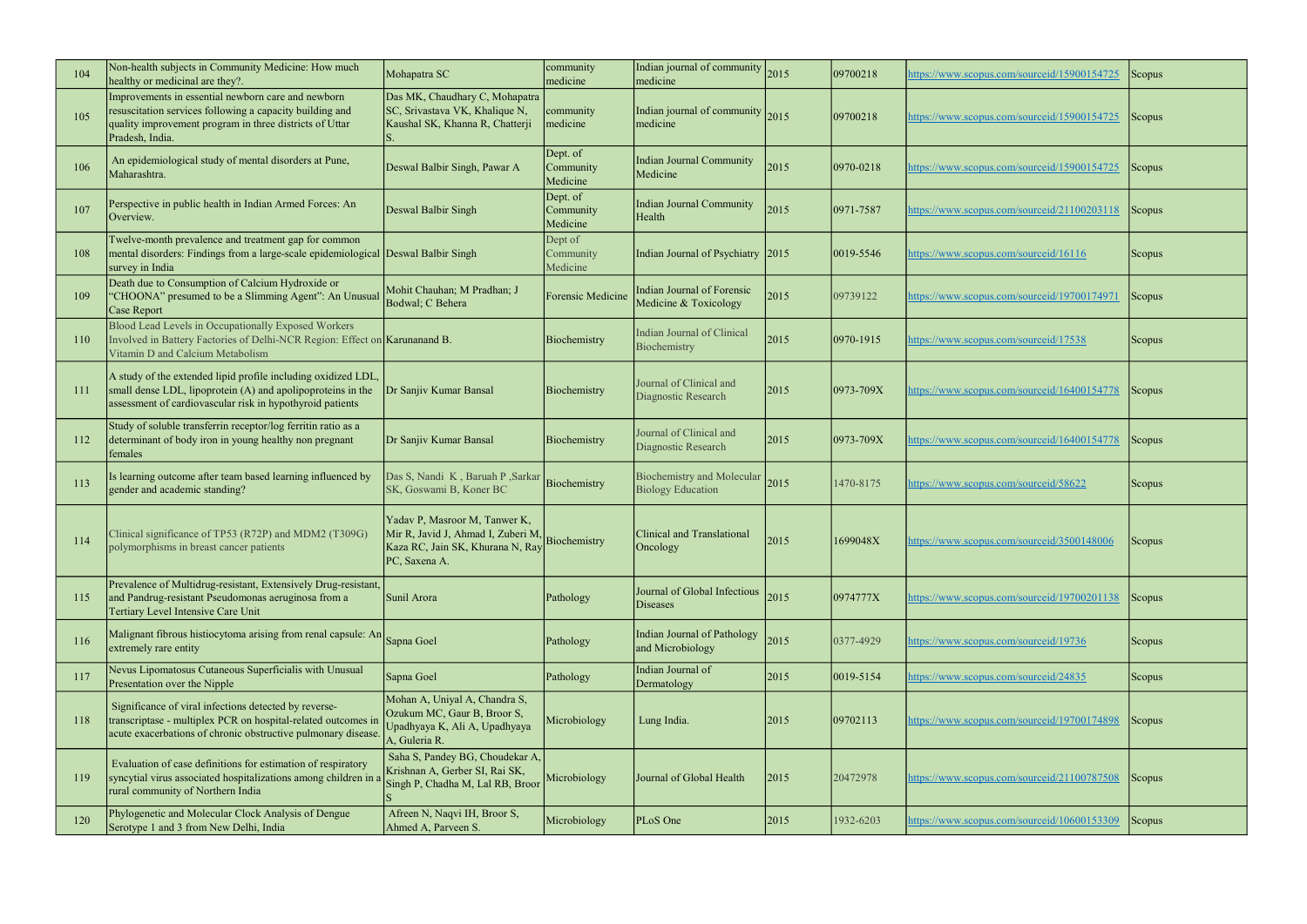| 121 | Epidemiology of acute respiratory infections in children -<br>preliminary results of a cohort in a rural north Indian<br>community                                 | Krishnan A, Amarchand R, Gupta<br>V, Lafond KE, Suliankatchi RA,<br>Saha S, Rai S, Misra P,<br>Purakayastha DR, Wahi A,<br>Sreenivas V, Kapil A, Dawood F,<br>Pandav CS, Broor S, Kapoor SK,<br>Lal R, Widdowson MA.                                                                       | Microbiology                  | <b>BMC</b> Infect Dis                             | 2015 | 14712334  | https://www.scopus.com/sourceid/36513       | <b>Scopus</b> |
|-----|--------------------------------------------------------------------------------------------------------------------------------------------------------------------|--------------------------------------------------------------------------------------------------------------------------------------------------------------------------------------------------------------------------------------------------------------------------------------------|-------------------------------|---------------------------------------------------|------|-----------|---------------------------------------------|---------------|
| 122 | Global circulation patterns of seasonal influenza viruses vary<br>with antigenic drift                                                                             | Bedford T, Riley S, Barr IG, Broor<br>S, Chadha M, Cox NJ, Daniels RS,<br>Gunasekaran CP, Hurt AC, Kelso<br>A, Klimov A, Lewis NS, Li X,<br>McCauley JW, Odagiri T, Potdar<br>V, Rambaut A, Shu Y, Skepner E,<br>Smith DJ, Suchard MA, Tashiro<br>M, Wang D, Xu X, Lemey P,<br>Russell CA. | Microbiology                  | Nature.                                           | 2015 | 00280836  | https://www.scopus.com/sourceid/21206       | <b>Scopus</b> |
| 123 | Rapid diagnosis of dengue infection in acute phase Author's<br>reply                                                                                               | Broor S.                                                                                                                                                                                                                                                                                   | Microbiology                  | J Vector Borne Dis.                               | 2015 | 09729062  | https://www.scopus.com/sourceid/22450       | Scopus        |
| 124 | Dynamics of influenza seasonality at sub-regional levels in<br>India and implications for vaccination timing.                                                      | Chadha MS, Potdar VA, Saha S,<br>Koul PA, Broor S, Dar L, Chawla-<br>Sarkar M, Biswas D, Gunasekaran<br>P, Abraham AM, Shrikhande S,<br>Jain A, Anukumar B, Lal RB,<br>Mishra AC.                                                                                                          | Microbiology                  | PLoS One                                          | 2015 | 1932-6203 | https://www.scopus.com/sourceid/10600153309 | Scopus        |
| 125 | The cost of acute respiratory infections in Northern India: a<br>multi-site study.                                                                                 | Peasah SK, Purakayastha DR,<br>Koul PA, Dawood FS, Saha S,<br>Amarchand R, Broor S, Rastogi V,<br>Assad R, Kaul KA, Widdowson<br>MA, Lal RB, Krishnan                                                                                                                                      | Microbiology                  | <b>BMC Public Health</b>                          | 2015 | 14712458  | https://www.scopus.com/sourceid/19621       | <b>Scopus</b> |
| 126 | Dengue Fever outbreak in delhi, north India: a clinico-<br>epidemiological study.                                                                                  | Ahmed NH, Broor S.                                                                                                                                                                                                                                                                         | Microbiology                  | Indian J Community Med.                           | 2015 | 09700218  | https://www.scopus.com/sourceid/15900154725 | Scopus        |
| 127 | Comparison of multiplex RT-PCR with virus isolation for<br>detection, typing and sub-typing of influenza virus from<br>influenza-like illness cases                | Dhakad S, Mali PC, Kaushik S,<br>Lal AA, Broor S                                                                                                                                                                                                                                           | Microbiology                  | Indian J Med Microbiol.                           | 2015 | 02550857  | https://www.scopus.com/sourceid/20831       | Scopus        |
| 128 | Contribution of influenza to acute exacerbations of chronic<br>obstructive pulmonary disease in Kashmir, India, 2010-2012                                          | Koul PA, Khan UH, Asad R,<br>Yousuf R, Broor S, Lal RB,<br>Dawood FS.                                                                                                                                                                                                                      | Microbiology                  | <b>Influenza Other Respir</b><br>Viruses.         | 2015 | 17502640  | https://www.scopus.com/sourceid/13900154714 | Scopus        |
| 129 | Glycosylation studies of G-protein of BA genotype of group<br>B human respiratory syncytial virus in mammalian cells                                               | Khan WH, Raghuram VLN, Broor<br>S, Parveen S                                                                                                                                                                                                                                               | Microbiology                  | <b>European Respiratory</b><br>Journal            | 2015 | 09031936  | https://www.scopus.com/sourceid/18458       | Scopus        |
| 130 | Incidence of influenza-associated hospitalization in rural<br>communities in western and northern India, 2010-2012: a<br>multi-site population-based study         | Hirve S, Krishnan A, Dawood FS,<br>Lele P, Saha S, Rai S, Gupta V,<br>Lafond KE, Juvekar S, Potdar V,<br>Broor S, Lal RB, Chadha M.                                                                                                                                                        | Microbiology                  | J Infect.                                         | 2015 | 01634453  | https://www.scopus.com/sourceid/22428       | Scopus        |
| 131 | Papulonecrotic tuberculid with scrofuloderma: an uncommon<br>association                                                                                           | Vinita Gupta.                                                                                                                                                                                                                                                                              | Dermatology $&$<br><b>STD</b> | of Clinical and Diagnostic<br>Res.                | 2015 | 0973709X  | https://www.scopus.com/sourceid/16400154778 | Scopus        |
| 132 | Perseverance pays: A complicated case of post laproscopic<br>cholecystectomy duodenal injury                                                                       | Dr. Naresh Chander Arora                                                                                                                                                                                                                                                                   | Orthopaedics                  | Medical Journal Armed<br>Forces India             | 2015 | 3771237   | https://www.scopus.com/sourceid/17836       | Scopus        |
| 133 | Comparative evaluation of the efficacy and safety of<br>rosuvastatin vs atorvastatin in patients of dyslipidemia with<br>coronary heart disease in Indian Scenario | Ghalaut, P.S., Tarun                                                                                                                                                                                                                                                                       | General Medicine              | Journal International<br>Medical Sciences Academy | 2015 | 0971071X  | https://www.scopus.com/sourceid/15356       | Scopus        |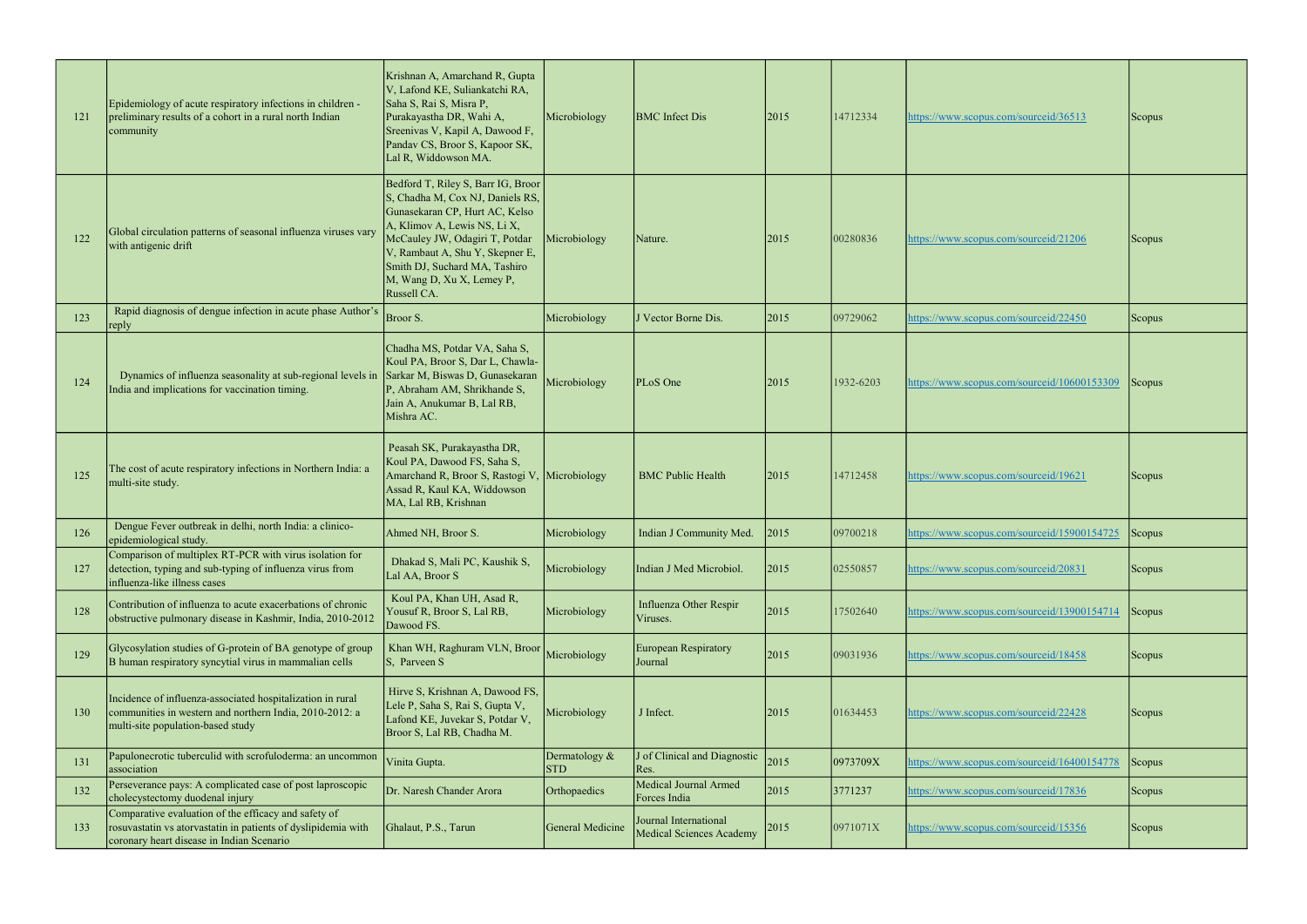| 134 | Rasmussen's encephalitis: A case report and literature review                                                                                                                                                                                                 | H. K. Aggarwal, Deepak Jain,<br>Ansul Mittal, Sunil Pawar, Rajpal<br>Verma | General Medicine           | Turk Noroloji Dergisi                                    | 2015 | 1301062X        | nttps://www.scopus.com/sourceid/19700174633 | Scopus |
|-----|---------------------------------------------------------------------------------------------------------------------------------------------------------------------------------------------------------------------------------------------------------------|----------------------------------------------------------------------------|----------------------------|----------------------------------------------------------|------|-----------------|---------------------------------------------|--------|
| 135 | Mesentric Cyst in sigmoid mesocolon a rare location and its<br>laproscopic excision                                                                                                                                                                           | Dr. Naresh Chander Arora                                                   | Orthopaedics               | Medical Journal Armed<br>Forces India                    | 2015 | 3771237         | https://www.scopus.com/sourceid/17836       | Scopus |
| 136 | Anaesthetic considerations in a patient of lung carcinoma<br>posted for emergency laparotomy: A case report                                                                                                                                                   | Sarla huda                                                                 | Anesthesia                 | Journal International<br><b>Medical Sciences Academy</b> | 2015 | 0971071X        | https://www.scopus.com/sourceid/15356       | Scopus |
| 137 | Subarachnoid block in an undiagnosed isolated traumatic<br>subarachnoid hemorrhage                                                                                                                                                                            | Sarla huda                                                                 | Anesthesia                 | Journal of Neurosurgical<br>Anesthesiology               | 2015 | 08984921        | https://www.scopus.com/sourceid/21911       | Scopus |
| 138 | Ranitidine induced bronchospasm during spinal anaesthesia                                                                                                                                                                                                     | Sarla huda                                                                 | Anesthesia                 | Sri Lankan Journal of<br>Anaesthesiology                 | 2015 | 13918834        | https://www.scopus.com/sourceid/19700174634 | Scopus |
| 139 | Subdural block: A possible cause of transient aphasia<br>following spinal anaesthesia                                                                                                                                                                         | Sarla huda                                                                 | Anesthesia                 | Sri Lankan Journal of<br>Anaesthesiology                 | 2015 | 13918834        | attps://www.scopus.com/sourceid/19700174634 | Scopus |
| 140 | Apert syndrome: Anaesthetic concerns and challenges                                                                                                                                                                                                           | Sarla huda                                                                 | Anesthesia                 | Egyptian Journal of<br>Anaesthesia                       | 2015 | 11101849        | https://www.scopus.com/sourceid/21876       | Scopus |
| 141 | Anaesthetic management of a case of schwannoma with<br>intraoral extension                                                                                                                                                                                    | Sarla huda                                                                 | Anesthesia                 | Egyptian Journal of<br>Anaesthesia                       | 2015 | 11101849        | https://www.scopus.com/sourceid/21876       | Scopus |
| 142 | A unique method of intubating an unusual neck injury with<br>knife-in-situ                                                                                                                                                                                    | Sarla huda                                                                 | Anesthesia                 | Egyptian Journal of<br>Anaesthesia                       | 2015 | 11101849        | https://www.scopus.com/sourceid/21876       | Scopus |
| 143 | Evaluation of lateral closed wedge high tibial osteotomy for<br>medial compartment osteoarthritis                                                                                                                                                             | Sc Sharma                                                                  | Orthopaedics               | Bangladesh Journal of<br>Medical Science                 | 2015 | 22234721        | https://www.scopus.com/sourceid/19900192321 | Scopus |
| 144 | Jumbo cutter for removal of a bent femoral interlocking nail:<br>A cost effective method                                                                                                                                                                      | Sc Sharma                                                                  | Orthopaedics               | Journal of Clinical and<br>Diagnostic Research           | 2015 | 0973709X        | nttps://www.scopus.com/sourceid/16400154778 | Scopus |
| 145 | lipoprotein (a) and lower Biochemistry Section Conventional<br>and Advanced Lipid                                                                                                                                                                             | Sanjeev Bansal                                                             | Biochemistry               | Journal of Clinical and<br>Diagnostic Research           | 2015 | 0973709X        | nttps://www.scopus.com/sourceid/16400154778 | Scopus |
| 146 | Clear cell renal cell carcinoma with osseous metaplasia: Rare<br>case report                                                                                                                                                                                  | PN Agarwal                                                                 | Surgery                    | Journal of Cancer Research<br>and Therapeutics           | 2015 | 09731482        | https://www.scopus.com/sourceid/145443      | Scopus |
| 147 | Haemophilic Pseudotumour: Surgical Management of a Rare<br>Case                                                                                                                                                                                               | PN Agarwal                                                                 | Surgery                    | Indian Journal of Surgery                                | 2015 | 09722068        | nttps://www.scopus.com/sourceid/21611       | Scopus |
| 148 | Angiogenesis in breast cancer and its correlation with<br>estrogen, Progesterone receptors and other prognostic factors                                                                                                                                       | PN Agarwal                                                                 | Surgery                    | Journal of Clinical and<br>Diagnostic Research           | 2015 | 0973709X        | https://www.scopus.com/sourceid/16400154778 | Scopus |
| 149 | Soil to rice grain transfer factor and radiological dose of<br>137cs and 90sr around narora atomicpower station (NAPS),<br>narora, india                                                                                                                      | Manbir Singh, V.K. Garg, Y.P.<br>Gautam, A. Kumar                          | Environmental<br>Science   | Journal of Radioanalytical<br>and Nuclear Chemistry      | 2015 | 0236-5731       | https://www.scopus.com/sourceid/24060       | Scopus |
| 150 | Transfer factor of 137cs from soil to wheat grains and<br>dosimetry around narora atomic power station, narora, india                                                                                                                                         | Manbir Singh, V.K. Garg, Y.P.<br>Gautam, A. Kumar                          | Environmental<br>Science   | Journal of Radioanalytical<br>and Nuclear Chemistry      | 2015 | $ 0236 - 5731 $ | https://www.scopus.com/sourceid/24060       | Scopus |
| 151 | Liquid phase versus microwave assisted selective oxidation of<br>volatile organic compounds involving<br>dioxidomolybdenum(VI) and oxidoperoxidomolybdenum(VI) $ Dr. NeerajSaini$<br>complexes as catalysts in the presence/absence of an N-based<br>additive |                                                                            | Civil Engineering<br>Dept. | Polyhedron                                               | 2015 | $ 0277 - 5387 $ | https://www.scopus.com/sourceid/25303       | Scopus |
| 152 | Catalytic oxidation of secondary alcohols by molybdenum<br>complexes derived from 4-acyl pyrazolone in presence and<br>absence of an N-based additive: Conventional versus<br>microwave assisted meth                                                         | Dr. NeerajSaini                                                            | Civil Engineering<br>Dept. | Inorganic ChimicaActa                                    | 2015 | 0020-1693       | https://www.scopus.com/sourceid/25270       | Scopus |
| 153 | Effect of N-based additive on the optimization of liquid phase<br>oxidation of bicyclic, cyclic and aromatic alcohols catalyzed<br>by dioxidomolybdenum(VI) and<br>oxidoperoxidomolybdenum(VI) complexes                                                      | Dr. NeerajSaini                                                            | Civil Engineering<br>Dept. | <b>RSC</b> Advances                                      | 2015 | 2046-2069       | nttps://www.scopus.com/sourceid/21100199840 | Scopus |
| 154 | Microwave assisted synthesis, characterization,<br>physicochemical and single crystal X-ray studies of novel<br>push-pull chromophores                                                                                                                        | Abdullah M Asiri, Salman A Khan,<br>Hadi M. Marwani, Kamlesh<br>Sharma     | Chemistry                  | Journal of Fluorescence                                  | 2015 | 1053-0509       | https://www.scopus.com/sourceid/25282       | Scopus |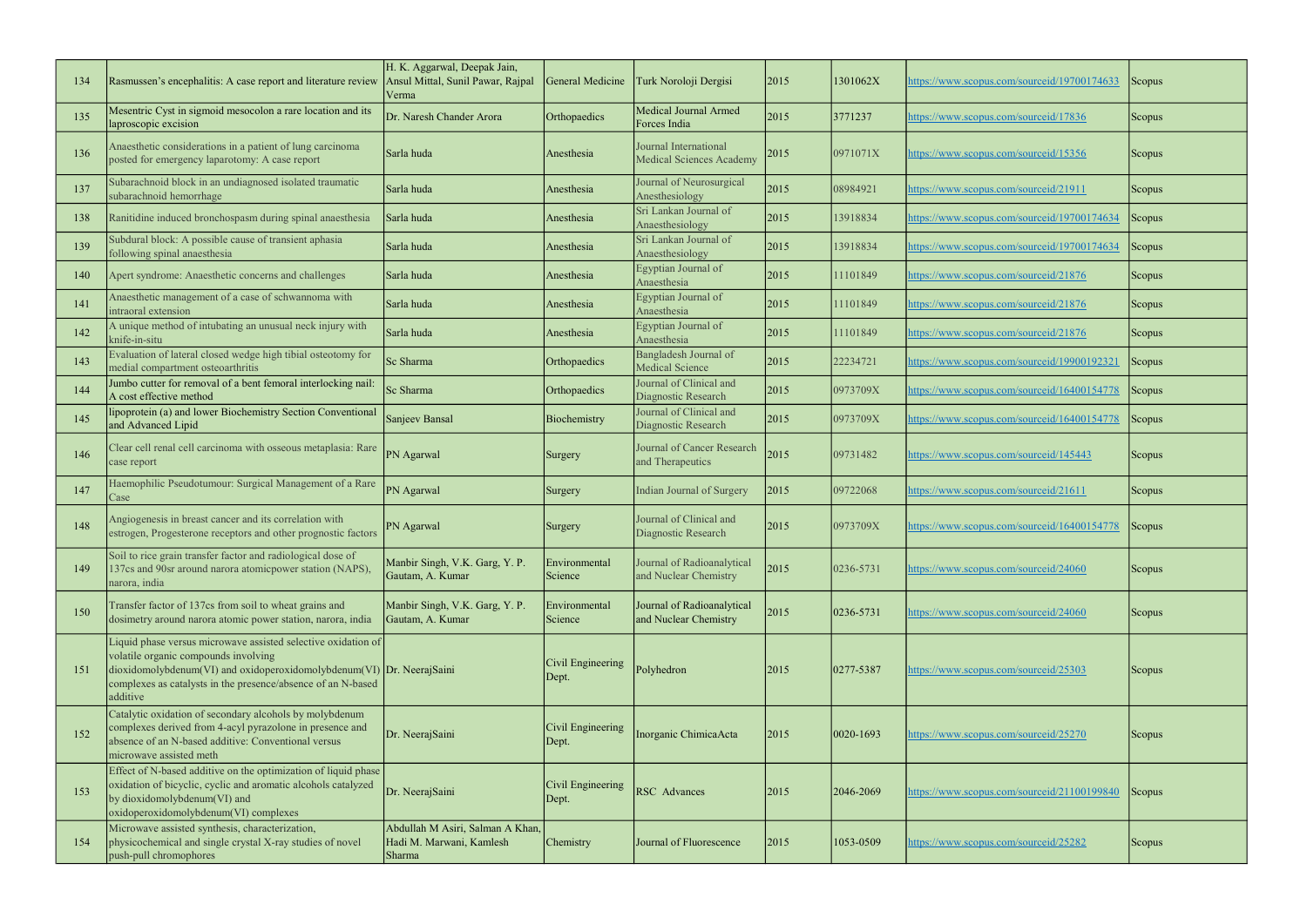| 155 | One Pot Synthesis, Photophysical and X-ray Studies of Novel<br>Highly Fluorescent Isoquinoline Derivatives with Higher<br>Antibacterial Efficacy Based on the In-vitro and Density<br><b>Functional Theory</b>                                                                   | Salman A. Khan, Abdullah M.<br>Asiri, Sanjay Kumar, and Kamlesh Chemistry<br>Sharma |                                                                                          | Journal of Fluorescence                                                               | 2015 | 1053-0509       | https://www.scopus.com/sourceid/25282       | <b>Scopus</b> |
|-----|----------------------------------------------------------------------------------------------------------------------------------------------------------------------------------------------------------------------------------------------------------------------------------|-------------------------------------------------------------------------------------|------------------------------------------------------------------------------------------|---------------------------------------------------------------------------------------|------|-----------------|---------------------------------------------|---------------|
| 156 | Thermal Analysis of Quaternary Ge-Se-Sb-Te Chalcogenide<br>Glasses.                                                                                                                                                                                                              | Neha Sharma, Sunanda Sharda,<br>Vineet Sharma and Pankaj Sharma                     | Physics                                                                                  | Journal of Thermal Analysis<br>and Calorimetry                                        | 2015 | 13886150        | https://www.scopus.com/sourceid/26983       | Scopus        |
| 157 | Effects of chemical ordering and composition on the magnetic<br>properties of disordered FeAl alloys                                                                                                                                                                             | T Ghosh, AP Jena, A Mookerjee                                                       | Physics                                                                                  | Journal of Alloys and<br>Compounds                                                    | 2015 | 9258388         | https://www.scopus.com/sourceid/12325       | Scopus        |
| 158 | Technical Efficiency and Productivity Growth in Public<br>Sector Hospitals of Uttarakhand (India)                                                                                                                                                                                | Sandeep Kumar Mogha, Shiv<br>Prasad Yadav and S.P. Singh                            | Mathematics                                                                              | International Journal of<br><b>Systems Assurance</b><br>Engineering and<br>Management | 2015 | $ 0975 - 6809$  | https://www.scopus.com/sourceid/19700177002 | <b>Scopus</b> |
| 159 | Fuzzy EOQ model for deterioration items under discounted<br>cash flow approach when supplier credits are linked to order<br>quantity                                                                                                                                             | Vinti Dhaka and Sarla Pareek                                                        | Mathematics                                                                              | Int. J. Logistics Systems and<br>Management                                           | 2015 | 1742-7967       | nttps://www.scopus.com/sourceid/4700151504  | Scopus        |
| 160 | A memo on stock model with partial backlogging under delay<br>in payments                                                                                                                                                                                                        | Vinti Dhaka, Ali Akbar Shaikh,<br>A.K. Bhunia, Sarla Pareek                         | Mathematics                                                                              | <b>Uncertain Supply Chain</b><br>Management                                           | 2015 | 2291-6830       | https://www.scopus.com/sourceid/21100806906 | Scopus        |
| 161 | Design, Synthesis and Evaluation of Novel 9-substituted<br>Carbazole Derivatives as Potential Anticancer Agents                                                                                                                                                                  | Nitin Kumar and Devender Pathak   Pharmacy                                          |                                                                                          | Letters in Drug Design and<br>Discovery                                               | 2015 | 15701808        | https://www.scopus.com/sourceid/130038      | Scopus        |
| 162 | Occurrence of taraxerol and taraxasterol in medicinal plants.                                                                                                                                                                                                                    | Kiran Sharma, Rasheeduz Zafar                                                       | Pharmacognosy                                                                            | Pharmacognosy Reviews                                                                 | 2015 | 0973-7847       | https://www.scopus.com/sourceid/19700175143 | Scopus        |
| 163 | Development of QSAR for Antimicrobial Activity of<br>Substituted Benzimidazoles                                                                                                                                                                                                  | Neelam Vashist, Surinder kumar<br>Sambi, Pradeep Kumar,<br><b>B.Narasimhan</b>      | Pharmacy                                                                                 | Drug Res                                                                              | 2015 | 21949379        | https://www.scopus.com/sourceid/21100470510 | Scopus        |
| 164 | Development and Validation of Zopiclone In Chopra, J. Kaur, D. K. Yadav, M.<br>Method<br>Bulk And Tablet Dosage Form Using RP - HPLC                                                                                                                                             | Hasan, P. K. Tyagi and B. Kumar                                                     | <b>PHARMACY</b><br>SCPR,<br><b>GHAZIABAD</b>                                             | <b>IJPSR</b>                                                                          | 2015 | 23205148        | https://www.scopus.com/sourceid/21100852976 | Scopus        |
| 165 | Isolation of flavonoid from Abies webbiana leaves and its<br>activity                                                                                                                                                                                                            | Yadav K D., Mohammed A., Ghoh<br>K.A. Kumar B                                       | <b>PHARMACY</b><br>SCPR,<br><b>GHAZIABAD</b><br>IFTM,<br><b>UNIVERSITYMO</b><br>RADABAD. | Pharmacog. journal                                                                    | 2015 | 09753575        | https://www.scopus.com/sourceid/19700175096 | Scopus        |
| 166 | Ameloblastic fibroma with ghost cell differentiation and<br>calcification: A unique case report.                                                                                                                                                                                 | Arora M, Dave A, Shetty V, Saluja Oral Pathology                                    |                                                                                          | Journal of cancer research<br>and therapeutics.                                       | 2015 | $ 0973 - 1482 $ | https://www.scopus.com/sourceid/145443      | <b>Scopus</b> |
| 167 | Comparison of preoperative oral ketorolac on anesthetic<br>efficacy of inferior alveolar nerve block and buccal and<br>lingual infiltration with articaine and lidocaine in patients with<br>irreversible pulpitis: A prospective, randomized, controlled,<br>double-blind study | Yadav, M., Grewal, M.S., Grewal,<br>S., Deshwal, P.                                 | Conservative<br>Dentistry and<br>Endodontics                                             | Journal of Endodontics                                                                | 2015 | $ 0099 - 2399 $ | https://www.scopus.com/sourceid/25688       | Scopus        |
| 168 | Dental pulp status of posterior teeth in patients with oral and<br>oropharyngeal cancer treated with concurrent<br>chemoradiotherapy                                                                                                                                             | Garg, H., Grewal, M.S., Rawat,<br>S., (), Grewal, S., Ahlawat, P.                   | Conservative<br>Dentistry and<br>Endodontics                                             | Journal of Endodontics                                                                | 2015 | 0099-2399       | attps://www.scopus.com/sourceid/25688       | <b>Scopus</b> |
| 169 | Effect of preoperative pain on inferior alveolar nerve block                                                                                                                                                                                                                     | Aggarwal, V., Singla, M., Subbiya,<br>Prakash, V., Geethapriya, N.                  | Conservative<br>Dentistry And<br>Endododntics                                            | Anesthesia Progress                                                                   | 2015 | 0003-3006       | https://www.scopus.com/sourceid/24289       | <b>Scopus</b> |
| 170 | Marginal Adaptation Evaluation of Biodentine and MTA Plus<br>in "open Sandwich" Class II Restorations                                                                                                                                                                            | Aggarwal, V., Singla, M., Yadav,<br>S., Yadav, H., Ragini                           | Conservative<br>Dentistry And<br>Endododntics                                            | Journal of Esthetic and<br><b>Restorative Dentistry</b>                               | 2015 | 1496-4155       | nttps://www.scopus.com/sourceid/25689       | Scopus        |
| 171 | Comparison of the anaesthetic efficacy of different volumes<br>of 4% articaine (1.8 and 3.6 mL) as supplemental buccal<br>infiltration after failed inferior alveolar nerve block                                                                                                | Singla, M., Subbiya, A., Aggarwal<br>V. Geethapriya, N., Sharma, V.                 | Conservative<br>Dentistry And<br>Endododntics                                            | <b>International Endodontic</b><br>Journal                                            | 2015 | $ 0143 - 2885$  | https://www.scopus.com/sourceid/25610       | <b>Scopus</b> |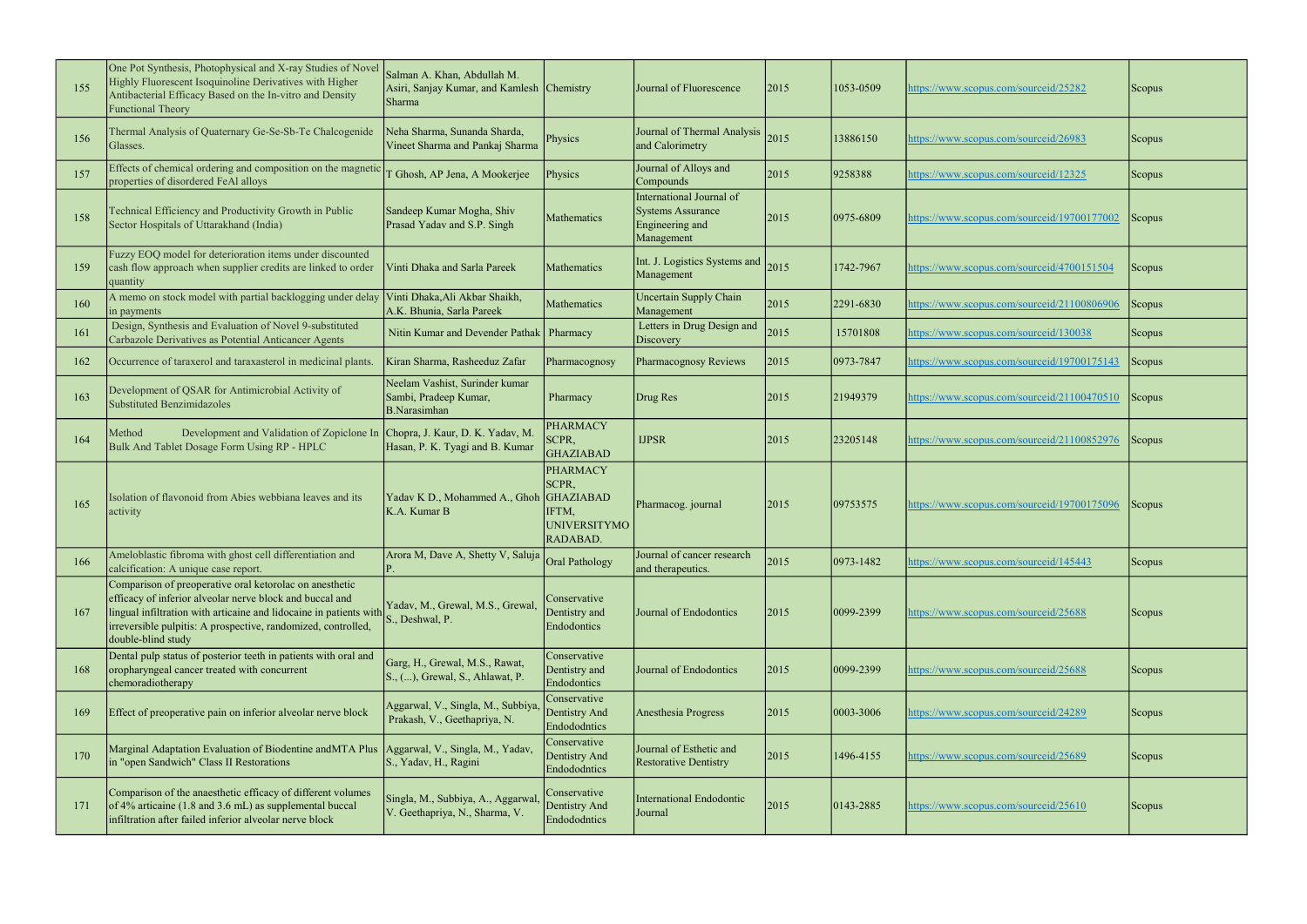| 172 | Prevalence of Osteosclerosis among patients visiting dental<br>institute in rural area of western India.                                                               | Jitender Solanki, Rahul Jain,<br>Ravinder Singh, Sarika Gupta,<br>Ashtha Arya, Deepak Tomar     | Conservative<br>Dentistry And<br>Endododntics             | JOURNAL OF CLINICAL<br><b>AND DIAGNOSTIC</b><br><b>RESEARCH</b>              | 2015 | 0973709X        | https://www.scopus.com/sourceid/16400154778 | Scopus <sup>1</sup> |
|-----|------------------------------------------------------------------------------------------------------------------------------------------------------------------------|-------------------------------------------------------------------------------------------------|-----------------------------------------------------------|------------------------------------------------------------------------------|------|-----------------|---------------------------------------------|---------------------|
| 173 | Comparison of the clinical applicability of Miller's<br>classification system to Kumar and Masamatti's classification<br>system of gingival recession.                 | Dr SUJATA Kumar A, Gupta G,<br>Puri K, Bansal M, Jain D, Khatri<br>M, Masamatti SS.             | Periodontics                                              | Journal of Indian Society of<br>Periodontology                               | 2015 | 0972124X        | https://www.scopus.com/sourceid/21100200811 | Scopus              |
| 174 | Comparison of clinical applicability of two classification<br>systems of gingival recession. Poster                                                                    | Kumar A, Gupta G, Puri K, Bansal<br>M, Jain D, Khatri M, Masamatti<br>SS.                       | Periodontics                                              | Journal od Clinical<br>Periodontology                                        | 2015 | 1600051X        | nttps://www.scopus.com/sourceid/25669       | <b>Scopus</b>       |
| 175 | Knowledge, Awareness, Perception of H1N1 Flu in urban<br>Dental Fraternity                                                                                             | Dr Vidushi Palwankar P, Mehta V<br>Sheokand V, Palwankar D.                                     | Periodontology                                            | Research Jouirnal of<br>Pharmaceutical, Biological<br>And chemical Sciences  | 2015 | 09758585        | https://www.scopus.com/sourceid/19700188422 | Scopus              |
| 176 | Phentolamine mesylate: Its role as a reversal agent for<br>unwarranted prolonged local analgesic.                                                                      | Grover HS, Gupta A, Saksena N,<br>Saini N.                                                      | Department of<br>Pediatric and<br>Preventive<br>Dentistry | Journal of Indian Society of<br>Pedodontics and Preventive 2015<br>Dentistry |      | 09704388        | https://www.scopus.com/sourceid/25583       | <b>Scopus</b>       |
| 177 | Evaluation of stress changes in the mandible with a fixed<br>functional appliance:<br>A finite element study.                                                          | Sidhu MS, Grover S                                                                              | Orthodontics                                              | American Journal of<br>Orthodontics and<br>Dentofacial Orthopedics           | 2015 | 08895406        | nttps://www.scopus.com/sourceid/23807       | <b>Scopus</b>       |
| 178 | Three-Dimensional Evaluation of Pharyngeal Airway in<br>complete unilateral Cleft individuals and normally growing<br>individuals using Cone Beam Computed Tomography. | Sidhu MS, Grover S, Prabhakar M   Orthodontics                                                  |                                                           | Cleft Palate – Craniofacial<br>Journal                                       | 2015 | 10556656        | https://www.scopus.com/sourceid/21036       | Scopus              |
| 179 | Facial Asymmetry in Young Adults with Condylar<br>Hyperplasia-Unusual Changes in the Facial Bones.                                                                     | Suma GN, Manisha<br>LakhanpalSharma, Dayashankar<br>Rao JK, Sumit Goel, Siddharth<br>Srivastava | Dept of oral<br>Medicine and<br>Radiology                 | Journal of Clinical and<br>Diagnostic Research                               | 2015 | $ 0973 - 709X$  | https://www.scopus.com/sourceid/16400154778 | Scopus <sup>1</sup> |
| 180 | Stem cell in oral mucosal lesion                                                                                                                                       | Suma GN. Madhu PA, Manisha LS Medicine and                                                      | Dept of oral<br>Radiology                                 | Journal of pharmacy and<br>bioallied sciences                                | 2015 | 0976-4879       | nttps://www.scopus.com/sourceid/19700201144 | <b>Scopus</b>       |
| 181 | Unusually large erupted complex odontama: A rare case<br>report                                                                                                        | Shivanand B, Rahul K, Suma GN,<br>Bhavna K, Havi S.                                             | Dept of oral<br>Medicine and<br>Radiology                 | Imaging Science in Dentistry 2015                                            |      | 2233-7822       | https://www.scopus.com/sourceid/21100211109 | $ $ Scopus          |
| 182 | Bony fusion of the maxilla and mandible as a sequelae of<br>noma: A rare case report.                                                                                  | Bagewadi SB, Awasthi UR, Mody<br>BM, Suma GN, Garg S.                                           | Dept of oral<br>Medicine and<br>Radiology                 | Imaging Sci Dent.                                                            | 2015 | 2233-7822       | nttps://www.scopus.com/sourceid/21100211109 | Scopus              |
| 183 | Oral manifestations of HIV/AIDS in Asia: Systematic review<br>and future research guidelines                                                                           | Sharma G, Oberoi S, Vohra<br>P, Nagpal A.                                                       | Dept of oral<br>Medicine and<br>Radiology                 | J Clin Exp Dent.                                                             | 2015 | 1989-5488       | https://www.scopus.com/sourceid/21100207619 | <b>Scopus</b>       |
| 184 | Personalized medicine: A step forward in dental treatment                                                                                                              | Anand C, Surbhi Vohra P                                                                         | Dept of oral<br>Medicine and<br>Radiology                 | J Indian Acad Oral Med<br>Radiol                                             | 2015 | $ 0972 - 1363 $ | nttps://www.scopus.com/sourceid/21100854850 | Scopus              |
| 185 | Cavernous hemangioma masquerading as ranula in floor of<br>oral cavity.                                                                                                | Puneeta Vohra, Vinod Vijay<br>Chandar, Ranjit Patil, Saumya<br>Verma                            | Dept of oral<br>Medicine and<br>Radiology                 | J Indian Acad Oral Med<br>Radiol                                             | 2015 | 0972-1363       | nttps://www.scopus.com/sourceid/21100854850 | Scopus              |
| 186 | Non-syndromic bilateral dentigerous cysts of maxillary and<br>mandibular canines: A case series and review of literature                                               | Kaushik A, Chaudhry A, Saluja P,<br>Kumar M, Varshney M.                                        | Dept of oral<br>Medicine and<br>Radiology                 | Journal of Oral and<br>Maxillofacial Surgery,<br>Medicine, and Pathology     | 2015 | 22125558        | https://www.scopus.com/sourceid/21100222518 | Scopus              |
| 187 | Dentigerous cysts of maxillofacial region- Clinical,<br>radiographic and biochemical analysis                                                                          | Sridevi, K., Kaushik,<br>A, Ramaswamy P, Vinod<br>VC, Aravinda K                                | Dept of oral<br>Medicine and<br>Radiology                 | Kathmandu University<br>Medical Journal                                      | 2015 | 1812-2027       | nttps://www.scopus.com/sourceid/4000148103  | Scopus              |
| 188 | Isolated bony syngnathia                                                                                                                                               | Alok Bhatnagar                                                                                  | Oral and<br>Maxillofacial<br>Surgery                      | British Journal of Oral and<br>Maxillofacial Surgery                         | 2015 | 0266-4356       | nttps://www.scopus.com/sourceid/20530       | Scopus              |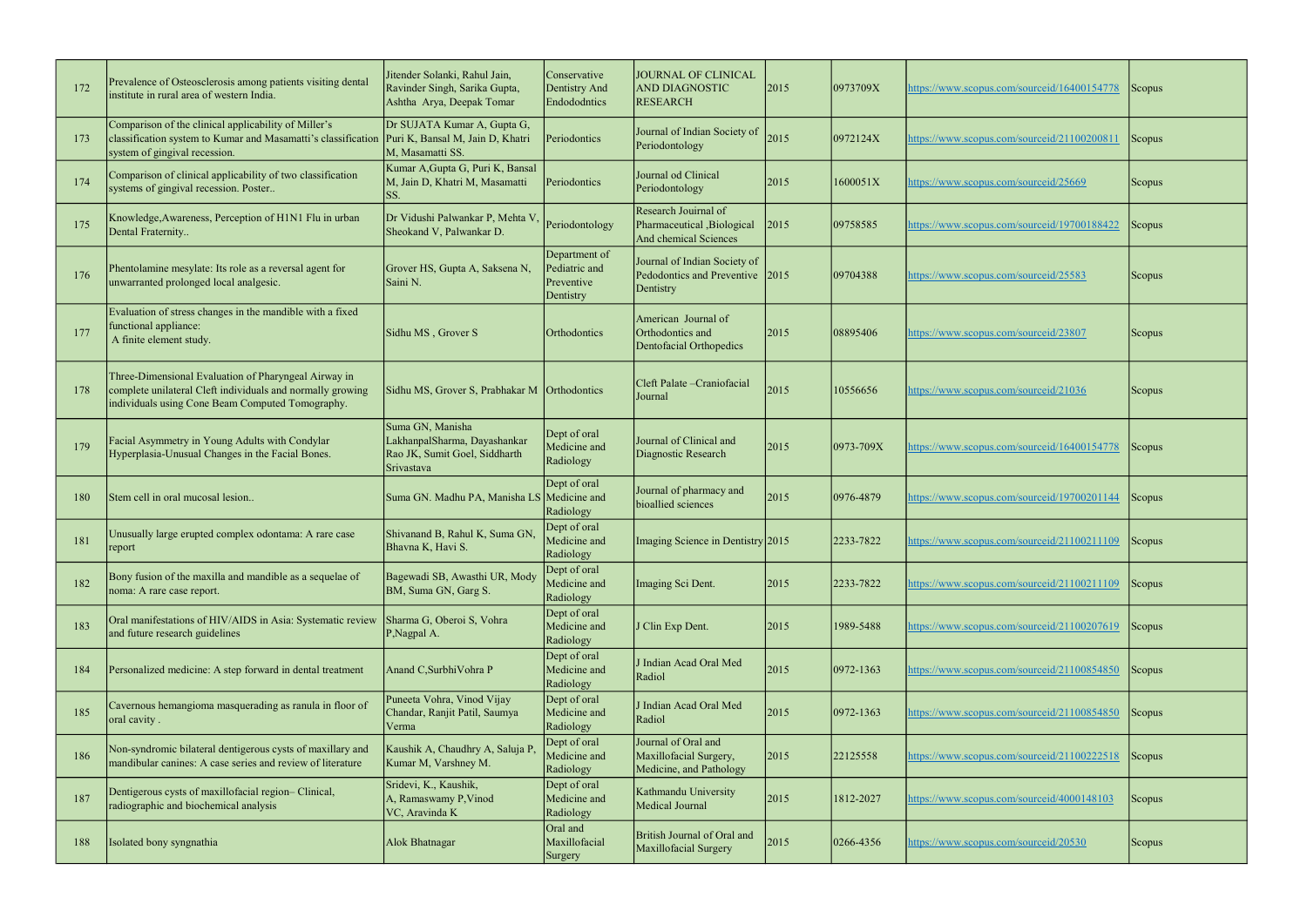| 189 | Rising trend of antimicrobial resistance among Neisseria<br>gonorrhoeae isolates and the emergence of N.gonorrhoeae<br>isolate with decreased susceptibility to ceftriaxone.          | Bharara T, Bhalla P, Rawat D,<br>Garg VK. Sardana K, Chakravarti                            | Microbiology                       | <b>Indian Journal of Medical</b><br>Microbiology               | 2015 | 02550857                                                        | https://www.scopus.com/sourceid/20831       | <b>Scopus</b> |
|-----|---------------------------------------------------------------------------------------------------------------------------------------------------------------------------------------|---------------------------------------------------------------------------------------------|------------------------------------|----------------------------------------------------------------|------|-----------------------------------------------------------------|---------------------------------------------|---------------|
| 190 | esenteric cyst in sigmoid mesocolon e a rare location and its<br>laparoscopic excision                                                                                                | Naresh Chand Arora                                                                          | Orthopedics                        | Medical Journal Armed<br>Forces Indi                           | 2015 | 03771237                                                        | https://www.scopus.com/sourceid/17836       | Scopus        |
| 191 | Perseverance pays: A complicated case of post laparoscopic<br>cholecystectomy duodenal injury                                                                                         | Naresh Chand Arora                                                                          | Orthopedics                        | Medical Journal Armed<br>Forces Indi                           | 2015 | 3771237                                                         | https://www.scopus.com/sourceid/17836       | <b>Scopus</b> |
| 192 | Arthroscopic fixation of fracture lateral end of clavicle - A<br>case report                                                                                                          | Naresh Chand Arora                                                                          | Orthopedics                        | Journal International<br>Medical Sciences Academy              | 2015 | 0971071X                                                        | https://www.scopus.com/sourceid/15356       | Scopus        |
| 193 | Matrix based system of isotretinoin as nail lacquer to enhance<br>transungal delivery across human nail plate                                                                         | Monika Joshi, Vijay Sharma*,<br>Kamla Pathak                                                | Pharmacy<br>(Pharmaceutics)        | International Journal of<br>Pharmaceutics,                     | 2015 | $ 0378 - 5173 $                                                 | https://www.scopus.com/sourceid/22454       | Scopus        |
| 194 | Product Development Studies on Sonocrystallized Curcumin<br>for the Treatment of Gastric Cancer                                                                                       | Mohammad Ashif Khan, Nida<br>Akhtar, Vijay Sharma* and Kamla<br>Pathak                      | Pharmacy<br>(Pharmaceutics)        | Pharmaceutics                                                  | 2015 | 1999-4923                                                       | https://www.scopus.com/sourceid/19700188360 | Scopus        |
| 195 | Optimization, in vitro cytotoxicity and penetration capability<br>of deformable nanovesicles of paclitaxel for dermal<br>chemotherapy in Kaposi sarcoma                               | Kamla Pathak, Vijay Sharma* and<br>Meenu Sharma                                             | <b>Pharmacy</b><br>(Pharmaceutics) | Artificial Cells,<br>Nanomedicine and<br>Biotechnology         | 2015 | 2169-1401                                                       | nttps://www.scopus.com/sourceid/21100241807 | Scopus        |
| 196 | Localization of fluconazole in oral cavity by preferential<br>coating of buccoadhesive tablet for treatment of oral thrush                                                            | Pragya Rastogi, Vijay Sharma*<br>and Kamla Pathak                                           | Pharmacy<br>(Pharmaceutics)        | International Journal of<br>Pharmaceutical Investigation       | 2015 | ISSN: 2230-<br>973X                                             | attps://www.scopus.com/sourceid/21100854844 | Scopus        |
| 197 | Therapy Stratifications and Novel Approach in Pursuit of<br>Aids Related Kaposi's Sarcoma Management- A Paradigm fo<br>Non Invasiveness                                               | Meenu Sharma, Vijay Sharma* and Pharmacy<br>Kamla Pathak                                    | (Pharmaceutics)                    | Current Drug Delivery                                          | 2015 | 1567-2018                                                       | nttps://www.scopus.com/sourceid/130025      | <b>Scopus</b> |
| 198 | Hindi translation and validation of Cambridge-Hopkins<br>Diagnostic Questionnaire for RLS (CHRLSq)                                                                                    | Ravi Gupta, Richard P. allan,<br>Ashwini Pundeer, Sourav Das,<br>Mohan Dhyani, Deepak Goel. | Clinical<br>Psychology             | Annals of Indian Academy<br>of Neurology                       | 2015 | 0972-2327                                                       | https://www.scopus.com/sourceid/4700152407  | Scopus        |
| 199 | Sustained attention and executive functioning among remitted Maqbool, M., Sinha, V. K., &<br>adolescents with bipolar disorder                                                        | Punia, V.                                                                                   | Clinical<br>Psychology             | Indian Journal of<br>Psychological Medicine                    | 2015 | $ 0253 - 7176 $                                                 | nttps://www.scopus.com/sourceid/20000195020 | Scopus        |
| 200 | To Compare the effect of Wobble Board as Bilateral<br>Proprioceptive Exercise to Unilateral Leg Standing Exercise<br>in Knee Osteoarthritis Patients: a Randomized Controlled<br>Tria | rajlaxmi, joginder yadav, sheetal<br>kalra                                                  | physiotherapy                      | indian journal of<br>physiotherapy and<br>occupational therapy | 2015 | Print ISSN:<br>0973-5666.<br>Online ISSN:<br>0973-5674.         | attps://www.scopus.com/sourceid/21100853504 | Scopus        |
| 201 | The Effect of Cervical Lateral Glide and Manual Cervical<br>Traction Combined with Neural Mobilization on Patients with<br>Cervical Radiculopathy                                     | pooja khatwani, joginder yadav,<br>sheetal kalra                                            | physiotherapy                      | indian journal of<br>physiotherapy and<br>occupational therapy | 2015 | <b>Print ISSN:</b><br>0973-5666.<br>Online ISSN :<br>0973-5674. | https://www.scopus.com/sourceid/21100853504 | Scopus        |
| 202 | Effect of Retro Walking on Pain, Balance and Functional<br>Performance in Osteoarthritis of Knee                                                                                      | Manisha Nayar, Joginder Yadav,<br>Priyanka Rihi                                             | Physiotherapy                      | Indian Journal of<br>Physiotherapy and<br>Occupational Therapy | 2015 | ISSN-0973-<br>5674.                                             | nttps://www.scopus.com/sourceid/21100853504 | Scopus        |
| 203 | Level of mercury manometer with respect to heart: Does it<br>affect blood pressure measurement?                                                                                       | Vijay Roy                                                                                   | Physiology                         | <b>Indian Journal of Physiology</b><br>and Pharmacology        | 2015 | 00195499                                                        | https://www.scopus.com/sourceid/23440       | Scopus        |
| 204 | Role of periodontist in pediatric dental patients                                                                                                                                     | Grover, H.S., Singh, Y., Bhardwaj,                                                          | Periodontics                       | <b>World Journal of Dentistry</b>                              | 2015 | 09766006                                                        | https://www.scopus.com/sourceid/21100317746 | Scopus        |
| 205 | A comparative study of indirect sinus lift performed with<br>autogenous graft material alone versus autogenous graft<br>material reconstituted with platelet rich plasma              | P Malhotra                                                                                  | Prosthodontics                     | Journal of traditional and<br>complementary medicine           | 2016 | $ 2225 - 4110$                                                  | nttps://www.scopus.com/sourceid/21100287117 | Scopus        |
| 206 | Correlation of Cyfra 21-1 levels in saliva and serum with<br>CK19 mRNA expression in oral squamous cell carcinoma                                                                     | Malhotra, R., Urs,<br>A.B., Chakravarti, A., (), Gupta,<br>V.K., Mahajan, B.                | Microbiology                       | <b>Tumor Biology</b>                                           | 2016 | <b>ISSN: 1010-</b><br>4283                                      | https://www.scopus.com/sourceid/13170       | <b>Scopus</b> |
| 207 | Multi drug resistance and Extended Spectrum Beta<br>Lactamases in clinical isolates of Shigella: A study from New<br>Delhi, India                                                     | Aggarwal, P., Uppal, B., Ghosh,<br>R., (), Jha, A.K., Rajeshwari, K.                        | Microbiology                       | <b>Travel Medicine and</b><br>Infectious Disease               | 2016 | 1477-8939                                                       | https://www.scopus.com/sourceid/20200       | Scopus        |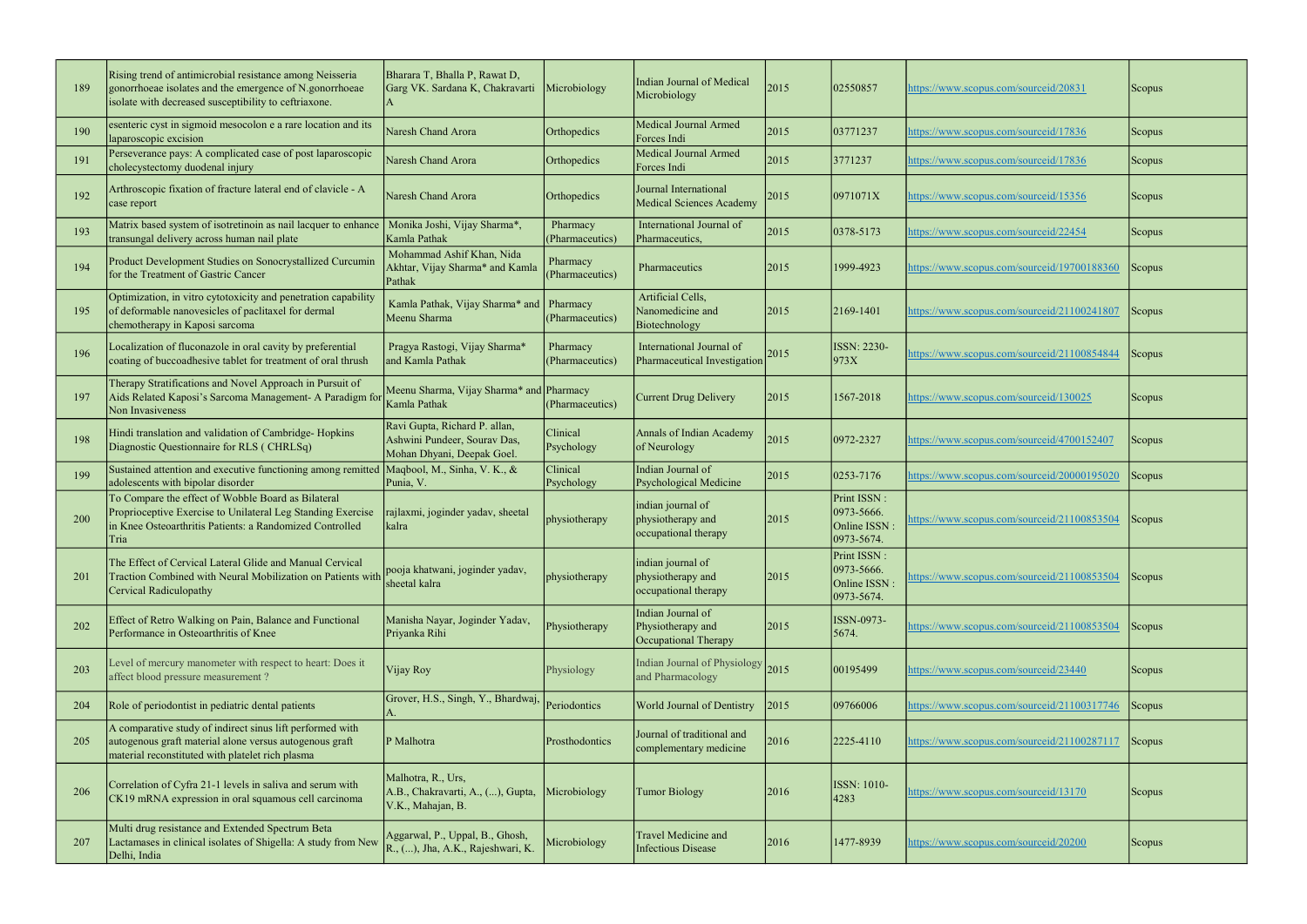| 208 | A study on gender-related differences in laboratory<br>characteristics of dengue fever                                                               | Chakravarti, A., Roy, P., Malik,<br>S., Siddiqui, O., Thakur, P.                                                                        | Microbiology                | Indian Journal of Medical<br>Microbiology                        | 2016 | 0255-0857 | nttps://www.scopus.com/sourceid/20831              | Scopus        |
|-----|------------------------------------------------------------------------------------------------------------------------------------------------------|-----------------------------------------------------------------------------------------------------------------------------------------|-----------------------------|------------------------------------------------------------------|------|-----------|----------------------------------------------------|---------------|
| 209 | Arterio Venous Fistula (AVF) of Filum Terminale- MRI<br>Diagnosis- A Case Report.                                                                    | Sharma BB, Sharma<br>S, Ramchandran P, Jilowa S.                                                                                        | RADIO-<br><b>DIAGNOSIS</b>  | Andrology                                                        | 2016 | 20472919  | https://www.scopus.com/sourceid/21100232419        | Scopus        |
| 210 | Von Meyenburg Complex (VMC) – A Case Report                                                                                                          | Sharma BB, Sharma S, Sharma S,<br>Sharma S, Ramachandran P.                                                                             | RADIO-<br><b>DIAGNOSIS</b>  | Indian Journal of Medical<br>Specialities                        | 2016 | 09762884  | https://www.scopus.com/sourceid/21100852978        | Scopus        |
| 211 | Antimicrobial efficacy of various essential oils at varying<br>concentrations against periopathogen porphyromonas<br>gingivalis.J Clin diag research | VM Hans, HS Grover, H Deswal,<br>P Agarwal                                                                                              | Microbiology                | Journal of clinical and<br>diagnostic research                   | 2016 | 0973-709X | https://www.scopus.com/sourceid/16400154778        | Scopus        |
| 212 | Prevalence and distribution of Chlamydia trachomatis<br>genovars in Indian infertile patients: a pilot study.                                        | Rawre J, Dhawan B, Malhotra N,<br>Sreenivas V, Broor S, Chaudhry R                                                                      | Microbiology                | APMIS.                                                           | 2016 | 09034641  | https://www.scopus.com/sourceid/12400              | Scopus        |
| 213 | Aetiology, outcomes & predictors of mortality in acute<br>respiratory distress syndrome from a tertiary care centre in<br>north India                | Sharma SK, Gupta A, Biswas A,<br>Sharma A, Malhotra A, Prasad KT<br>Vishnubhatla S, Ajmani S, Mishra<br>H, Soneja M, Broor S            | Microbiology                | Indian J Med Res.                                                | 2016 | 09715916  | https://www.scopus.com/sourceid/14659              | <b>Scopus</b> |
| 214 | Interaction of Host Nucleolin with Influenza A Virus<br>Nucleoprotein in the Early Phase of Infection Limits the Late<br>Viral Gene Expression.      | Kumar D, Broor S, Rajala MS                                                                                                             | Microbiology                | PLoS One.                                                        | 2016 | 1932-6203 | https://www.scopus.com/sourceid/10600153309        | Scopus        |
| 215 | Evolutionary Analysis of Dengue Serotype 2 Viruses Using<br>Phylogenetic and Bayesian Methods from New Delhi, India.                                 | Afreen N, Naqvi IH, Broor S,<br>Ahmed A, Kazim SN, Dohare R,<br>Kumar M, Parveen S.                                                     | Microbiology                | PLoS Negl Trop Dis.                                              | 2016 | 19352735  | https://www.scopus.com/sourceid/11900154404        | Scopus        |
| 216 | Chikungunya virus: recent advances in epidemiology, host<br>pathogen interaction and vaccine strategies.                                             | Deeba F, Islam A, Kazim SN,<br>Naqvi IH, Broor S, Ahmed A,<br>Parveen S                                                                 | Microbiology                | Pathog Dis                                                       | 2016 | 2049632X  | https://www.scopus.com/sourceid/21100241668        | Scopus        |
| 217 | Painless multidermatomal herpes zoster in a<br>immunocompetent elderly male.                                                                         | Shikhar Ganjoo, Sawhney MPS,<br>Chawla D                                                                                                | Dermatology &<br><b>STD</b> | Serbian J Dermatol Venereol 2016                                 |      | 1821-0902 | https://www.scopus.com/sourceid/21100853509        | Scopus        |
| 218 | Report on the newly emerging nosochomial Burkholderia<br>cepacia in a tertiary hospital                                                              | Dr. Naresh Chander Arora                                                                                                                | Orthopaedics                | <b>Medical Journal Armed</b><br>Forces India                     | 2016 | 3771237   | https://www.scopus.com/sourceid/17836              | Scopus        |
| 219 | Thyroid profile and iron metabolism: Mutual relationship in<br>hypothyroidism                                                                        | Kiran Dahiya*, Monica Verma,<br>Rakesh Dhankhar, Veena Singh<br>Ghalaut, PS Ghalaut, Ashuma<br>Sachdeva, Isha Malik and Rajesh<br>Kumar | General Medicine            | <b>Biomedical Research</b>                                       | 2016 | 0970938X  | nttps://www.scopus.com/sourceid/28594              | Scopus        |
| 220 | Hyperventilation syndrome after general anesthesia: Our<br>experience                                                                                | Sarla huda                                                                                                                              | Anesthesia                  | Journal of Anaesthesiology<br><b>Clinical Pharmacology</b>       | 2016 | 09709185  | https://www.scopus.com/sourceid/21907              | Scopus        |
| 221 | Analgesic efficacy of ultrasound guided FICB in patients with<br>hip fracture                                                                        | Sarla huda                                                                                                                              | Anesthesia                  | Journal of Clinical and<br>Diagnostic Research                   | 2016 | 0973709X  | https://www.scopus.com/sourceid/16400154778        | Scopus        |
| 222 | Amniotic fluid embolism                                                                                                                              | Sarla huda                                                                                                                              | Anesthesia                  | Journal of Anaesthesiology<br>Clinical Pharmacology              | 2016 | 9709185   | https://www.scopus.com/sourceid/16400154778        | Scopus        |
| 223 | Resection of left external jugular vein aneurysm - A challenge<br>for anaesthetist and surgeon                                                       | Sarla huda                                                                                                                              | Anesthesia                  | Egyptian Journal of<br>Anaesthesia                               | 2016 | 11101849  | https://www.scopus.com/sourceid/21876              | Scopus        |
| 224 | Anaesthetic considerations in the elderly undergoing surgery:<br>A report of three cases.                                                            | Sarla huda                                                                                                                              | Anesthesia                  | Journal International<br><b>Medical Sciences Academy</b>         | 2016 | 0971071X  | https://www.scopus.com/sourceid/15356              | Scopus        |
| 225 | Forgotten intrauterine contraceptive device - A threat to total<br>hip prosthesis: A case report with review of the literature                       | Sc Sharma                                                                                                                               | Orthopaedics                | Journal of Clinical<br>Orthopaedics and Trauma                   | 2016 | 09765662  | https://www.scopus.com/sourceid/19800188016        | Scopus        |
| 226 | Erratum: Snapshot Quiz 15/11 (British Journal of Surgery<br>(2015) 102 1532)                                                                         | <b>PN</b> Agarwal                                                                                                                       | Surgery                     | British Journal of Surgery                                       | 2016 | 00071323  | https://www.scopus.com/sourceid/20996              | Scopus        |
| 227 | Prevention of Diabetes: A Holistic approach wsr to Ahara and<br>Vihara                                                                               | Shubhasri. B, Vijay B. Negalur,<br>Nagraj Bhat, , Yagyik Mishra,<br>Krunal Thakoor                                                      | <b>FIMS</b>                 | International journal of<br>Research in Ayurveda and<br>Pharmacy | 2016 | 2229-3566 | https://ijrap.net/index.php/login/abstractt?id=155 | Scopus        |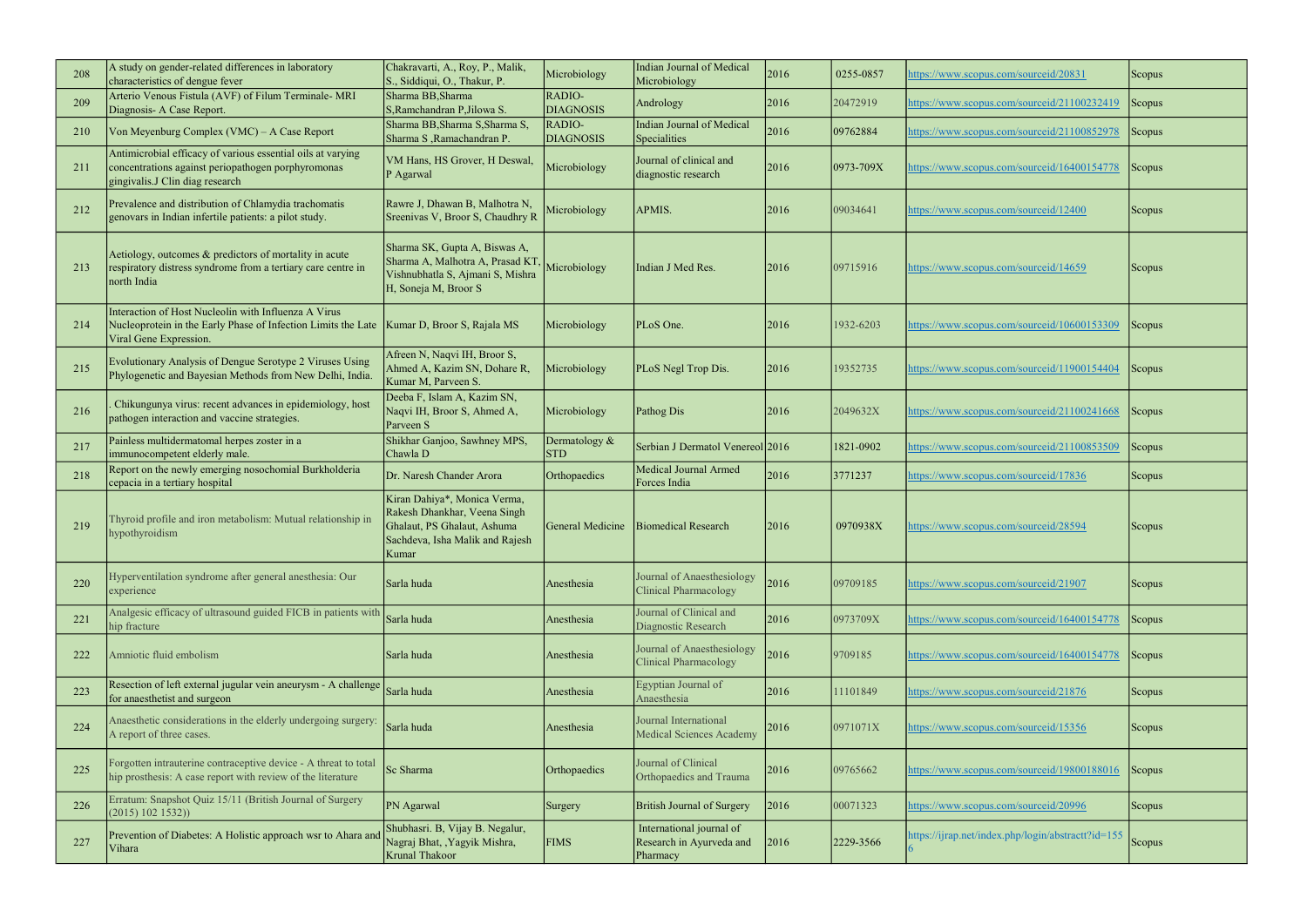| 228 | Organizational commitment: A re-examination of three-<br>component model in Indian context                                                                                                                           | Paul, H; Kardam B.L & Kataria Y                                                                   | <b>FCM</b>                                    | International journal of<br>Applied Business and<br>Economic Research              | 2016 | $ 0972 - 7302 $ | https://www.scopus.com/sourceid/21100218545 | Scopus        |
|-----|----------------------------------------------------------------------------------------------------------------------------------------------------------------------------------------------------------------------|---------------------------------------------------------------------------------------------------|-----------------------------------------------|------------------------------------------------------------------------------------|------|-----------------|---------------------------------------------|---------------|
| 229 | Study of temperature dependent three component dynamic<br>covalent assembly via Hantzsch reaction catalyzed by dioxido-Dr. NeerajSaini<br>and oxidoperoxidomolybdenum(VI) complexes under solvent<br>free conditions |                                                                                                   | Civil Engineering<br>Dept.                    | <b>RSC</b> Advances                                                                | 2016 | 2046-2069       | https://www.scopus.com/sourceid/21100199840 | Scopus        |
| 230 | Synthesis of novel fluorinated multisubstituted pyrimidines<br>and 1,5-benzodiazepines via fluorinated N,S-acetals                                                                                                   | Nutan Sharma, Tejpal Singh<br>Chundawat, Subhash Chandra<br>Mohapatra, Sunita Bhagat              | Chemistry                                     | Synthesis                                                                          | 2016 | 0039-7881       | https://www.scopus.com/sourceid/26508       | <b>Scopus</b> |
| 231 | Strategic Synthesis in-vitro Antimicrobial Evaluation of<br>Novel Difluoromethylated 1- (1,3- diphenyl-1H-pyrazol-4-yl)-<br>3,3-difluoro-1,3-dihydro-indol-2-ones                                                    | Tejpal Singh Chundawat, Nutan<br>Sharma, Poonam Kumari and<br>Sunita Bhagat                       | Chemistry                                     | Medicinal Chemistry<br>Research                                                    | 2016 | 1054-2523       | https://www.scopus.com/sourceid/18384       | Scopus        |
| 232 | Microwave Assisted Nickel Catalyzed One Pot Synthesis of 2<br>Imidazoles<br>4, 5-Trisubstituted                                                                                                                      | Tejpal Singh Chundawat, Nutan<br>Sharma, Poonam Kumari and<br>Sunita Bhagat                       | Chemistry                                     | Synlett                                                                            | 2016 | 0936-5214       | https://www.scopus.com/sourceid/26491       | Scopus        |
| 233 | Spatial Mapping of Uranium In Groundwater And Risk<br>Assessment Around An Atomic Power Station In India                                                                                                             | Manbir Singh, V.K. Garg, Y.P.<br>Gautam, A. Kumar                                                 | Environmental<br>Science                      | Environmental Engineering<br>and Management Journal                                | 2016 | 1582-9596       | https://www.scopus.com/sourceid/12000154347 | Scopus        |
| 234 | Assessment of aerosols optical properties and radiative<br>forcing over an Urban site in North-Western India                                                                                                         | Vikram Mor, Rajesh Dhankhar, S.<br>D. Attri, V. K. Soni, M. Sateesh &<br>Kanika Taneja            | Environmental<br>Science                      | Environmental Technology                                                           | 2016 | $ 0959 - 3330 $ | https://www.scopus.com/sourceid/21552       | Scopus        |
| 235 | Recent developments on the optical properties of thin films of<br>chalcogenide glasses.                                                                                                                              | Pankaj Sharma, Neha Sharma,<br>Sunanda Sharda, S C Katyal and<br>Vineet Sharma                    | Physics                                       | Progress in Solid State<br>Chemistry                                               | 2016 | 00796786        | https://www.scopus.com/sourceid/27035       | <b>Scopus</b> |
| 236 | Estimating Technical Efficiency of Public Sector Hospitals of<br>Uttarakhand (India)                                                                                                                                 | Sandeep Kumar Mogha, Shiv<br>Prasad Yadav and S.P. Singh                                          | Mathematics                                   | International Journal of<br><b>Operational Research</b>                            | 2016 | 17457645        | https://www.scopus.com/sourceid/4400151406  | Scopus        |
| 237 | Optimization of methyl jasmonate and ß-cyclodextrin for<br>enhanced production of taraxerol and taraxasterol in<br>(Taraxacum officinale Weber) cultures.                                                            | Kiran Sharma, Rasheeduz Zafar                                                                     | Pharmacognosy                                 | Plant physiology and<br>biochemistry                                               | 2016 | 0981-9428       | attps://www.scopus.com/sourceid/16617       | <b>Scopus</b> |
| 238 | Ultraviolet-visible spectrophotometric method for estimation<br>of the glibenclamide in presence of liposomal/proliposomal<br>turbidity                                                                              | Neelkant Prasad*, Roshan Issarani,<br>Badri Prakash Nagori and Jitendra<br><b>Kumar Singh</b>     | Pharmaceutics                                 | Indian Journal of Chemical<br>Technology/                                          | 2016 | $ 0971 - 457X$  | https://www.scopus.com/sourceid/24098       | <b>Scopus</b> |
| 239 | Design, Synthesis and Anticancer Activity of 9-substituted<br>carbazole derivatives                                                                                                                                  | Nitin Kumar and Devender Pathak Pharmacy                                                          |                                               | International Journal of<br>Pharmaceutical Chemistry<br>and Research               | 2016 | 23205148        | https://www.scopus.com/sourceid/21100852976 | Scopus        |
| 240 | In-vitro Antioxidant and Antibacterial Activity of Methanolic<br>Extract of Shorea robusta Gaertn. F. Resin. International<br>Journal of Pharmaceutical and Phytopharmacological<br>Research                         | Singh M.P., Vashisht Sushma,<br>Chawla Viney                                                      | Pharmacology                                  | International Journal of<br>Pharmaceutical and<br>Phytopharmacological<br>Research | 2016 | 22501029        | https://www.scopus.com/sourceid/21100399173 | <b>Scopus</b> |
| 241 | Influence of Fluconazole Pre-Treatment On Antidiabetic<br>Activity Of Thiazolidinediones In Diabetic Rats.                                                                                                           | Amrit Kumar Patel, Jaspreet Kaur,<br>Dinesh Kumar Yadav, Mohsin<br>Hassan and Pradeep Kumar Tyagi | PHARMACY<br>SCPR,<br>GHAZIABAD.               | <b>IJPSR</b>                                                                       | 2016 | 23205148        | https://www.scopus.com/sourceid/21100852976 | <b>Scopus</b> |
| 242 | Evaluation of Anti bacterial Activity of Achayranthes Aspera<br>Extract Extract Against Streptococcus Mutans: An In Vitro<br>Study.                                                                                  | Yadav R, Rai R, Yadav A,<br>PahujaM, Soalnki S                                                    | <b>Oral Pathology</b>                         | Journal of Advanced<br>Pharmaceutical Technology<br>& Research.                    | 2016 | 0110-5558       | https://www.scopus.com/sourceid/19700201137 | <b>Scopus</b> |
| 243 | Gold Tooth Tattoos: Identifying Features in Forensic<br>Odontology.                                                                                                                                                  | Yadav R, , Yadav A, Rai R,<br>PahujaM, Soalnki S                                                  | <b>Oral Pathology</b>                         | Journal of Clinical and<br>Diagnostic Research                                     | 2016 | $ 0973 - 709X$  | https://www.scopus.com/sourceid/16400154778 | Scopus        |
| 244 | Do we really have too many dental graduates?                                                                                                                                                                         | R.Yadav, R. Rai                                                                                   | <b>Oral Pathology</b>                         | <b>British Dental Journal</b>                                                      | 2016 | $ 0007 - 0610 $ | https://www.scopus.com/sourceid/24374       | Scopus        |
| 245 | Cone beam Computed Tomography Volumetric Analysis and<br>Comparison of dentin Structure Loss after retrieval of<br>Separated Instrument by using Ultrasonic EMS and ProUltra<br>tips.                                | Garg H., Grewal M.S.,                                                                             | Conservative<br>Dentistry And<br>Endododntics | Journal of Endodontics                                                             | 2016 | $ 0099 - 2399 $ | https://www.scopus.com/sourceid/25688       | <b>Scopus</b> |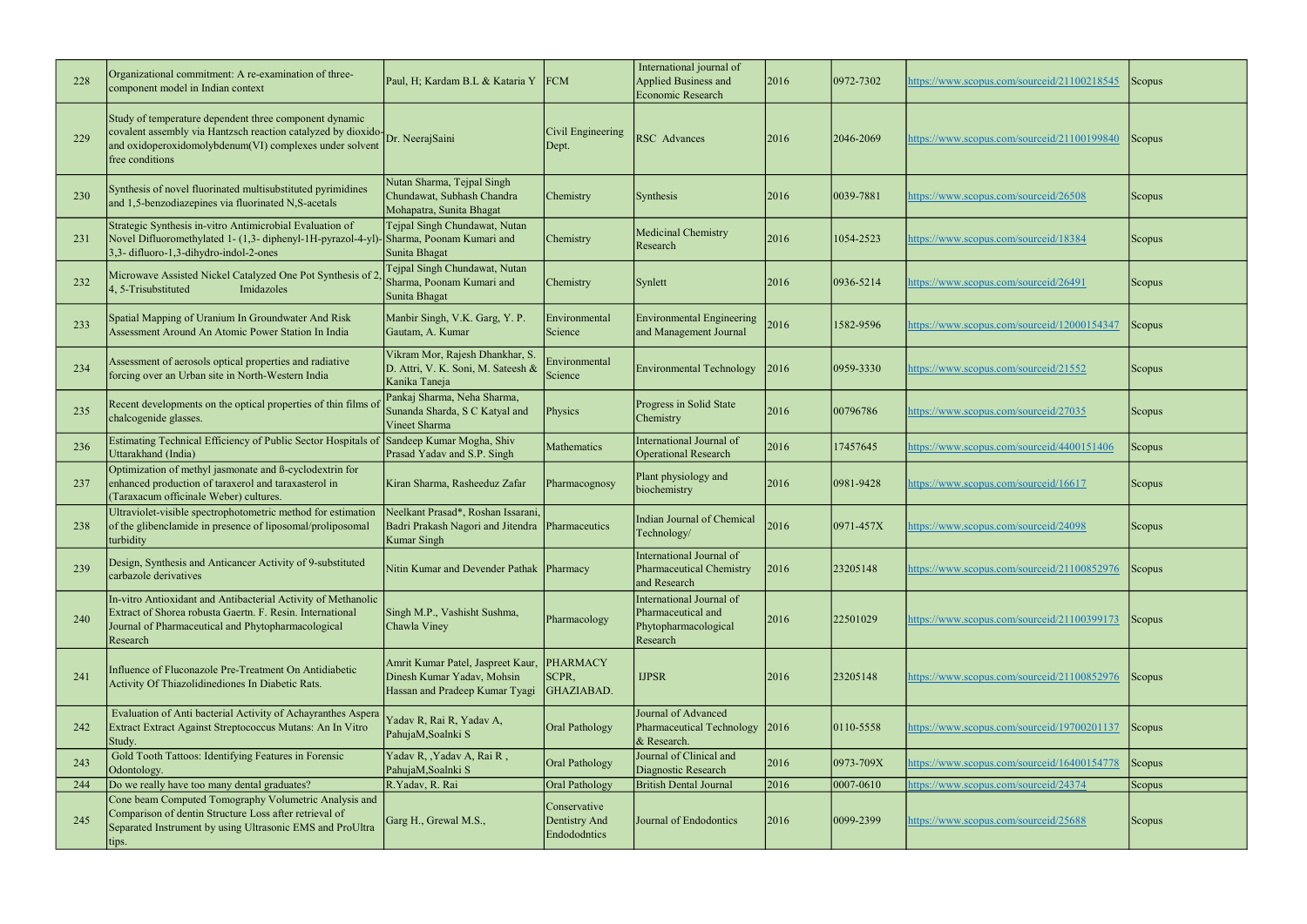| 246 | Comparative failure load values of acrylic resin denture teeth<br>bonded to three different heat cure denture base resins: An in<br>vitro study                                                                                                                    | Phukela SS, Dua A, Dua M, Sehgal Conservative,<br>V, Setya G, Dhall RS.                                               | prosthodontics                                            | JOURNAL OF<br><b>INTERNATIONAL</b><br><b>SOCIETY OF</b><br><b>PREVENTIVE AND</b><br><b>COMMUNITY DETISTRY</b>        | 2016 | 2231-0762            | https://www.scopus.com/sourceid/21100464566 | Scopus <sup>[1]</sup> |
|-----|--------------------------------------------------------------------------------------------------------------------------------------------------------------------------------------------------------------------------------------------------------------------|-----------------------------------------------------------------------------------------------------------------------|-----------------------------------------------------------|----------------------------------------------------------------------------------------------------------------------|------|----------------------|---------------------------------------------|-----------------------|
| 247 | Dimensional changes in microwave processed acrylic resin<br>and conventional heat polymerised resin cured by water bath<br>and microwave energy an in vitro study                                                                                                  | Sumit Singh Phukela, Pankaj<br>Kumar Srivastava, Neeraj<br>Sharma, Shikha Gupta, Gaurav<br>Setya, Pankaj Kumar Ritwal | Conservative,<br>prosthodontics                           | <b>JOURNAL OF</b><br>INTERNATIONAL ORAL<br><b>HEALTH</b>                                                             | 2016 | 09767428             | https://www.scopus.com/sourceid/21100818702 | Scopus                |
| 248 | Effects of simplified ethanol-wet bonding technique on<br>immediate bond strength with normal versus caries-affected<br>ldentin                                                                                                                                    | Aggarwal, V., Singla, M., Sharma,<br>R., Miglani, S., Bhasin, S.S.                                                    | Conservative<br>Dentistry And<br>Endododntics             | Journal of Conservative<br>Dentistry                                                                                 | 2016 | 0972-0707            | https://www.scopus.com/sourceid/19900192552 | <b>Scopus</b>         |
| 249 | Comparative Evaluation of Mental Incisal Nerve Block,<br>Inferior Alveolar Nerve Block, and Their Combination on the Aggarwal, V., Singla, M., Miglani<br>Anesthetic Success Rate in Symptomatic Mandibular<br>Premolars: A Randomized Double-blind Clinical Trial | S., Kohli, S.                                                                                                         | Conservative<br>Dentistry And<br>Endododntics             | Journal of Endodontics                                                                                               | 2016 | $ 0099 - 2399$       | https://www.scopus.com/sourceid/25688       | Scopus                |
| 250 | Nonsurgical Repair Of A Large Inflammatory Internal Root<br>Resorptive Defect With Mineral Trioxide Aggregate: A Case<br>Report.                                                                                                                                   | Rajnish K Singal, Ashtha Arya,<br>Anshul Arora                                                                        | Conservative<br>Dentistry And<br>Endododntics             | UNIVERSITY JOURNAL<br>OF DENTAL SCIENCES                                                                             | 2016 | 20906447             | https://www.scopus.com/sourceid/21100398002 | Scopus                |
| 251 | effect of topical simvastatin on interleukin $6,8,10$ leve; sin gcf<br>A Clinicobiochemical study                                                                                                                                                                  | DR SHALINI Grover HS,<br>Kapoor S:                                                                                    | Periodontics                                              | Journal Of Oral Biology<br>And Craniofacial Research                                                                 | 2016 | 22124268             | https://www.scopus.com/sourceid/21100461912 | Scopus                |
| 252 | T. areca nut chewing habit among high school children of<br>Parsa district of Nepal.                                                                                                                                                                               | DR SHALINI Wazir SS, Arora<br>P, Kapoor S, Jayam R, Sharma S,<br>Rastogi                                              | Periodontics                                              | Journal Of Oral Biology<br>And Craniofacial Research                                                                 | 2016 | 22124268             | https://www.scopus.com/sourceid/21100461912 | Scopus                |
| 253 | Third molar-A boon or Bane.                                                                                                                                                                                                                                        | Dr Vidushi Palwankar P, Sheokand<br>V, Palwankar D.                                                                   | Periodontology                                            | Research Jouirnal of<br>Pharmaceutical, Biological<br>And chemical Sciences                                          | 2016 | 9758585              | https://www.scopus.com/sourceid/19700188422 | Scopus                |
| 254 | Anticariogenic Activity of Black Tea - An Invivo Study                                                                                                                                                                                                             | Arya V, Taneja L, Srivastava<br>A, Nandlal S                                                                          | Department of<br>Pediatric and<br>Preventive<br>Dentistry | Journal of Clinical and<br>Diagnostic Research                                                                       | 2016 | 0973709X             | https://www.scopus.com/sourceid/16400154778 | Scopus                |
| 255 | Evaluation of Shear Bond Strength of Croslinked Denture<br>Teeth to Denture Base Resin with Mechanical Modifications:                                                                                                                                              | Malhotra P                                                                                                            | Prosthodontics                                            | New York state dental<br>journal                                                                                     | 2016 | $ 0028 - 7571 $      | https://www.scopus.com/sourceid/26277       | Scopus                |
| 256 | Effect of Curing Mode on the Adaptation Accuracy of Heat<br>Cured and Microwave Processed Acrylic Resin:                                                                                                                                                           | Phukela SS                                                                                                            | <b>PROSTHODONT</b><br><b>CS</b>                           | <b>JOURNAL OF</b><br><b>INTERNATIONAL</b><br><b>SOCIETY OF</b><br><b>PREVENTIVE AND</b><br>COMMUNITY DETISTRY        | 2016 | 223107622            | https://www.scopus.com/sourceid/21100464566 | Scopus                |
| 257 | Forensic Dentistry: Now and in Future.                                                                                                                                                                                                                             | Phukela SS                                                                                                            | <b>PROSTHODONT</b><br>$_{\rm CS}$                         | <b>JOURNAL OF</b><br><b>INTERNATIONAL</b><br><b>SOCIETY OF</b><br><b>PREVENTIVE AND</b><br><b>COMMUNITY DETISTRY</b> | 2016 | 22310762             | https://www.scopus.com/sourceid/21100464566 | <b>Scopus</b>         |
| 258 | Full Mouth Rehabilitation with "All on Four Technique                                                                                                                                                                                                              | Phukela SS                                                                                                            | PROSTHODONTI<br>CS                                        | <b>JOURNAL OF</b><br><b>INTERNATIONAL ORAL</b><br><b>HEALTH</b>                                                      | 2016 | 97674280,<br>9761799 | https://www.scopus.com/sourceid/21100818702 | Scopus                |
| 259 | Clinical and Radiographic Examination of Endoscopically<br>Controlled Indirect Sinus Lift: An In vivo Study.                                                                                                                                                       | Phogat S                                                                                                              | CS                                                        | PROSTHODONTI Newyork State dental<br>journal                                                                         | 2016 | $ 0028 - 7571$       | https://www.scopus.com/sourceid/26277       | Scopus                |
| 260 | An Innovative Technique to Fabricate Duplicate Denture in<br>Severe Undercuts:                                                                                                                                                                                     | Shefali Phogat                                                                                                        | CS                                                        | PROSTHODONTI The Journal of Indian<br>Prosthodontic Society                                                          | 2016 | $ 0972 - 4052 $      | https://www.scopus.com/sourceid/145517      | Scopus                |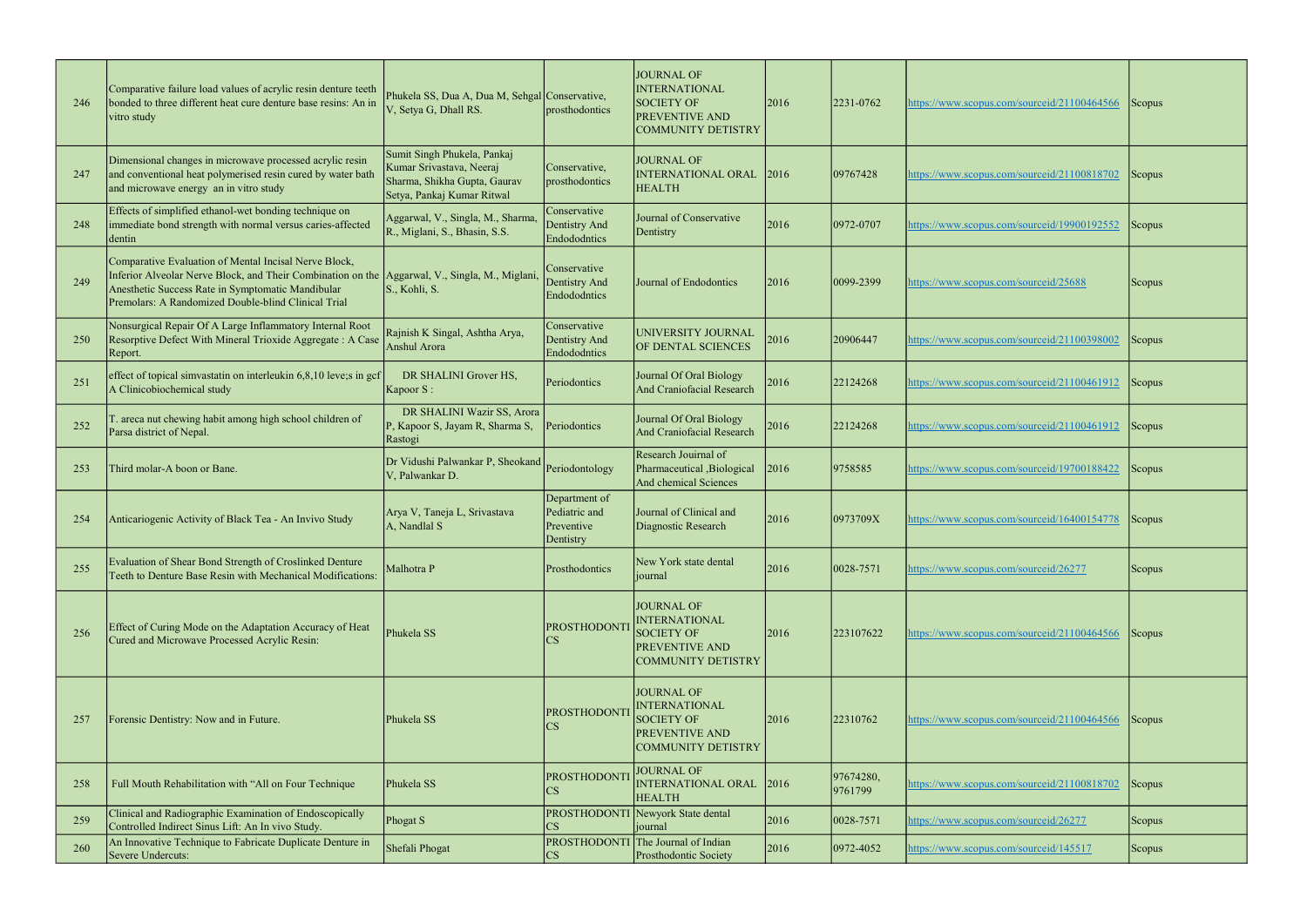| 261 | Stafne's bone cavity- A note on classification                                                                                                                                         | Chaudhry A                                                                       | Dept of oral<br>Meldicine and<br>Radiology | Journal of Clinical and<br>Diagnostic Research         | 2016 | ISSN-0973-<br>709X                                         | nttps://www.scopus.com/sourceid/16400154778 | Scopus        |
|-----|----------------------------------------------------------------------------------------------------------------------------------------------------------------------------------------|----------------------------------------------------------------------------------|--------------------------------------------|--------------------------------------------------------|------|------------------------------------------------------------|---------------------------------------------|---------------|
| 262 | Noonan Syndrome I with cleft palate: A rare case report.                                                                                                                               | Kumar M, Chandar VV, Koduri S<br>Sankireddy S                                    | Dept of oral<br>Medicine and<br>Radiology  | J Indian Acad Oral Med<br>Radiol                       | 2016 | ISSN: Print -<br>$ 0972 - 1363 $<br>Online - 0975-<br>1572 | attps://www.scopus.com/sourceid/21100854850 | <b>Scopus</b> |
| 263 | Effect of chlorhexidine with fluoride mouthwash on plaque<br>accumulation and plaque pH- a double blind randomized<br>clinical trial.                                                  | Dr Neha shukla                                                                   | Public Health<br>Dentistry                 | Journal Of Clinical And<br>Diagnostic Research         | 2016 | 0973709X                                                   | attps://www.scopus.com/sourceid/16400154778 | Scopus        |
| 264 | Genetic variability studies in relation to seed yield and its<br>component traits in some elite genotypes of Indian Mustard<br>[Brassica Juncea(L.) Czern&Coss]                        | Baldeep Singh, N.K. Thakral,<br>Sukhdeep Singh Sivia and Manav                   | Plant Breeding and<br>Genetics             | EcologyEnvironment and<br>Conservation                 | 2016 | $ 0971 - 765X$                                             | https://www.scopus.com/sourceid/14598       | <b>Scopus</b> |
| 265 | Report on the newly emerging nosocomial Burkholderia<br>cepacia in a tertiary hospita                                                                                                  | Naresh Chand Arora                                                               | Orthopedics                                | <b>Medical Journal Armed</b><br>Forces Indi            | 2016 | 3771237                                                    | https://www.scopus.com/sourceid/17836       | Scopus        |
| 266 | Effect of Hydrogen Bond Formation/Replacement on<br>Solubility Characteristics, Gastric Permeation and<br>Pharmacokinetics of Curcumin by Application of Powder<br>Solution Technology | Vijay Sharma* and Kamla Pathak                                                   | Pharmacy<br>(Pharmaceutics)                | Acta Pharmaceutica Sinica                              | 2016 | 2211-3835                                                  | https://www.scopus.com/sourceid/20700195026 | <b>Scopus</b> |
| 267 | Pilosebaceous Targeting by Isotretenoin Loaded Invasomal<br>Gel for the Treatment of Eosinophilic Pustular Folliculitis:<br>Optimization, efficacy and cellular analysis               | Mohit Dwivedi, Vijay Sharma*<br>and Kamla Pathak                                 | Pharmacy<br>(Pharmaceutics)                | Drug Development and<br><b>Industrial Pharmacy</b>     | 2016 | 0363-9045                                                  | https://www.scopus.com/sourceid/21190       | <b>Scopus</b> |
| 268 | Nail Psoriasis: An updated review of clinical reports on<br>therapy and formulation aspects for topical delivery                                                                       | Monika Joshi, Vijay Sharma*,<br>Kamla Pathak                                     | Pharmacy<br>(Pharmaceutics)                | Journal of Drug Delivery<br>Science and Technology     | 2016 | 1773-2247                                                  | https://www.scopus.com/sourceid/22204       | Scopus        |
| 269 | Contact political solidarity and collective action : An Indian<br>case study of relations between historically disadvantage<br>communities                                             | Dixon, J., Huseyin, C., Khan, W.,<br>Osmany, M., Majumdar, S. and<br>Hassan, M.  | Clinical<br>Psychology                     | Journal of Community and<br>Applied Social psychology  | 2016 | 10529284                                                   | https://www.scopus.com/sourceid/15429       | Scopus        |
| 270 | Indian Perspective on Psychotherapy: Cultural Issues                                                                                                                                   | Bhargava, R., Kumar, N. & Gupta,                                                 | Clinical<br>Psychology                     | Journal of Contemporary<br>Psychotherapy               | 2016 | $ 0022 - 0116$                                             | https://www.scopus.com/sourceid/15450       | Scopus        |
| 271 | Effects on auditory function of Chronic exposure to<br>electromagnetic fields from mobile Phones                                                                                       | Jha V.K. Bhagat S., Goel D., Bisht<br>S.S., Mishra S., Varshney S.               | Auditory & Speech<br>Language<br>Pathology | ENT-, Nose $&$ throat journal 2016                     |      | $ 0145 - 5613$                                             | https://www.scopus.com/sourceid/13676       | Scopus        |
| 272 | Hindi translation of Berlin questionnaire and its validation as<br>a screening instrument for obstructive sleep apnea                                                                  | Ravi Gupta, Ramjan ali, Mohan<br>Dhyani, Sourav Das, Ashwini<br>Pundir           | Clinical<br>Psychology                     | Journal of Neurosciences in<br><b>Rural Practice</b>   | 2016 | $ 0976 - 3147$                                             | https://www.scopus.com/sourceid/19700201172 | Scopus        |
| 273 | Assessment of oral health status and periodontal treatment<br>needs among rural, semi-urban, urban, and metropolitan<br>population of Gurgaon District, Haryana State                  | Grover, H., Bhardwaj, A., Yadav,                                                 | Periodontics                               | Journal of Indian Society of<br>Periodontology         | 2016 | 0972124X                                                   | nttps://www.scopus.com/sourceid/21100200811 | <b>Scopus</b> |
| 274 | Results of endonasal dacryocystorhinostomy in pediatric<br>patients                                                                                                                    | A K KHURANA                                                                      | Opthalmology                               | Ear, Nose and Throat<br>Journal                        | 2017 | 01455613                                                   | https://www.scopus.com/sourceid/13676       | <b>Scopus</b> |
| 275 | Respiratory symptoms & their determinants among adult<br>women in an urban slum area of Delh                                                                                           | Dr. Asha Gandhi                                                                  | Physiology                                 | Indian Journal of community<br>Health                  | 2017 | 0971-7587                                                  | https://www.scopus.com/sourceid/21100203118 | Scopus        |
| 276 | Association of interleukin-2, -4 and -10 with dengue severity                                                                                                                          | Abhishek, K.S., Chakravarti,<br>A., Baveja, C.P., (), Siddiqui,<br>O., Kumar, S. | Microbiology                               | Indian Journal of Pathology<br>and Microbiology        | 2017 | 3774929                                                    | https://www.scopus.com/sourceid/19736       | <b>Scopus</b> |
| 277 | Dengue serotype-specific seroprevalence among 5- to 10-year<br>old children in India: a community-based cross-sectional<br>study                                                       | Garg, S., Chakravarti, A., Singh,<br>R., (), Ojha, S., Nealon, J.                | Microbiology                               | International Journal of<br><b>Infectious Diseases</b> | 2017 | ISSN: 1201-<br>$ 9712\rangle$                              | https://www.scopus.com/sourceid/22380       | Scopus        |
| 278 | Otomycosis in a rural community attending a tertiary care<br>hospital: assessment of risk factors and identification of<br>fungal and bacterial agents                                 | P Agarwal, LS Devi                                                               | Microbiology                               | <b>JCDR</b>                                            | 2017 | $ 0973 - 709X$                                             | nttps://www.scopus.com/sourceid/16400154778 | Scopus        |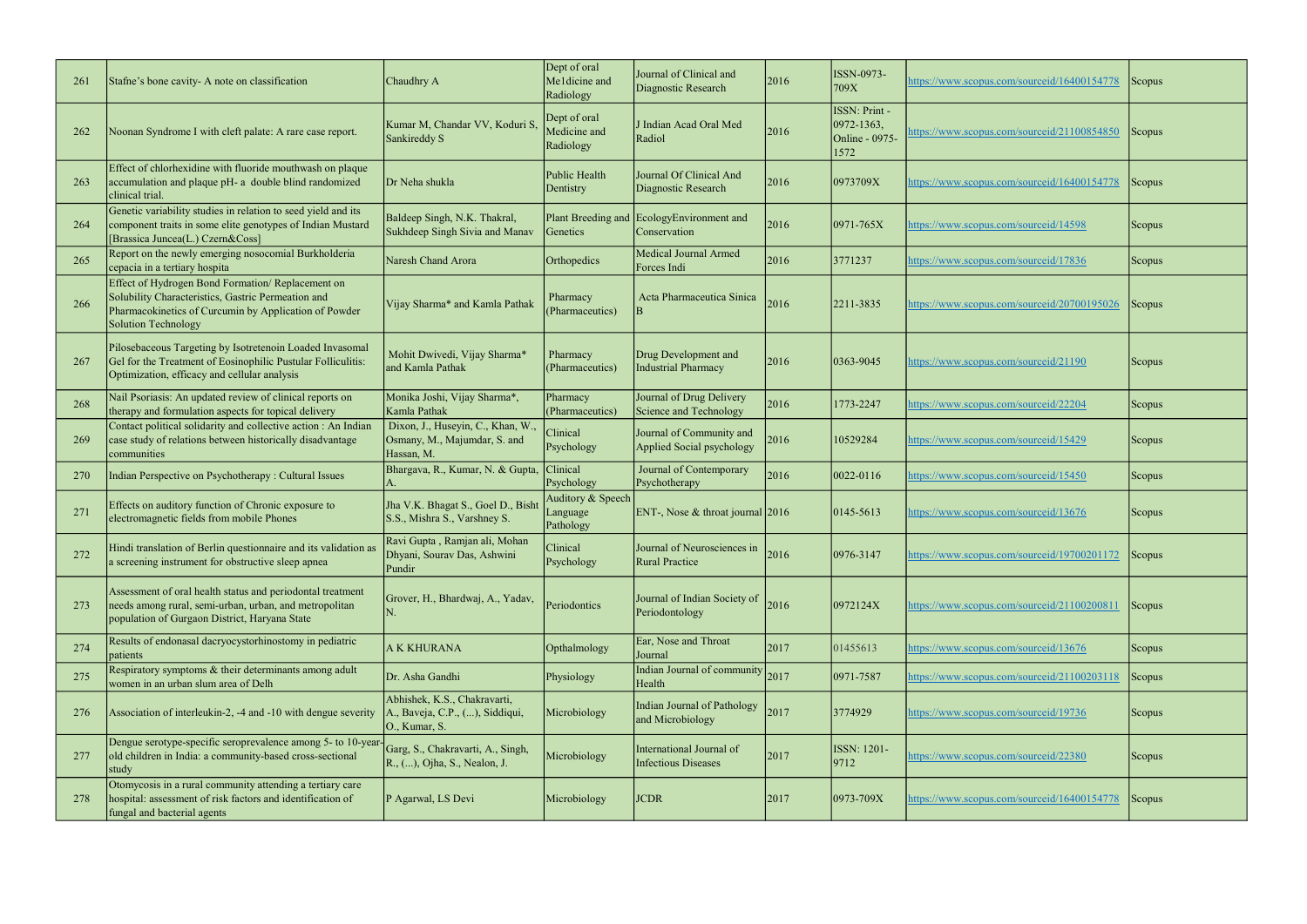| 279 | Global, regional, and national disease burden estimates of<br>acute lower respiratory infections due to respiratory syncytial<br>virus in young children in 2015: a systematic review and<br>modelling study | Shi T, McAllister DA, O'Brien KL,<br>Simoes EAF, Madhi SA, Gessner<br>BD, Polack FP, Balsells E, Acacio<br>S, Aguayo C, Alassani I, Ali A,<br>Antonio M, Awasthi S, Awori JO,<br>Azziz-Baumgartner E, Baggett HC<br>Baillie VL, Balmaseda A,<br>Barahona A, Basnet S, Bassat Q,<br>Basualdo W, Bigogo G, Bont L,<br>Breiman RF, Brooks WA, Broor S, | Microbiology                                  | Lancet.                                                                                        | 2017 | 01406736  | https://www.scopus.com/sourceid/16590       | Scopus        |
|-----|--------------------------------------------------------------------------------------------------------------------------------------------------------------------------------------------------------------|-----------------------------------------------------------------------------------------------------------------------------------------------------------------------------------------------------------------------------------------------------------------------------------------------------------------------------------------------------|-----------------------------------------------|------------------------------------------------------------------------------------------------|------|-----------|---------------------------------------------|---------------|
| 280 | Occurrence of co-infection with dengue viruses during 2014<br>in New Delhi, India.                                                                                                                           | Tazeen A, Afreen N, Abdullah M,<br>Deeba F, Haider SH, Kazim SN,<br>Ali S, Naqvi IH, Broor S, Ahmed<br>A, Parveen S.                                                                                                                                                                                                                                | Microbiology                                  | Epidemiol Infect                                                                               | 2017 | 09502688  | https://www.scopus.com/sourceid/19686       | <b>Scopus</b> |
| 281 | Serum iron, Folate, Ferritin and CD4 Count in HIV<br>Seropositive Women                                                                                                                                      | Simmi Kharb, Manjulata Kumawat,<br>Meenakshi Lallar, P. S. Ghalaut,<br>Smiti Nanda                                                                                                                                                                                                                                                                  | General Medicine                              | Indian Journal of Clinical<br>Biochemistry                                                     | 2017 | 9701915   | https://www.scopus.com/sourceid/17538       | Scopus        |
| 282 | Co-existence of wuchereria bancrofti microfilaraemia in a<br>case of multiple myeloma: An incidental finding or an<br>association?                                                                           | Sc Sharma                                                                                                                                                                                                                                                                                                                                           | Orthopaedics                                  | Journal of Clinical and<br>Diagnostic Research                                                 | 2017 | 0973709X  | https://www.scopus.com/sourceid/16400154778 | Scopus        |
| 283 | Chronic uveitis following neodymium-doped yttrium<br>aluminum garnet laser peripheral iridotomy                                                                                                              | Sc Sharma                                                                                                                                                                                                                                                                                                                                           | Orthopaedics                                  | Journal of Glaucoma                                                                            | 2017 | 10570829  | https://www.scopus.com/sourceid/14481       | Scopus        |
| 284 | Solid pseudopapillary tumor of the pancreas: Experience at a<br>tertiary care centre of Northern India                                                                                                       | <b>SL</b> Singla                                                                                                                                                                                                                                                                                                                                    | Surgery                                       | International Journal of<br><b>Surgery Case Reports</b>                                        | 2017 | 22102612  | https://www.scopus.com/sourceid/19700177401 | Scopus        |
| 285 | Dietary fibres, in vitro protein, total lysine, vitamin and<br>antioxidant activity of noodles enriched with spirulina<br>platensis powder                                                                   | Vatsala Saharan & sudesh jood                                                                                                                                                                                                                                                                                                                       | Nutrition &<br>dietetics                      | Annals of biology                                                                              | 2017 | 09700153  | https://www.scopus.com/sourceid/13016       | <b>Scopus</b> |
| 286 | Comparative assessment of aerosol optical properties over a<br>mega city and an adjacent urban area in india                                                                                                 | Kanika Taneja, S.D. Attri,<br>Shamshad Ahmad, Kafeel Ahmad,<br>V.K. Soni, Vikram Mor, Rajesh<br><b>Dhankhar</b>                                                                                                                                                                                                                                     | Environmental<br>Science                      | <b>MAUSAM</b>                                                                                  | 2017 | 02529416  | https://www.scopus.com/sourceid/13430       | Scopus        |
| 287 | Ayurgenomics for stratified medicine: TRISUTRA<br>consortium initiative across ethnically and geographically<br>diverse Indian populations.                                                                  | Prasher B, Varma B, Kumar<br>A, Khuntia BK, Pandey R, Narang<br>A, Tiwari P, Kutum R, Guin<br>D, Kukreti R, Dash D                                                                                                                                                                                                                                  | <b>FIMS</b>                                   | Journal of<br>Ethnopharmacology.                                                               | 2017 | 0378-8741 | https://www.scopus.com/sourceid/23015       | Scopus        |
| 288 | Impact of Companies Act 2013 on the CSR expenditure                                                                                                                                                          | Kumar, N. & Nigam, D.                                                                                                                                                                                                                                                                                                                               | <b>FCM</b>                                    | International Journal of<br><b>Public Sector Performance</b><br>Management                     | 2017 | 1741-1041 | https://www.scopus.com/sourceid/19400158612 | Scopus        |
| 289 | High Rejection Dual Band-Notch UWB Antenna with X &<br>Ku-Bands Wireless Applications                                                                                                                        | Manish Sharma, YK Awasthi and<br>H. Singh                                                                                                                                                                                                                                                                                                           | Electronics &<br>Communication<br>Engineering | International Journal of<br>Microwave and<br>Technologies (Cambridge<br>University Press, USA) | 2017 | 17590787  | https://www.scopus.com/sourceid/19700186823 | Scopus        |
| 290 | Design of Compact Flower Shape Dual Notched-Band<br>Monopole Antenna for Extended UWB Wireless Applications Singh, R Kumar and S Kumari                                                                      | Manish Sharma, Y K Awasthi, H                                                                                                                                                                                                                                                                                                                       | Electronics &<br>Communication<br>Engineering | Journal of RF Engineering<br>and Telecommunications<br>(Frequenz, Germany)                     | 2017 | 21916349  | https://www.scopus.com/sourceid/16718       | Scopus        |
| 291 | Design of Compact Planar Triple Band-Notch Monopole<br>Antenna for Ultra-Wideband Applications                                                                                                               | Manish Sharma, YK Awasthi and<br>H. Singh                                                                                                                                                                                                                                                                                                           | Electronics &<br>Communication<br>Engineering | Wireless Personal<br>Communication (Springer,<br>Denmark)                                      | 2017 | 09296212  | https://www.scopus.com/sourceid/20725       | Scopus        |
| 292 | Compact UWB antenna with High Rejection Triple Band-<br>Notch Characteristics for Wireless Applications                                                                                                      | Manish Sharma, Y K Awasthi, H<br>Singh, R Kumar and S Kumari                                                                                                                                                                                                                                                                                        | Electronics &<br>Communication<br>Engineering | <b>Wireless Personal</b><br>Communication (Springer,<br>Denmark)                               | 2017 | 9296212   | https://www.scopus.com/sourceid/20725       | Scopus        |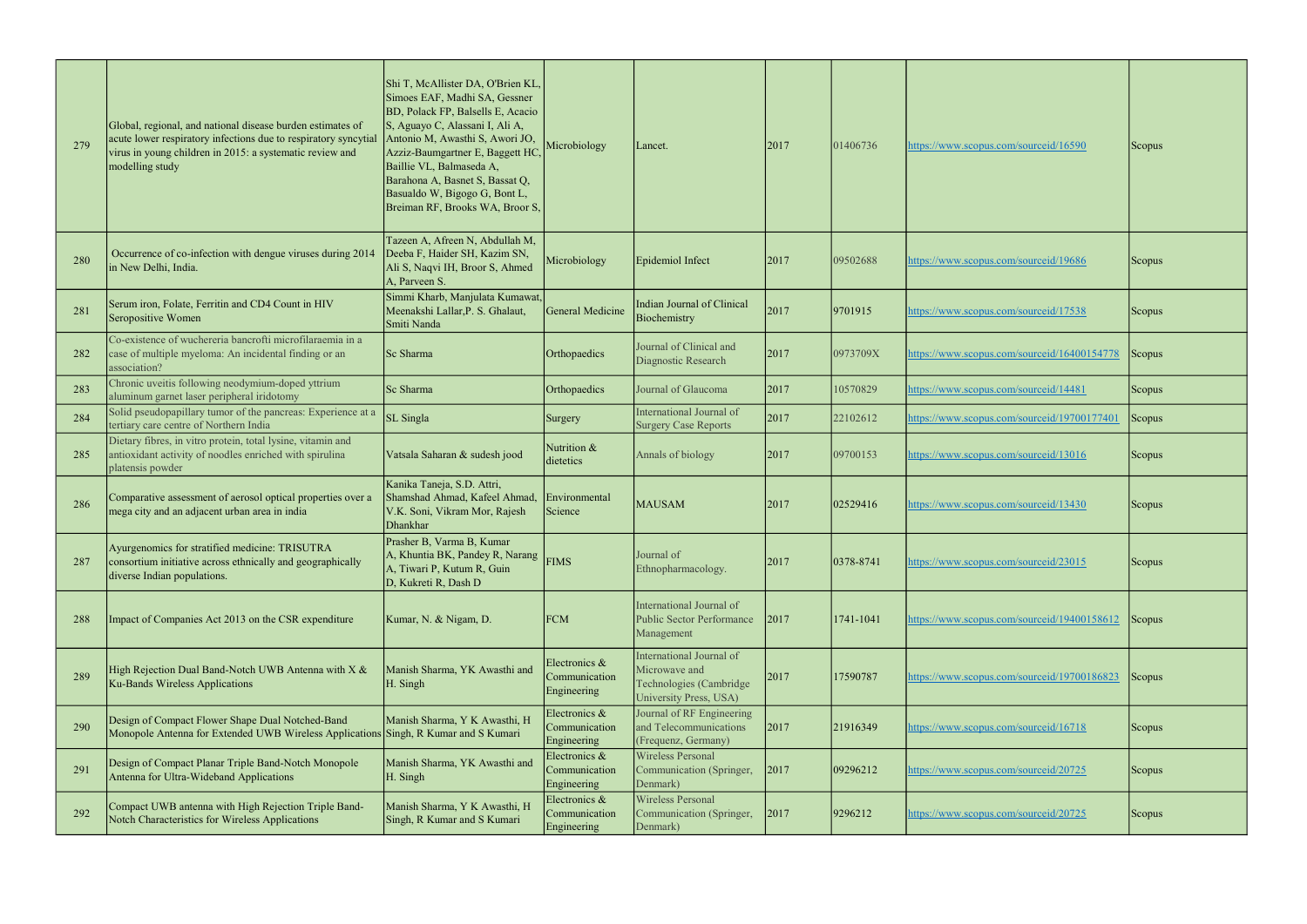| 293 | Design of CPW-fed High Rejection Triple Band-Notch UWB   Manish Sharma, YK Awasthi and<br>Antenna on Silicon with Diverse Wireless Applications                                          | H. Singh                                                                                                                | Electronics &<br>Communication<br>Engineering | Progress in Electromagnetics 2017<br>Research C (PIERS, USA)                                              |      | 19378718        | https://www.scopus.com/sourceid/19700186839 | Scopus <sup>1</sup> |
|-----|------------------------------------------------------------------------------------------------------------------------------------------------------------------------------------------|-------------------------------------------------------------------------------------------------------------------------|-----------------------------------------------|-----------------------------------------------------------------------------------------------------------|------|-----------------|---------------------------------------------|---------------------|
| 294 | Compact Planar UWB Monopole Antenna with Dual Band-<br>Notch Characteristics                                                                                                             | Manish Sharma, YK Awasthi and<br>H. Singh                                                                               | Electronics &<br>Communication<br>Engineering | International Journal of<br>Ultrawideband<br>Communications and<br>Systems (Inderscience,<br>Switzerland) | 2017 | 1758728X        | https://www.scopus.com/sourceid/19900193668 | <b>Scopus</b>       |
| 295 | Effect of substrate temperature and annealing on structure,<br>stress and properties of reactively co-sputtered Ni-TiN<br>nanocomposite thin films                                       | Mukesh Kumar, Rahul Mitra                                                                                               | Physics                                       | Thin Solid Films                                                                                          | 2017 | 0040-6090       | https://www.scopus.com/sourceid/12347       | Scopus              |
| 296 | A Review on Pf-PFT Inhibitors as Antimalarial Drug Targets   Kamlesh Sharma                                                                                                              |                                                                                                                         | Chemistry                                     | <b>Current Drug Targets</b>                                                                               | 2017 | 1389-4501       | https://www.scopus.com/sourceid/20664       | <b>Scopus</b>       |
| 297 | Optical properties of novel environmentally benign<br>biologically active ferrocenyl substituted chromophores: A<br>detailed insight via experimental and theoretical approach           | Salman A. Khan, Abdullah M.<br>Asiri, Najat Saeed M. Al-Ghamdi,<br>Mohie E.M. Zayed, Kamlesh<br>Sharma, Humaira Parveen | Chemistry                                     | Journal of Molecular<br>Structure                                                                         | 2017 | 0022-2860       | https://www.scopus.com/sourceid/24642       | <b>Scopus</b>       |
| 298 | Efficient microwave assisted synthesis and computational<br>study of isoxazole Schiff base as an antibacterial agent                                                                     | Salman A. Khan, Abdullah M.<br>Asiri, & Kamlesh Sharma                                                                  | Chemistry                                     | Indian Journal of Chemistry<br>Section B Organic and<br>Medicinal Chemistry                               | 2017 | $ 0975 - 0983$  | https://www.scopus.com/sourceid/24111       | <b>Scopus</b>       |
| 299 | Efficient trifluoromethylation of C(sp2)-H functionalized $\alpha$ -<br>oxoketene dithioacetals : a route to regioselective synthesis of<br>functionalized trifluoromethylated pyrazoles | Nutan Sharma, Neelam Kumari,<br>Tejpal Singh Chundawat, Sushil<br>Kumar, Sunita Bhagat                                  | Chemistry                                     | <b>RSC Advances</b>                                                                                       | 2017 | 2046-2069       | nttps://www.scopus.com/sourceid/21100199840 | Scopus              |
| 300 | Recent Advances in Development of GPR40 Modulators<br>(FFA1/FFAR1): An Emerging Target for Type 2 diabetes                                                                               | , Nutan Sharma, Tejpal Singh<br>Chundawat, Sunita Bhagat                                                                | Chemistry                                     | Mini Reviews in Medicinal<br>Chemistry                                                                    | 2017 | 1389-5575       | nttps://www.scopus.com/sourceid/24797       | Scopus              |
| 301 | A highly efficient approach for the synthesis of novel<br>Enaminones trifluoroacetylated using DBU as a base                                                                             | Poonam Kumari, Nutan Sharma,<br>Amit Kumar, Subhash Chandra<br>Mohapatra and Sunita Bhaga                               | Chemistry                                     | Synlett                                                                                                   | 2017 | $ 0936 - 5214 $ | nttps://www.scopus.com/sourceid/26491       | Scopus              |
| 302 | Cluster analysis of aerosol properties retrieved from a sky-<br>radiometer over a coastal site: Thiruvananthapuram, India                                                                | M. Sateesh, V.K. Soni, P.V.S.<br>Raju, Vikram Mor                                                                       | Environmental<br>Science                      | Atmospheric Pollution<br>Research                                                                         | 2017 | $1309 - 1042$   | https://www.scopus.com/sourceid/21100254615 | Scopus              |
| 303 | Data of drowning related deaths with reference to<br>entomological evidence from Haryana                                                                                                 | Kapil Verma                                                                                                             | Forensic Science                              | Data in Brief                                                                                             | 2017 | 23523409        | nttps://www.scopus.com/sourceid/21100372856 | Scopus              |
| 304 | Comparative evalution of selected polymers and plasticizer on<br>transdermal drug delivery system                                                                                        | Bhawana Sethi, Rupa Mazumder                                                                                            | Pharmaceutics                                 | international journal of<br>applied pharmaceutics                                                         | 2017 | 09757058        | https://www.scopus.com/sourceid/19900192174 | Scopus              |
| 305 | GC-MS Analysis (Qualitative as well as Quantitative) of the<br>Commonly used Pesticides for increasing Production of<br>Mango in Moradabad City, U. P., India                            | Pawan Singh*, Prevesh Kumar, Dr.<br>Neelkant Prasad                                                                     | Pharmaceutics                                 | Journal of Pharmacy<br>Research                                                                           | 2017 | $ 0974 - 6943 $ | nttps://www.scopus.com/sourceid/21100325431 | <b>Scopus</b>       |
| 306 | Formulation and Evaluation of Aspirin Tablets by Using<br>Different Lubricants in Combination for Better Kinetic Drug<br>Release Study by PCP                                            | Pawan Singh*, Prevesh Kumar, Dr<br>Neelkant Prasad                                                                      | Pharmaceutics                                 | Research Journal of<br>Pharmacy and Technology                                                            | 2017 | 0974-3618       | nttps://www.scopus.com/sourceid/21100197160 | Scopus              |
| 307 | A Comparative Pharmacognostic Evaluation of Different<br>Extracts of Shorea robusta Gaertn.f. Resin                                                                                      | Singh M.P., Vashisht Sushma,<br>Chawla Viney                                                                            | Pharmacology                                  | International Journal of<br>Pharmaceutical and<br>Phytopharmacological<br>Research                        | 2017 | 22501029        | https://www.scopus.com/sourceid/21100399173 | Scopus <sup>1</sup> |
| 308 | Wound Healing Activity Of Triphala In Experimentally<br>Induced Diabetic Rats                                                                                                            | Singh M.P., Vashisht Sushma,<br>Chawla Viney and Kumari<br>Priyanka                                                     | Pharmacology                                  | <b>Indian Drugs</b>                                                                                       | 2017 | 0019462X        | https://www.scopus.com/sourceid/22375       | Scopus              |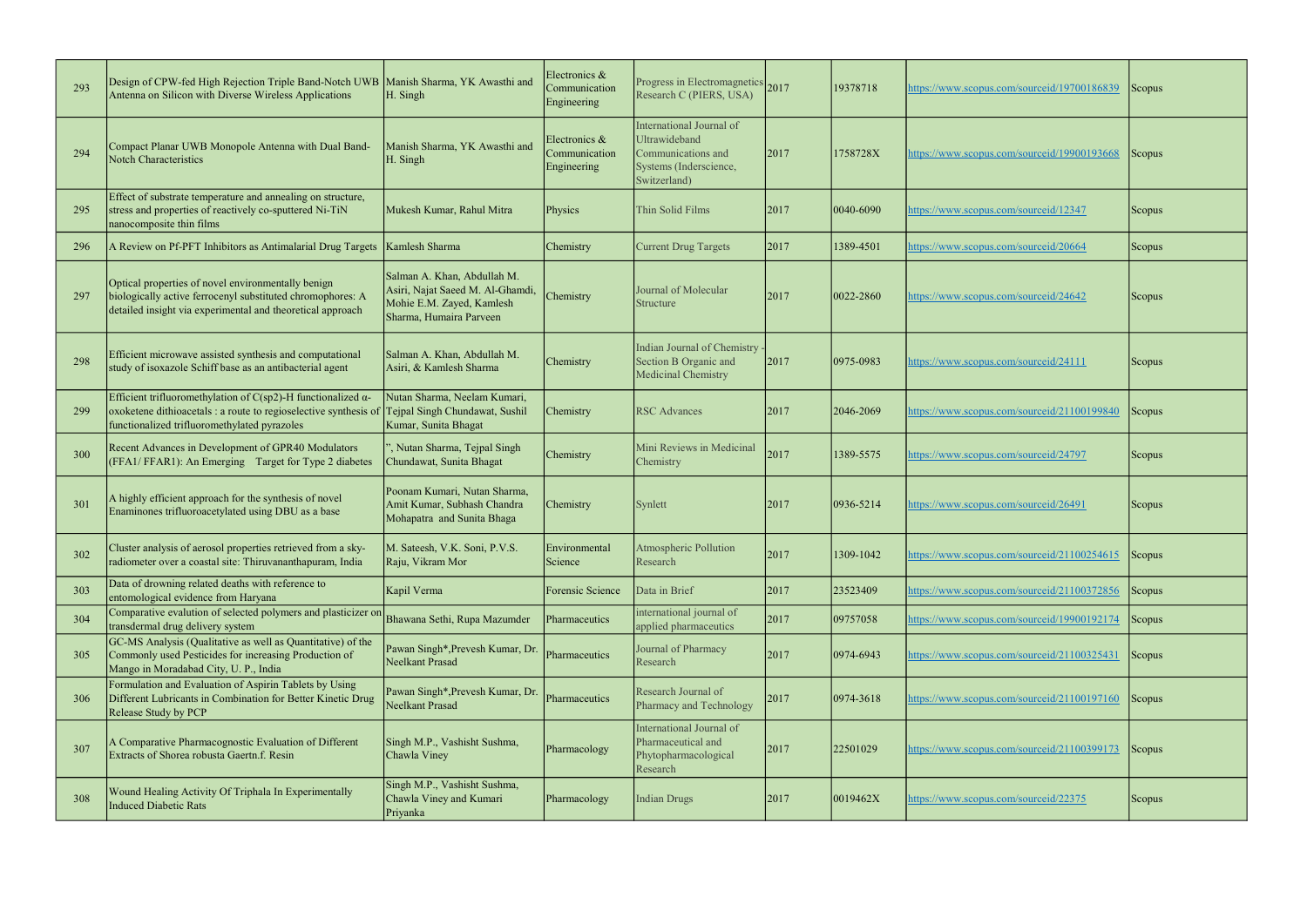| 309 | Isolation of alkaloid from Abie webbiana leaves and its<br>activity                                                                                                                                                                                       | Yadav K D., Mohammed A., Ghoh GHAZIABAD, IFT<br>K.A. Kumar B               | <b>PHARMACY</b><br>SCPR,<br><b>UNIVERSITYMO</b><br><b>RADABAD</b> | <b>Indian Drugs</b>                                              | 2017 | 0019462X        | https://www.scopus.com/sourceid/22375       | <b>Scopus</b> |
|-----|-----------------------------------------------------------------------------------------------------------------------------------------------------------------------------------------------------------------------------------------------------------|----------------------------------------------------------------------------|-------------------------------------------------------------------|------------------------------------------------------------------|------|-----------------|---------------------------------------------|---------------|
| 310 | Is focal melanotic lesion potentially malignant? A case<br>report.                                                                                                                                                                                        | Chaudhry A, Saluja P, Manjunath                                            | <b>Oral Pathology</b>                                             | Journal of Taibah University<br><b>Medical Sciences</b>          | 2017 | 16583612        | nttps://www.scopus.com/sourceid/19700188101 | Scopus        |
| 311 | Influence of instrument size and varying electrical resistance<br>of root canal instruments on accuracy of three electronic root<br>canal length measurement devices                                                                                      | Aggarwal, V., Singla, M., Bhasin,<br>S.S.                                  | Conservative<br>Dentistry And<br>Endododntics                     | International Endodontic<br>Journal                              | 2017 | 0143-2885       | https://www.scopus.com/sourceid/25610       | <b>Scopus</b> |
| 312 | Lining prefabricated dowel(s) with fibre reinforced resin<br>composite                                                                                                                                                                                    | Aggarwal, V., Singla, M.,                                                  | Conservative<br>Dentistry And<br>Endododntics                     | Australian Endodontic<br>Journal                                 | 2017 | 1747-4477       | nttps://www.scopus.com/sourceid/24338       | <b>Scopus</b> |
| 313 | Comparative evaluation of anesthetic efficacy of 2%<br>lidocaine, 4% articaine, and 0.5% bupivacaine on inferior<br>alveolar nerve block in patients with symptomatic irreversible<br>pulpitis: A prospective, randomized, double-blind clinical<br>trial | Aggarwal, V., Singla, M., Miglani                                          | Conservative<br>Dentistry And<br>Endododntics                     | Journal of Oral and Facial<br>Pain and Headache                  | 2017 | $ 2333 - 0376 $ | https://www.scopus.com/sourceid/21100307455 | <b>Scopus</b> |
| 314 | A clinicoradiographic assessment of 1% metformin gel with<br>platelet-rich fibrin in the treatment of mandibular grade II<br>furcation defects.                                                                                                           | Sharma P, Grover HS, Masamatti<br>SS, Saksena N                            | Periodontology                                                    | Journal of Indian Society of<br>Periodontology                   | 2017 | 0972124X        | https://www.scopus.com/sourceid/21100200811 | Scopus        |
| 315 | Prosthodontic management of ectodermal dysplasia patient<br>with dental implants                                                                                                                                                                          | Yadav B                                                                    | Prosthodontics                                                    | Journal of dental college<br>azamgarh                            | 2017 | 2231-0762       | nttps://www.scopus.com/sourceid/21100464566 | Scopus        |
| 316 | Management of Oromandibular Dystonia: A Case Report and<br>Literature Update.                                                                                                                                                                             | Suma GN, Adrita Nag                                                        | Dept of oral<br>Medicine and<br>Radiology                         | Case Reports in Dentistry                                        | 2017 | 2090-6447       | nttps://www.scopus.com/sourceid/21100398002 | Scopus        |
| 317 | Asymptomatic radiopacity at the floor of nasal cavity.                                                                                                                                                                                                    | Chaudhry A                                                                 | Dept of oral<br>Medicine and<br>Radiology                         | Indian Journal of<br>Otolaryngology and Head<br>and Neck Surgery | 2017 | 00195421        | nttps://www.scopus.com/sourceid/100225      | <b>Scopus</b> |
| 318 | Non-syndromic multiple supernumery premolars:<br>Clinicoradiographic report of five cases.                                                                                                                                                                | Renu T, Vipul J, Aadya S, Rashmi<br>H, Munish G, Ankur B                   | Dept of oral<br>Medicine and<br>Radiology                         | <b>JODDD</b>                                                     | 2017 | 2008-210X       | https://www.scopus.com/sourceid/21100854235 | Scopus        |
| 319 | Evaluation of the Sternoclavicular Graft for the<br>Reconstruction of Temporomandibular Joint After Gap<br>Arthroplasty.                                                                                                                                  | Varun Arya                                                                 | Oral and<br>Maxillofacial<br>Surgery                              | Annals of maxillofacial<br>surgery                               | 2017 | 2231-0746       | nttps://www.scopus.com/sourceid/21100877196 | Scopus        |
| 320 | Dental Anxiety: Its Vicious Circle and Management. Dental<br>Lamina                                                                                                                                                                                       | Dr Shourya tandon                                                          | pcd                                                               | Journal of Dental Sciences                                       | 2017 | 19917902        | https://www.scopus.com/sourceid/17600155034 | Scopus        |
| 321 | Productivity and economics of wheat in pearlmillet-wheat<br>cropping system                                                                                                                                                                               | Babli and Pawan Kumar                                                      | Agriculture<br>(Agronomy)                                         | Indian journal of ecology                                        | 2017 | 03045250        | https://www.scopus.com/sourceid/39264       | Scopus        |
| 322 | Evaluation of HMW-GS 20 and 2.2 fromnear isogenic lines<br>of wheat variety HD2329 for bread quality improvement2                                                                                                                                         | Sonia Goel, Sapna Grewal,<br>Nagendra Kumar Singh                          | Dr. Sonia Goel                                                    | Journal of the science of<br>food and agriculture                | 2017 | 1097-0010       | nttps://www.scopus.com/sourceid/33928       | <b>Scopus</b> |
| 323 | Impact of flower bud inhibition on flowering and fruiting in<br>plum cv. Kala Amritsari using GA3                                                                                                                                                         | Rajput, Vinita., Bhatia, S.K.,<br>Sharma, S. Kumatkar, R.B., and<br>Ravika | Horticulture                                                      | Vegetos                                                          | 2017 | 0970-4078       | https://www.scopus.com/sourceid/19400157312 | Scopus        |
| 324 | The calmodulin gene in Neurosporacrassa is required for<br>normal vegetative growth, ultraviolet survival, and sexual<br>development.                                                                                                                     | VijyaLaxmi and RanjanTamuli                                                | Agricultural<br>Sciences                                          | Archives of Microbiology                                         | 2017 | 0302-8933       | nttps://www.scopus.com/sourceid/19623       | Scopus        |
| 325 | Isolation of Salmonella Typhi from high vaginal swab in a<br>case of septic abortion                                                                                                                                                                      | Jena PP, Duggal SD, Kumar A,<br>Bharara T, Sharma A, Gur R                 | Microbiology                                                      | <b>Indian Journal of Medical</b><br>Microbiology                 | 2017 | 02550857        | nttps://www.scopus.com/sourceid/20831       | Scopus        |
| 326 | Predictive role of proteinuria in urinary tract infection.<br>Journal of clinical and diagnostic research                                                                                                                                                 | Bharara T, Sharma A, Jena PP,<br>Kumar A, Duggal SD, Gur R                 | Microbiology                                                      | Journal of clinical and<br>diagnostic research                   | 2017 | 0973709X        | nttps://www.scopus.com/sourceid/16400154778 | Scopus        |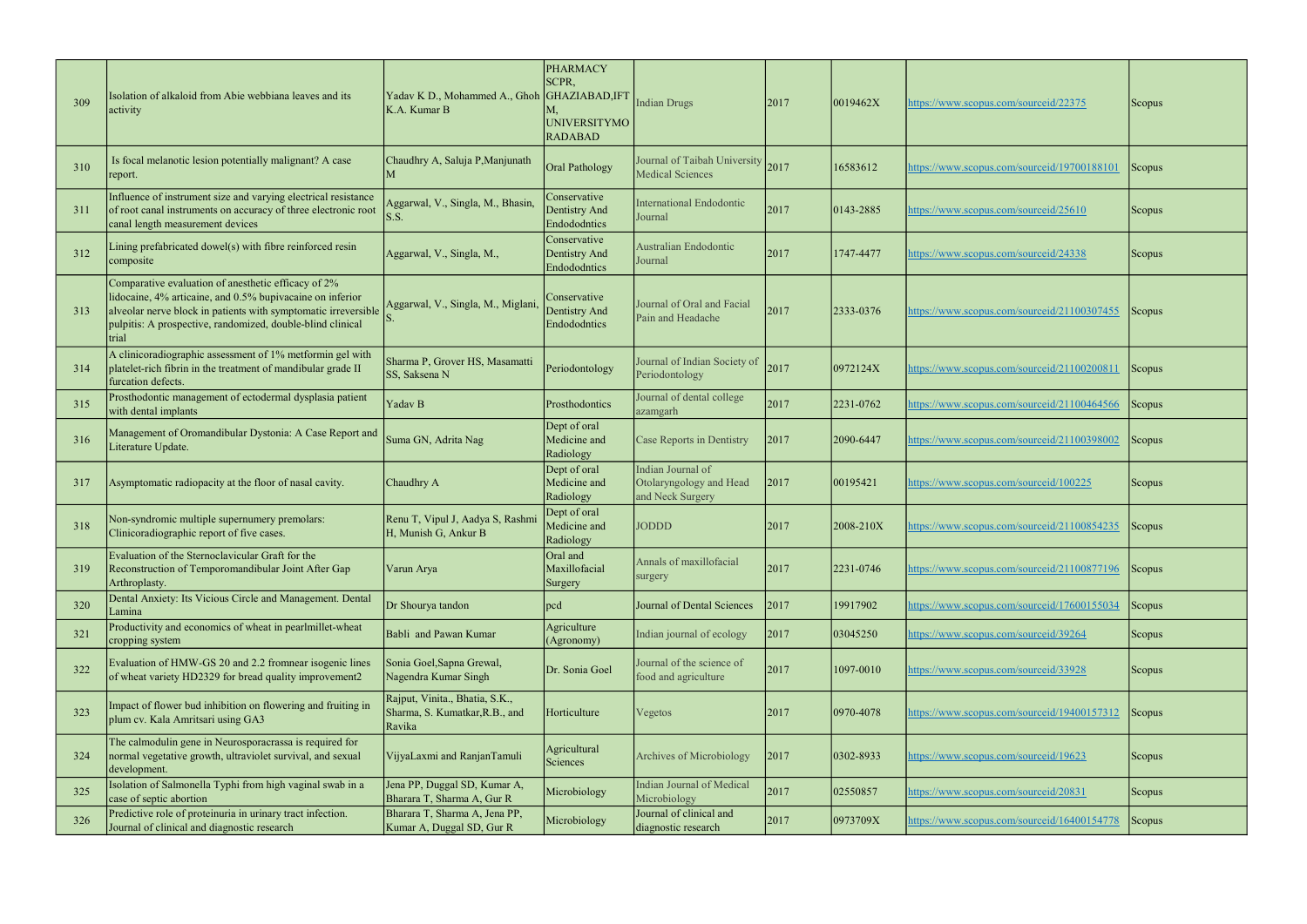| 327 | Efficacy of danger ideation reduction therapy in obsessive<br>compulsive Disorder washer with poor Insight: a case study<br>and literat.                                    | Maqbool, M., Sengar, K.S., Vikas.<br>Kumar, M., Uparikar, P. D.                                                            | Clinical<br>Psychology    | Indian Journal of<br>Psychological Medicine                    | 2017 | 0253-7176       | nttps://www.scopus.com/sourceid/20000195020 | Scopus <sup>1</sup> |
|-----|-----------------------------------------------------------------------------------------------------------------------------------------------------------------------------|----------------------------------------------------------------------------------------------------------------------------|---------------------------|----------------------------------------------------------------|------|-----------------|---------------------------------------------|---------------------|
| 328 | A Comparison between Kinesiotaping and Tissue Specific<br>Plantar Fascia Stretching Exercise Treatment in Planter<br>Fasciitis.                                             | Anand Kumar Singh, Saurabh<br>Kumar, Ankush Sharma                                                                         | Physiotherapy             | Indian Journal of<br>Physiotherapy and<br>Occupational Therapy | 2017 | 0973-5666       | nttps://www.scopus.com/sourceid/21100853504 | Scopus              |
| 329 | The pro-inflammatory markers and cytokine profile in acute<br>Chikungunya virus infections in a rural community from north<br>India                                         | Chattopadhya, D., Verghese,<br>A., Broor, S.                                                                               | Microbiology              | Journal of Communicable<br>Diseases                            | 2017 | 00195138        | nttps://www.scopus.com/sourceid/22422       | Scopus <sup>1</sup> |
| 330 | Occupational exposure to blood among healthcare workers in<br>National Capital Territory of Delhi                                                                           | Malik, D., Chattopadhya,<br>D., Yadav, G.                                                                                  | Microbiology              | Journal of Communicable<br>Diseases                            | 2017 | 00195138        | https://www.scopus.com/sourceid/22422       | <b>Scopus</b>       |
| 331 | Concordant association validates MGMT methylation and<br>protein expression as favorable prognostic factors in glioma<br>patients on alkylating chemotherapy (Temozolomide) | Parveen Shah                                                                                                               | Pathology                 | Scientific Reports                                             | 2018 | 2045-2322       | nttps://www.scopus.com/sourceid/21100200805 | <b>Scopus</b>       |
| 332 | Air pollution and environmental risk factors for altered lung<br>function among adult women of an urban slum area of Delhi:<br>A prevalence study                           | Dr. Asha Gandhi                                                                                                            | Physiology                | Lung India                                                     | 2018 | $ 0970 - 2113 $ | https://www.scopus.com/sourceid/19700174898 | Scopus <sup>1</sup> |
| 333 | Coping response to same stressors varies with gender                                                                                                                        | Dr. Smriti Sinha                                                                                                           | Physiology                | <b>NJPPP</b>                                                   | 2018 | 2320-4672       | nttps://www.scopus.com/sourceid/21100301603 | Scopus              |
| 334 | Molecular characterisation of Staphylococcus aureus using<br>spa typing as a diagnostic tool in Haryana, India.                                                             | Singh G, Broor S, Agarwal P.                                                                                               | Microbiology              | Indian J Med Microbiol.                                        | 2018 | 02550857        | https://www.scopus.com/sourceid/20831       | <b>Scopus</b>       |
| 335 | Estimation of community-level influenza-associated illness in<br>a low resource rural setting in India                                                                      | Saha S, Gupta V, Dawood<br>FS, Broor S, Lafond KE, Chadha<br>MS, Rai SK, Krishnan A.                                       | Microbiology              | PLoS One                                                       | 2018 | 1932-6203       | nttps://www.scopus.com/sourceid/10600153309 | <b>Scopus</b>       |
| 336 | BA9 lineage of respiratory syncytial virus from across the<br>globe and its evolutionary dynamics.                                                                          | Haider MSH, Khan WH, Deeba F,<br>Ali S, Ahmed A, Naqvi IH, Dohare<br>R, Alsenaidy HA, Alsenaidy<br>AM, Broor S, Parveen S. | Microbiology              | PLoS One                                                       | 2018 | 1932-6203       | https://www.scopus.com/sourceid/10600153309 | Scopus <sup>1</sup> |
| 337 | Global distribution of NA1 genotype of respiratory syncytial<br>virus and its evolutionary dynamics assessed from the past<br>11 years.                                     | Haider MSH, Deeba F, Khan WH,<br>Naqvi IH, Ali S, Ahmed A, Broor<br>S, Alsenaidy HA, Alsenaidy AM,<br>Dohare R, Parveen S  | Microbiology              | Infect Genet Evol.                                             | 2018 | 15671348        | https://www.scopus.com/sourceid/14677       | Scopus              |
| 338 | Estimation of Burden of Influenza among under-Five<br>Children in India: A Meta-Analysis.                                                                                   | Ram Purakayastha D, Vishnubhatla Microbiology<br>S, Rai SK, Broor S, Krishnan A                                            |                           | J Trop Pediatr.                                                | 2018 | 01426338        | https://www.scopus.com/sourceid/15119       | <b>Scopus</b>       |
| 339 | Cost of Treatment of Febrile Acute Respiratory Infection<br>(FARI) Among Under-Five Children Attending Health<br>Facilities of Ballabgarh, Haryana.                         | Purakayastha DR, Rai SK, Broor S, Microbiology<br>Krishnan A                                                               |                           | Indian J Pediatr                                               | 2018 | 00195456        | https://www.scopus.com/sourceid/15028       | <b>Scopus</b>       |
| 340 | Utility of FNAC in dermatological manifestations of<br>metastatic cancer with the review of the literature                                                                  | PN Agarwal                                                                                                                 | Surgery                   | Journal of Cytology                                            | 2018 | 09709371        | https://www.scopus.com/sourceid/55811       | Scopus              |
| 341 | Management of Chyle fistula with Contrast Instillation: a<br><b>Case Report</b>                                                                                             | PN Agarwal                                                                                                                 | Surgery                   | Indian Journal of Surgery                                      | 2018 | 9722068         | https://www.scopus.com/sourceid/21611       | <b>Scopus</b>       |
| 342 | Adenoid cystic carcinoma of the breast: Experience at a<br>tertiary care centre of Northern India                                                                           | SL Singla                                                                                                                  | Surgery                   | International Journal of<br><b>Surgery Case Reports</b>        | 2018 | 22102612        | https://www.scopus.com/sourceid/19700177401 | Scopus              |
| 343 | LSB Alteration based Steganography on Audio Wave by<br>using Secret Key Method                                                                                              | ReenuBatra                                                                                                                 | <b>CSE</b>                | International Journal of<br>Applied Engineering<br>Research    | 2018 | 0973-4562       | nttps://www.scopus.com/sourceid/21100217234 | Scopus              |
| 344 | Numerical Analysis of solid particle erosion in pipe Elbow                                                                                                                  | Dinesh Deshwal, Monika                                                                                                     | Mechanical<br>Engineering | Elsevier (Materils Today:<br>Proceedings)                      | 2018 | 1369-7021       | nttps://www.scopus.com/sourceid/24769       | Scopus              |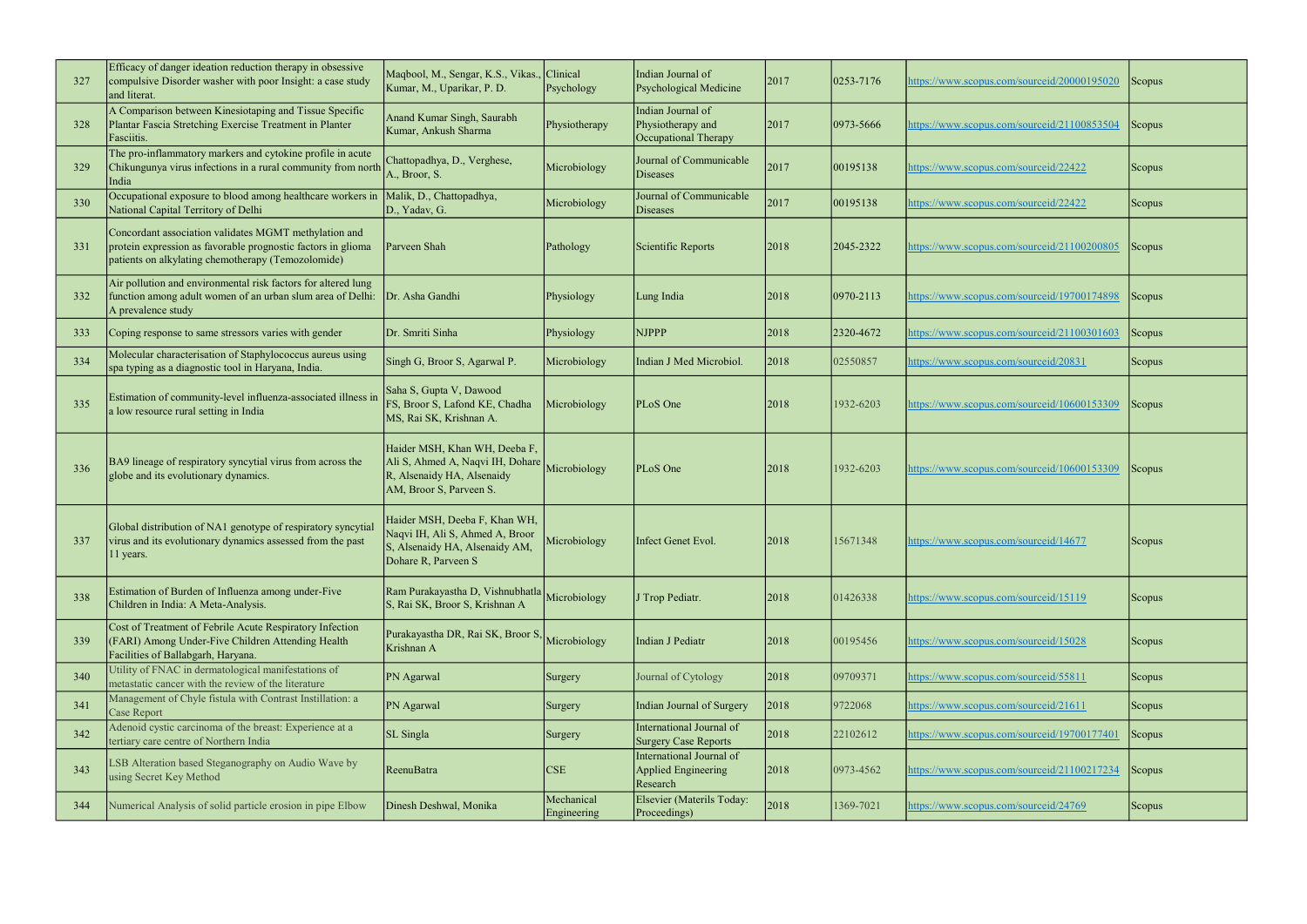| 345 | Reconfigurable High Rejection Triple Band Notch UWB<br>Antenna including Bluetooth/LTE/X/Ku Band Wireless<br><b>Applications</b>                                        | Manish Sharma, YK Awasthi& H<br>Singh                        | Electronics &<br>Communication<br>Engineering | International journal of RF<br>& microwave computer<br>aided engineering, (WILEY<br><b>PUBLICATION)</b>                                                    | 2018 | 10964290  | https://www.scopus.com/sourceid/18201       | <b>Scopus</b> |
|-----|-------------------------------------------------------------------------------------------------------------------------------------------------------------------------|--------------------------------------------------------------|-----------------------------------------------|------------------------------------------------------------------------------------------------------------------------------------------------------------|------|-----------|---------------------------------------------|---------------|
| 346 | Design of Multiband Circularly/Linearly polarized Antenna<br>for Multiple Wireless<br>(WWAN/Bluetooth/WiMAX/WLAN/Satellite Downlink<br><b>System)</b> Applications      | Manish Sharma                                                | Electronics &<br>Communication<br>Engineering | International Journal of<br>Microwave and<br>Technologies (Cambridge<br>University Press, USA)                                                             | 2018 | 17590787  | https://www.scopus.com/sourceid/19700186823 | <b>Scopus</b> |
| 347 | Superwideband Triple Notch Monopole Antenna for Multiple<br><b>Wireless Applications</b>                                                                                | Manish Sharma                                                | Electronics &<br>Communication<br>Engineering | <b>Wireless Personal</b><br>Communication (Springer,<br>Denmark)                                                                                           | 2018 | 9296212   | https://www.scopus.com/sourceid/20725       | Scopus        |
| 348 | Superwideband Monopole Reconfigurable antenna with triple<br>band notched characteristics for numerous applications in<br>Wireless                                      | S. Singh, R. Varma and Manish<br>Sharma                      | Electronics &<br>Communication<br>Engineering | <b>Wireless Personal</b><br>Communication (Springer,<br>Denmark)                                                                                           | 2018 | 9296212   | https://www.scopus.com/sourceid/20725       | Scopus        |
| 349 | Superwideband Monopole Antenna for various wireless<br>applications including dual notched band characteristics                                                         | Manish Sharma                                                | Electronics &<br>Communication<br>Engineering | Journal of Microwaves,<br>Optoelectronics and<br>Electromagnetic<br><b>Applications</b> (Brazilian<br>Microwave and<br>Optoelectronics Society,<br>Brazil) | 2018 | 21791074  | https://www.scopus.com/sourceid/20500195068 | Scopus        |
| 350 | CPW fed High Rejection Notched UWB and X-Band<br>Antenna on Silicon                                                                                                     | Manish Sharma, YK Awasthi and<br>H. Singh                    | Electronics &<br>Communication<br>Engineering | International Journal of<br>Electronics (Taylor &<br>Francis, USA)                                                                                         | 2018 | 00207217  | https://www.scopus.com/sourceid/26145       | Scopus        |
| 351 | Key Shape Planar UWB monopole antenna with Dual Band-<br>Notch characteristics                                                                                          | Manish Sharma, Y K Awasthi, H<br>Singh, R Kumar and S Kumari | Electronics &<br>Communication<br>Engineering | International Journal of<br>Jltrawideband<br>Communications and<br>Systems (Inderscience,<br>Switzerland)                                                  | 2018 | 17587258  | https://www.scopus.com/sourceid/19900193668 | Scopus        |
| 352 | Steganography on Audio wave tenth layer by using Signal to<br>Noise Ratio test and Spectrogram Analyses                                                                 | S. K. Moudgil, A. K. Goel and<br>Manish Sharma               | Electronics &<br>Communication<br>Engineering | International Journal of<br><b>Applied Engineering</b><br>Research                                                                                         | 2018 | 09734562  | https://www.scopus.com/sourceid/21100217234 | Scopus        |
| 353 | Performance analysis of DF-relayed cognitive underlay<br>networks over EGK fading channels                                                                              | Anita Sharma                                                 | ECE                                           | Int. J. Electron. Commun.<br>(AEÜ) Elsevier                                                                                                                | 2018 | 1434-8411 | https://www.scopus.com/sourceid/17683       | Scopus        |
| 354 | Green synthesis of fluorescent N,O-chelating hydrazone<br>Schiff base for multi-analyte sensing in Cu2+, F- and CN-<br>ons                                              | Dr. Neeraj Saini                                             | Civil Engineering<br>Dept.                    | Journal of Photochemistry<br>and Photobiology A:<br>Chemistry                                                                                              | 2018 | 1010-6030 | https://www.scopus.com/sourceid/26966       | Scopus        |
| 355 | Catalyst-free eco-friendly reactions in PEG-400: highly<br>efficient and green approach for stereoselective access to<br>multisubstituted3,4-dihydro-2(1H)-quinazolines | Nutan Sharma, Pankaj Sharma,<br>Sunita Bhagat                | Chemistry                                     | <b>RSC Advances</b>                                                                                                                                        | 2018 | 2046-2069 | https://www.scopus.com/sourceid/21100199840 | Scopus        |
| 356 | Nonlinear coupling of Langmuir and electron acoustic waves<br>in a viscous plasma                                                                                       | Manjistha Dutta, Nikhil<br>Chakrabarti, Manoranjan Khan      | Physics                                       | Physics of Plasmas                                                                                                                                         | 2018 | 1070-664X | https://www.scopus.com/sourceid/29221       | Scopus        |
| 357 | A Class of Skew-cyclic Codes over Z 4+uZ 4 with<br>Derivation, Vol. 12, No. 4, 2018, pp. 723-739.                                                                       | Amit Sharma and Maheshanand<br>Bhaintwal                     | Mathematics                                   | Advances in Mathematics of<br>Communications                                                                                                               | 2018 | 19305346  | https://www.scopus.com/sourceid/18800156711 | Scopus        |
| 358 | On Quantum Codes via Cyclic Codes of Arbitrary Length<br>over                                                                                                           | Amit Sharma, Ramakrishna Bandi<br>and Maheshanand Bhaintwal  | Mathematics                                   | Discrete Mathematics,<br><b>Algorithms and Applications</b>                                                                                                | 2018 | 17938309  | ttps://www.scopus.com/sourceid/21100837973  | Scopus        |
| 359 | Data on Haplotype diversity in the hypervariable region I, II<br>and III of mtDNA amongst the Brahmin population of<br>Haryana                                          | Kapil Verma                                                  | Forensic Science                              | Data in Brief                                                                                                                                              | 2018 | 23523409  | https://www.scopus.com/sourceid/21100372856 | Scopus        |
| 360 | A data-based study in support of blackbuck related cases from<br>Haryana                                                                                                | Kapil Verma                                                  | Forensic Science                              | Data in Brief                                                                                                                                              | 2018 | 23523409  | https://www.scopus.com/sourceid/21100372856 | Scopus        |
| 361 | Sequence polymorphism data of the hypervariable regions of<br>mitochondrial DNA in the Yadav population of Haryana                                                      | Kapil Verma                                                  | Forensic Science                              | Data in Brief                                                                                                                                              | 2018 | 23523409  | https://www.scopus.com/sourceid/21100372856 | Scopus        |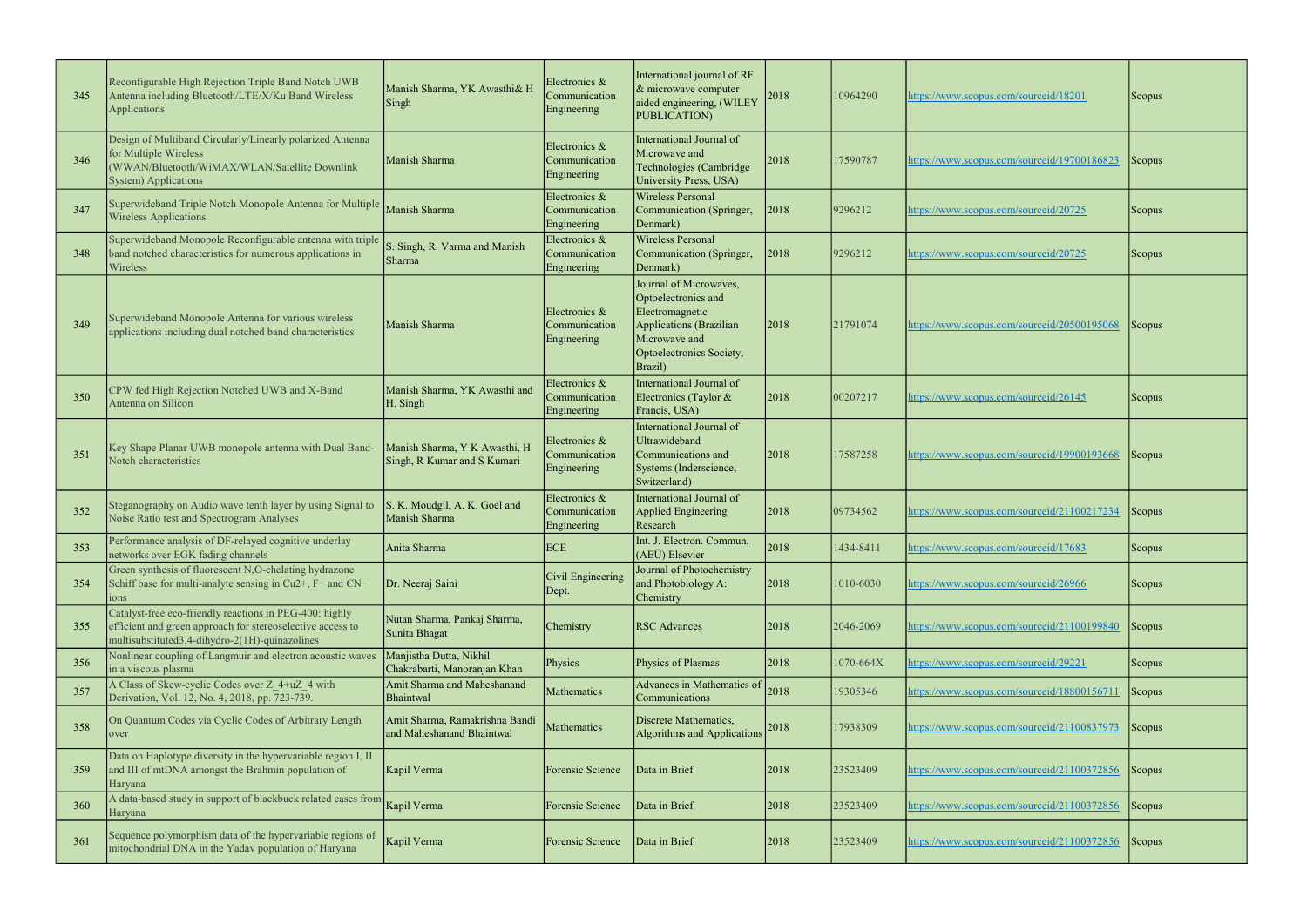| 362 | Forensic Phonetics: A Linguistic Approach                                                                                                                                                               | Baljeet Yadav                                                                                                                                                             | Forensic Science                              | Journal of Punjab Academy<br>of Forensic Medicine &<br>Toxicology | 2018 | 0972-5687       | https://www.scopus.com/sourceid/19900194914 | <b>Scopus</b> |
|-----|---------------------------------------------------------------------------------------------------------------------------------------------------------------------------------------------------------|---------------------------------------------------------------------------------------------------------------------------------------------------------------------------|-----------------------------------------------|-------------------------------------------------------------------|------|-----------------|---------------------------------------------|---------------|
| 363 | Synthesis and biological profile of substituted benzimidazoles                                                                                                                                          | Neelam Vashist, Surinder Singh<br>Sambi, Balasubramanian<br>Narasimhan, Sanjiv Kumar,<br>Kalavathy Ramasamy, Siong Meng<br>Lim, Syed Adnan Ali Shah and<br>Vasudevan Mani | Pharmacy                                      | Chemistry Central Journal                                         | 2018 | 1752153X        | https://www.scopus.com/sourceid/6400153159  | Scopus        |
| 364 | Ash value and extractive value comparison between pet ether<br>and ethanolic extracts of Bacopa monnieri, Evolvulus<br>alsinoides, and Tinospora cordifolia                                             | Manish Pal Singh, Gupta Avneet<br>and Siddhraj S. Sisodia                                                                                                                 | Pharmacology                                  | Journal Of Pharmacy<br>Research                                   | 2018 | 0097-4694       | https://www.scopus.com/sourceid/21100325431 | <b>Scopus</b> |
| 365 | Connection approaches between traditional and modern<br>pharmacological profile of shorea robusta gaertn. f.: A<br>Review                                                                               | Manish Pal Singh, Ravi Kumar                                                                                                                                              | Pharmacology                                  | Asian journal of<br>Pharmaceutical and Clinical 2018<br>Research  |      | $ 0974 - 2441 $ | https://www.scopus.com/sourceid/19700174904 | <b>Scopus</b> |
| 366 | An Investigation On Antidiabetic And Antioxidant Activity<br>Of Extract Of Leaves Of Amaranthus Polygamus In<br>Streptozotocin Induced Diabetic Rats                                                    | Manish Pal Singh, Shukla S.T.,<br>Pateriya A.                                                                                                                             | Pharmacology                                  | <b>Indian Drugs</b>                                               | 2018 | 0019462X        | https://www.scopus.com/sourceid/22375       | Scopus        |
| 367 | Wound healing activity of the whole plant of Momordica<br>Charantia Linn. In rats                                                                                                                       | Manish Pal Singh, Sarangdevot<br>Y.S. and Sisodia S.S                                                                                                                     | Pharmacology                                  | <b>Indian Drugs</b>                                               | 2018 | 0019462X        | https://www.scopus.com/sourceid/22375       | Scopus        |
| 368 | Influence Of Fluconazole on hypoglycemic activity of oral<br>Antidiabetic agent on healthy rats                                                                                                         | Amrit Kumar Patel, Jaspreet Kaur,<br>Dinesh Kumar Yadav, Mohsin<br>Hassan and Pradeep Kumar Tyagi                                                                         | PHARMACY<br>SCPR,<br>GHAZIABAD.               | <b>Indian Drugs</b>                                               | 2018 | 0019462X        | https://www.scopus.com/sourceid/22375       | Scopus        |
| 369 | Dental Pulp Status of Posterior Teeth in Patients with Oral<br>and Oropharyngeal Cancer Treated with Radiotherapy: 1-year<br>Follow-up                                                                  | Gupta, N., Grewal, M.S., Gairola,<br>M., Grewal, S., Ahlawat, P.                                                                                                          | Cons and endo                                 | Journal of Endodontics                                            | 2018 | 0099-2399       | https://www.scopus.com/sourceid/25688       | Scopus        |
| 370 | Effect of polyethylene fiber reinforcement on marginal<br>adaptation of composite resin in Class II preparations                                                                                        | 5 6 Dr. Manoti Sehgal, Dr. Javeer<br>S. Yadav                                                                                                                             | Conservative<br>Dentistry And<br>Endododntics | General dentistry                                                 | 2018 | 0363-6771       | https://www.scopus.com/sourceid/25513       | Scopus        |
| 371 | Efect of root canal obturation with calcium silicate materials<br>on pH change in simulated root resorption defects                                                                                     | Aggarwal, V., Singla, M., Miglani<br>S., Sharma, R.                                                                                                                       | Conservative<br>Dentistry And<br>Endododntics | General dentistry                                                 | 2018 | 0363-6771       | https://www.scopus.com/sourceid/25513       | <b>Scopus</b> |
| 372 | Does the volume of supplemental intraligamentary injections<br>affect the anaesthetic success rate after a failed primary<br>inferior alveolar nerve block? A randomized-double blind<br>clinical trial | Aggarwal, V., Singla, M., Miglani<br>S., Sharma, V., Bhasin, S.S.                                                                                                         | Conservative<br>Dentistry And<br>Endododntics | International Endodontic<br>Journal                               | 2018 | 0143-2885       | https://www.scopus.com/sourceid/25610       | Scopus        |
| 373 | Ascertaining the regenerative potential of the gold standard<br>grafts. Achieving 100% root coverage in Miller's Class III<br>recession with periosteal pedicle graft and autogenous bone               | Dr SUJATA Luthra S, Grover HS,<br>Yadav A, Masamatti SS.                                                                                                                  | Periodontics and<br>Oral Implantology         | Journal of Indian Society of<br>Periodontology                    | 2018 | 0972124X        | https://www.scopus.com/sourceid/21100200811 | Scopus        |
| 374 | OCCUPATIONAL HAZARDS IN AND OF<br>PROSTHODONTICS: A REVIEW                                                                                                                                              | Malhotra P                                                                                                                                                                | Prosthodontics                                | Case reports in dentistry                                         | 2018 | 20906447        | https://www.scopus.com/sourceid/21100398002 | Scopus        |
| 375 | DISINFECTION IN PROSTHODONTICS                                                                                                                                                                          | Phukela SS                                                                                                                                                                | <b>PROSTHODONTI</b><br>$\mathbb{C}\mathbf{S}$ | <b>CASE REPORTS IN</b><br><b>DENTISTRY</b>                        | 2018 | 20906447        | https://www.scopus.com/sourceid/21100398002 | Scopus        |
| 376 | A comprehensive analysis of articles retracted between 2004<br>and 2013 from biomedical literature - A call for reforms                                                                                 | Yadav B                                                                                                                                                                   | Prosthodontics                                | Journal of Traditional and<br>Complementary Medicine              | 2018 | 2225-4110       | https://www.scopus.com/sourceid/21100287117 | Scopus        |
| 377 | The split denture: Managing xerostomia in denture patients: A<br>case report                                                                                                                            | Nupur Dabas, Sumit Singh Phukela<br>and Harish Yadav                                                                                                                      | Prosthodontics                                | Journal of indian<br>prosthodontics society                       | 2018 | 0972-4052       | https://www.scopus.com/sourceid/145517      | Scopus        |
| 378 | Fabrication of conventional complete denture in resorbed<br>mandibular ridge with deficient keratinized mucosa using free Gulia, Vidushi Sheokand, Nupur<br>gingival graft                              | Monika Malik Vigarniya, Shagun<br>Dabas                                                                                                                                   | Prosthodontics                                | Journal of Clinical and<br>Diagnostic Research                    | 2018 | 2249-782X       | https://www.scopus.com/sourceid/16400154778 | Scopus        |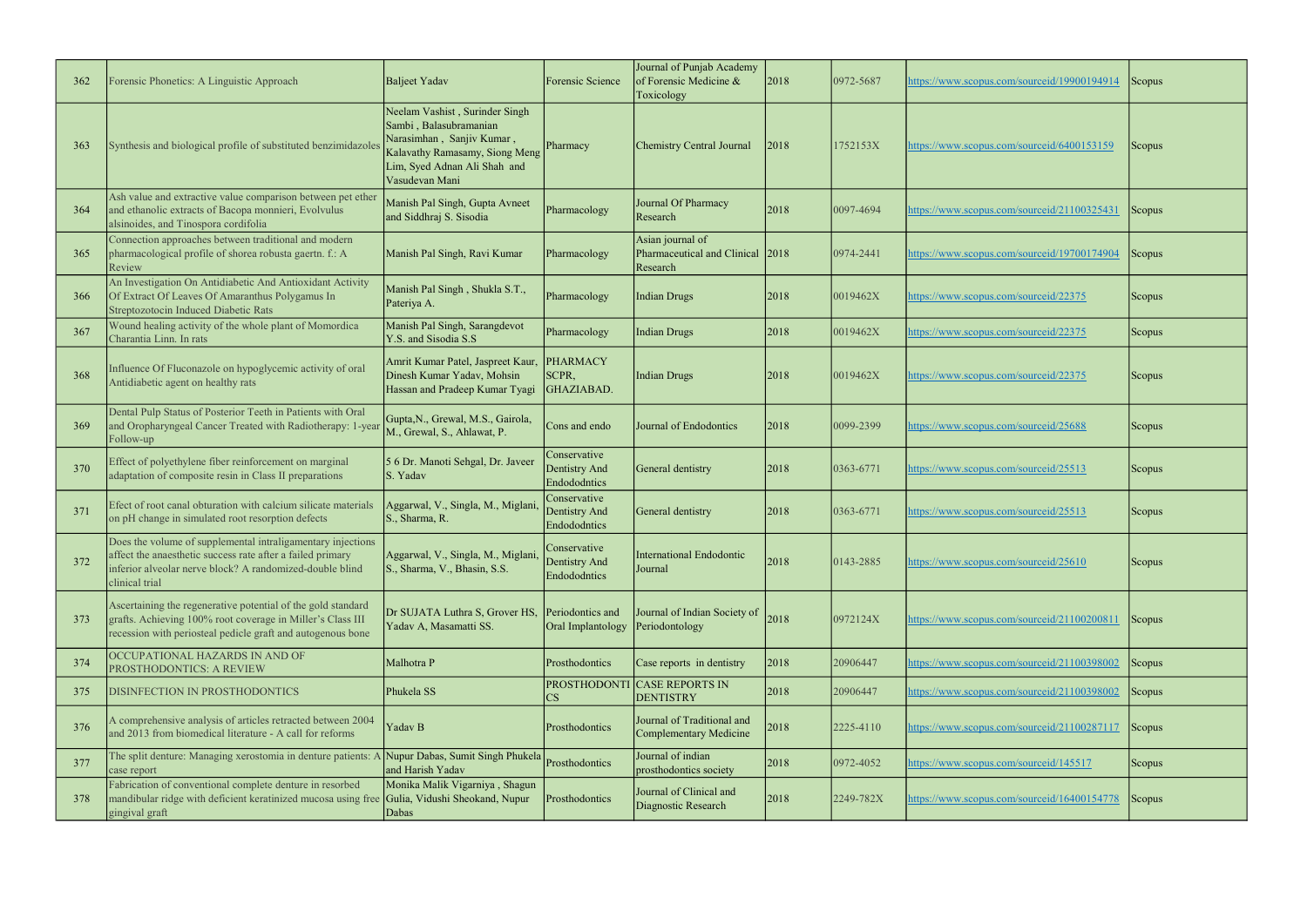| 379 | Classification system on the selection of number of implants<br>and superstructure design on the basis available vertical<br>restorative space and interforaminal distance for implant<br>supported mandibular overdenture | Bhargava A, Sehgal M, Gupta<br>S, Mehra P                                                                                                                                 | Prosthodontics                            | The Journal of Indian<br>Prosthodontic Society                                      | 2018 | 0972-4052  | nttps://www.scopus.com/sourceid/145517      | <b>Scopus</b> |
|-----|----------------------------------------------------------------------------------------------------------------------------------------------------------------------------------------------------------------------------|---------------------------------------------------------------------------------------------------------------------------------------------------------------------------|-------------------------------------------|-------------------------------------------------------------------------------------|------|------------|---------------------------------------------|---------------|
| 380 | Shear Bond Strengths between Three Different Yttria-<br>Stabilized Zirconia Dental Materials and Veneering Ceramic<br>and Their Susceptibility to Autoclave Induced Low-<br>Temperature Degradation                        | Manoti sehagal                                                                                                                                                            | Prosthodontics                            | International Journal of<br>Biomaterials                                            | 2018 | 1687-8787  | https://www.scopus.com/sourceid/19900192031 | Scopus        |
| 381 | Immediate Dental Implants Enriched with L-PRF in the<br>Esthetic Zone.                                                                                                                                                     | Manoti sehagal                                                                                                                                                            | Prosthodontics                            | Case Reports in Dentistry                                                           | 2018 | 20906447   | nttps://www.scopus.com/sourceid/21100398002 | Scopus        |
| 382 | Comparative evaluation of different mechanical modifications<br>of denture teeth on bond strength between high-impact acrylic Sumit Singh Phukeka<br>resin and denture teeth: An in vitro study                            |                                                                                                                                                                           | PROSTHODONT                               | journal of international<br>society of preventive and<br>community dentistry        | 2018 | 2231-0762  | https://www.scopus.com/sourceid/21100464566 | Scopus        |
| 383 | Is focal melanotic patch potentially malignant- A case report                                                                                                                                                              | Chaudhry A, Saluja P, Manjunath                                                                                                                                           | Dept of oral<br>Medicine and<br>Radiology | Journal of Taibah University 2018<br>Medical Sciences                               |      | 1658-3612  | nttps://www.scopus.com/sourceid/19700188101 | Scopus        |
| 384 | Lateral arthroplasty along with buccal fat pad interpositioning Dayashankara Rao JK<br>in the management of sawhney type-iii tmj ankylosis                                                                                 |                                                                                                                                                                           | Oral and<br>Maxillofacial<br>Surgery      | Journal of the Korean<br>Association of Oral and<br><b>Maxillofacial Surgeons</b>   | 2018 | 2234-7550  | nttps://www.scopus.com/sourceid/21100857390 | Scopus        |
| 385 | Analysis of genetic control and QTL mapping of essential<br>wheat grain quality traits in a recombinant inbred population                                                                                                  | Sonia Goel1*, Kalpana Singh2,<br>Balwant Singh1, Sapna Grewal1,<br>Neeta Dwivedi2, Abdulaziz A.<br>Alqarawi3, Elsayed Fathi<br>Abd Allah3, N. K. Singh1, Parvaiz<br>Ahmad | Dr. Sonia Goel                            | Plos One                                                                            | 2018 | 15443-7885 | https://www.scopus.com/sourceid/10600153309 | Scopus        |
| 386 | Exploring diverse wheat germplasm for novel alleles in HMV<br>GS for bread qualityimprovement                                                                                                                              | Sonia Goel, Mohini Yadav,<br>Kalpana Singh, Ranjeet Singh Jaat<br>$\&$ N. K. Singh                                                                                        | Dr. Sonia Goel                            | journal of food science and<br>technology                                           | 2018 | 0022-1155  | nttps://www.scopus.com/sourceid/20617       | <b>Scopus</b> |
| 387 | Variability in Fe and Zn content among Indian wheat<br>landraces for improved nutritional quality                                                                                                                          | Sonia Goel1, Balwant Singh,<br>Sapna Grewal, N. K. Singh,                                                                                                                 | Dr. Sonia Goel                            | Indian journal of genetics<br>nad plant breeidng                                    | 2018 | 0019-5200  | attps://www.scopus.com/sourceid/19900193995 | Scopus        |
| 388 | Green Hospital Initiative by a North Delhi Tertiary Care<br>Hospital: Current Scenario and Future Prospects                                                                                                                | Bharara T, Gur R, Duggal SD, Jena<br>PP, Khatri S, Sharma P                                                                                                               | Microbiology                              | Journal of clinical and<br>diagnostic research                                      | 2018 | 0973709X   | nttps://www.scopus.com/sourceid/16400154778 | Scopus        |
| 389 | Epidemiological Profile, Pattern of Skull Fractures and<br>Intracranial Haemorrages in Fatal Road Traffic Accident<br>Victims: An Autopsy Study                                                                            | Munish Kumar, Sukhdeep Singh,<br>Yatiraj Singi                                                                                                                            |                                           | Journal of Punjab Academy<br>Forensic Medicine of Forensic Medicine &<br>Toxicology | 2018 | 0972-5687  | nttps://www.scopus.com/sourceid/19900194914 | <b>Scopus</b> |
| 390 | Age assessment and comparative analysis of age assessment<br>methods in children of age 12-14 years by dental and<br>radiological examination                                                                              | Singi, Y., Shreekrishna, H.K.                                                                                                                                             | Forensic Medicine                         | Journal of South India<br>Medicolegal Association                                   | 2018 | 0974-6196  | https://www.scopus.com/sourceid/21100198701 | Scopus        |
| 391 | Confronting Penetration Threshold via Fluidic Terpenoid<br>Nanovesicles                                                                                                                                                    | Kamla Pathak, Ankur Vaidya and<br>Vijay Sharma*                                                                                                                           | Pharmacy<br>(Pharmaceutics)               | <b>Current Drug Delivery</b>                                                        | 2018 | 1567-2018  | nttps://www.scopus.com/sourceid/130025      | <b>Scopus</b> |
| 392 | Prevalence of childhood disorder in school children of<br>Kashmir Valley.                                                                                                                                                  | Paul MA, Khan, W.                                                                                                                                                         | Clinical<br>Psychology                    | <b>Community Mental Health</b><br>Journal                                           | 2018 | 00103853   | nttps://www.scopus.com/sourceid/29291       | Scopus        |
| 393 | Immediate Dental implants enriched with I-PRF in esthetic<br>zone                                                                                                                                                          | ManotiSehgal, Lovleenpuri, Sapna,<br>Yadav, Puja Malhotr, Sumit Singh<br>Phukela, Bhupender Yadav &<br><b>Bharti Raina</b>                                                | Prosthodontics                            | Case Reports in Dentistry                                                           | 2018 | 20906447   | nttps://www.scopus.com/sourceid/21100398002 | <b>Scopus</b> |
| 394 | Respiratory syncytial virus infections in India: Epidemiology<br>and need for vaccine                                                                                                                                      | Shobha Broor                                                                                                                                                              | Microbiology                              | <b>Indian Journal of Medical</b><br>Microbiology                                    | 2018 | 0255-0857  | https://www.scopus.com/sourceid/20831       | Scopus        |
| 395 | Carbapenemase and NDM-1 production by Escherichia coli<br>and klebsiella pneumoniae from patients belonging to a rural<br>community in North India hospitalized with community-<br>Acquired infections                     | Devi, L.S., Grover, S.S., Khare,<br>S., Broor, S., Chattopadhya, D.                                                                                                       | Microbiology                              | Journal of Communicable<br><b>Diseases</b>                                          | 2018 | 00195138   | nttps://www.scopus.com/sourceid/22422       | <b>Scopus</b> |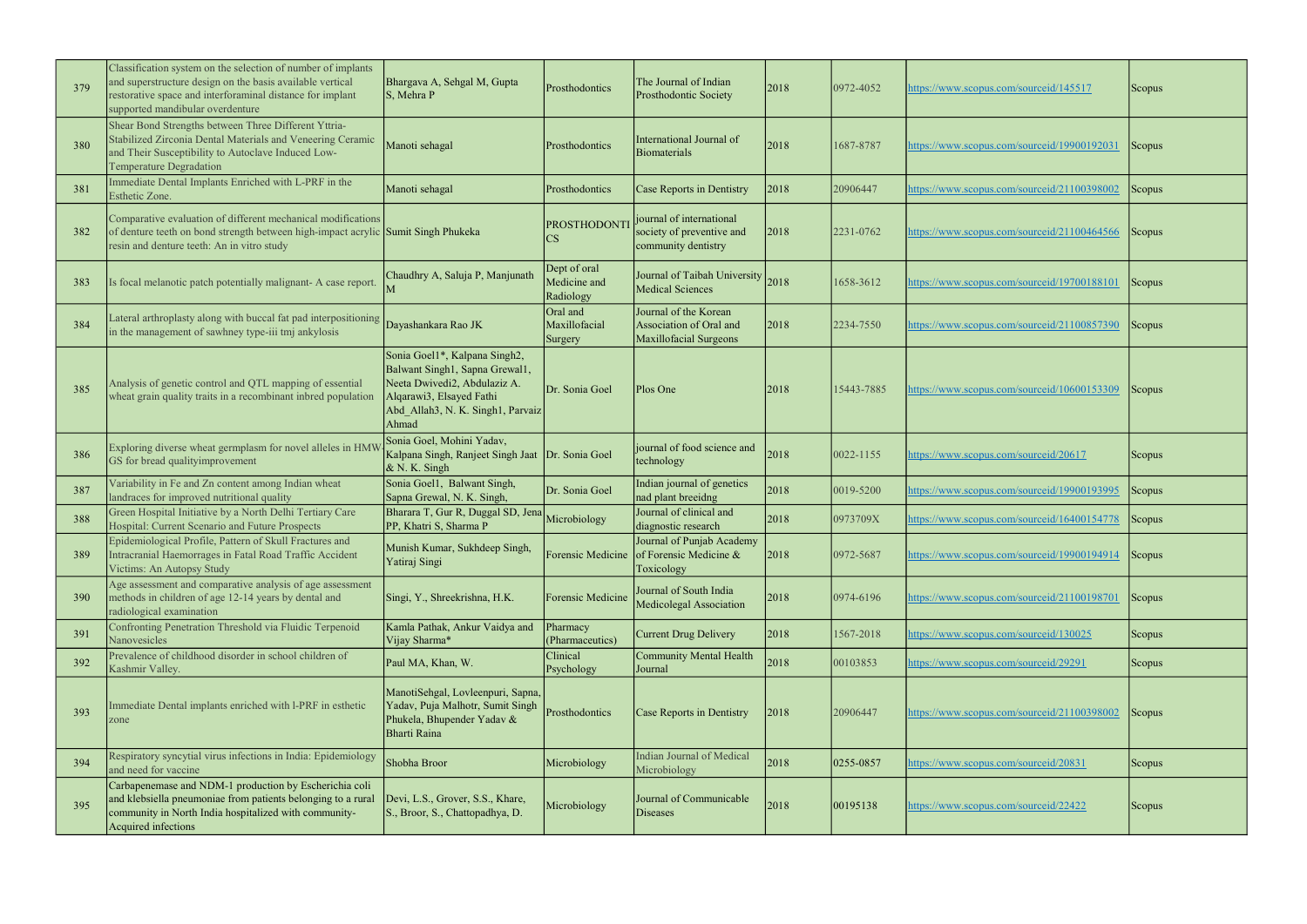| 396 | CPW-Fed Triple High Rejection Notched UWB &Xband<br>Antenna on Silicon for Imaging & Wireless Applications                                                                                                            | M. Sharma, YK Awasthi& H.<br>Singh                                                                            | <b>ECE</b>                                                                          | International Journal of<br>Electronics                                     | 2019 | 0020-7217     | https://www.scopus.com/sourceid/26145       | <b>Scopus</b> |
|-----|-----------------------------------------------------------------------------------------------------------------------------------------------------------------------------------------------------------------------|---------------------------------------------------------------------------------------------------------------|-------------------------------------------------------------------------------------|-----------------------------------------------------------------------------|------|---------------|---------------------------------------------|---------------|
| 397 | Design of Multiband Circularly/Linearly Polarized Antenna<br>For Multiple Wireless<br>(WWAN/Bluetooth/WiMAX/WLAN/Downlink Satellite<br>System)                                                                        | M. Sharma                                                                                                     | <b>ECE</b>                                                                          | International Journal of<br>Microwave and Wireless<br>Technologies          | 2019 | 1759-0787     | https://www.scopus.com/sourceid/19700186823 | <b>Scopus</b> |
| 398 | Compact multiband planar monopole antenna for Bluetooth,<br>LTE, and reconfigurable UWB applications including X-band<br>and Ku-band wireless communications                                                          | M. Sharma, YK Awasthi& H.<br>Singh                                                                            | <b>ECE</b>                                                                          | International Journal of RF<br>and Microwave Computer-<br>Aided Engineering | 2019 | 1096-4290     | https://www.scopus.com/sourceid/18201       | <b>Scopus</b> |
| 399 | Superwideband Monopole Reconfigurable Antenna with<br>Triple Notched Band Characteristics for Numerous<br>Applications in Wireless System                                                                             | S. Singh, R. Varma, M. Sharma<br>&Shakir                                                                      | <b>ECE</b>                                                                          | <b>Wireless Personal</b><br>Communication                                   | 2019 | 0929-6212     | https://www.scopus.com/sourceid/20725       | Scopus        |
| 400 | Unraveling the mechanism of tricyclic bis-spiroketal<br>formation from diyne diol by DFT study                                                                                                                        | Kamlesh Sharma                                                                                                | Chemistry                                                                           | Letters in Organic Chemistry 2019                                           |      | 1570-1786     | https://www.scopus.com/sourceid/4700152615  | Scopus        |
| 401 | Carbohydrate-to-hydrogen production technologies: A mini-<br>review                                                                                                                                                   | Kamlesh Sharma                                                                                                | Chemistry                                                                           | Renewable and Sustainable<br><b>Energy Reviews</b>                          | 2019 | 1364-0321     | https://www.scopus.com/sourceid/27567       | Scopus        |
| 402 | Microwave-assisted synthesis, characterization, and Density<br>Functional Theory study of biologically active ferrocenyl<br>bis-pyrazoline and bis-pyrimidine as organometallic<br>macromolecules.                    | Salman A. Khan, Abdullah M.<br>Asiri, Mohie E.M. Zayed, Humaira<br>Parveen, FMS Aqlan, Kamlesh<br>Sharma      | Chemistry                                                                           | Journal of Heterocyclic<br>Chemistry                                        | 2019 | 0022152X      | https://www.scopus.com/sourceid/25882       | <b>Scopus</b> |
| 403 | Comparison of effect of penetration enhancer on different<br>polymers for drug delivery                                                                                                                               | Bhawana sethi, Rupa mazumder                                                                                  | Pharmaceutics                                                                       | international journal of<br>applied pharmaceutics                           | 2019 | 09757058      | https://www.scopus.com/sourceid/19900192174 | Scopus        |
| 404 | In-vivo characterization of transdermal patches of aliskiren<br>hemifumarate for treatment of hypertension                                                                                                            | Bhawana sethi, Rupa mazumder                                                                                  | Pharmaceutics                                                                       | <b>IJPSR</b>                                                                | 2019 | 23205148      | https://www.scopus.com/sourceid/21100852976 | Scopus        |
| 405 | Comparative evaluation of clinical efficacy of coronally<br>advanced flap alone and in combination with placental<br>membrane and demineralised freeze-dried bone allograft in<br>the treatment of gingival recession | Dr Priyanka Chopra                                                                                            | Periodontics                                                                        | Journal of Indian<br>Society of Periodontology                              | 2019 | 0972124X      | https://www.scopus.com/sourceid/21100200811 | <b>Scopus</b> |
| 406 | The anterolateral ligament of the knee: Descriptive anatomy<br>and clinical correlation                                                                                                                               | Naresh Chand Arora                                                                                            | Orthopedics                                                                         | Indian Journal of<br>Orthopaedics                                           | 2019 | 00195413      | https://www.scopus.com/sourceid/29799       | <b>Scopus</b> |
| 407 | Effectiveness of Cervical Stabilisation Exercises on<br>Respiratory Strength in Chronic Neck Pain Patients with<br>Forward Head Posture- A pilot study                                                                | Sonia Pawaria, Dharampal Singh<br>Sudhan, Sheetal Kalra                                                       | Physiotherapy                                                                       | Journal of Clinical &<br>Diagnostic Research                                | 2019 | $0973 - 709X$ | https://www.scopus.com/sourceid/16400154778 | <b>Scopus</b> |
| 408 | Salivary Cortisol level: its Role in stress induced in patients<br>undergoing Dental treatment : An in vivo study                                                                                                     | Dr Sumit Singh Phukela, Ashish<br>Dabas, Reshu Madan,<br>ShefaliPhogat, ManotiSehgal &<br>Jaiveer Singh Yadav | Prosthodontics                                                                      | Indian Journal of Public<br>Health Research &<br>Development                | 2019 | 0976-0245     | https://www.scopus.com/sourceid/19700188435 | <b>Scopus</b> |
| 409 | Nostalgia of Neonatal BednarsApthae                                                                                                                                                                                   | Dr Astha Chaudhary, PulinSaluja                                                                               | Oral Medicine And Journal of Clinical<br>Radiology                                  | Neonatology                                                                 | 2019 | 2249-4847     | https://www.scopus.com/sourceid/21100853977 | Scopus        |
| 410 | Carbohydrate to hydrogen production technologies- a mini<br>review                                                                                                                                                    | Dr.Kamlesh Sharma                                                                                             | Chemistry                                                                           | Renewable and sustainable<br>energy reviews                                 | 2019 | 13640321      | https://www.scopus.com/sourceid/27567       | <b>Scopus</b> |
| 411 | Split mouth randomised clinical trial on the efficacy of gic<br>sealant on occlusal surface of primary second molar                                                                                                   | Sakshi Joshi                                                                                                  | Pedodontics                                                                         | Oral health & preventive<br>dentistry                                       | 2019 | 16021622      | https://www.scopus.com/sourceid/22817       | Scopus        |
| 412 | Self disclosure and quality of relationship amongst spouses of<br>combatant at a forward fighter Airbases                                                                                                             | <b>Bhawna Sethi</b>                                                                                           | Department of<br>Community<br>Medicine                                              | Indian Journal Of Public<br>health Research &<br>Development                | 2019 | 09760245      | https://www.scopus.com/sourceid/19700188435 | <b>Scopus</b> |
| 413 | A Study of prevalence of Diabetes Mellitus And its risk<br>Factor in the urban slum population of Gurugram                                                                                                            | Abhinav jain, Bhupinder Kaur<br>Anand & Archana Chaudhary                                                     | Department of<br>Community<br>Medicine &<br>Department of<br>Environment<br>Science | Indian Journal Of Public<br>health Research &<br>Development                | 2019 | 09760245      | https://www.scopus.com/sourceid/19700188435 | Scopus        |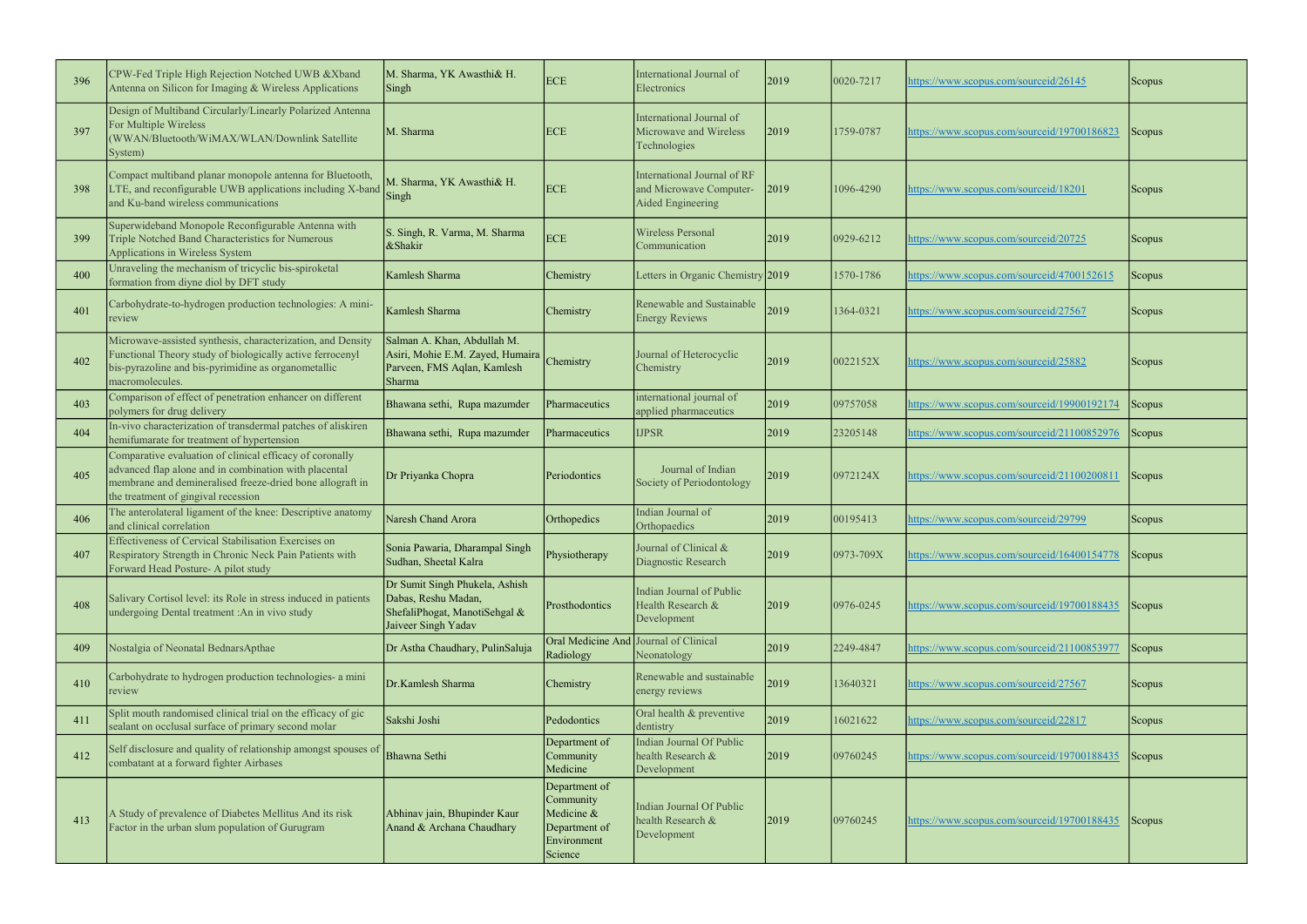| 414           | Risk indicators for Periodontal disease and tooth loss Among<br>rural and urban population in northern India -Distt Bakshi Ka Bhupinder Kaur Anand<br>Talab                                                                           |                                                                                                             | Department of<br>Community<br>Medicine     | Indian Journal Of Public<br>health Research &<br>Development  | 2019                   | 09760245                     | https://www.scopus.com/sourceid/19700188435                 | Scopus                           |
|---------------|---------------------------------------------------------------------------------------------------------------------------------------------------------------------------------------------------------------------------------------|-------------------------------------------------------------------------------------------------------------|--------------------------------------------|---------------------------------------------------------------|------------------------|------------------------------|-------------------------------------------------------------|----------------------------------|
| 415           | Efficacy of articaine Vs Lidocaine administered as<br>supplementary Intraligamentary Injection after a failed<br>inferior alveolar Nerve block : A randomazied double blind<br>study                                                  | Mamta Singla                                                                                                | Department of<br>conservative<br>Dentistry | Journal of Endodontics                                        | 2019                   | 00992399                     | https://www.scopus.com/sourceid/25688                       | <b>Scopus</b>                    |
| 416           | Analysis of genetic control and QLT Mapping of essential<br>wheat grain quality traits in a Recombinant inbred population                                                                                                             | Sonia Goel                                                                                                  | Faculty of<br>Agriculture<br>Sciences      | <b>PLOS ONE</b>                                               | 2019                   | 19326203                     | https://www.scopus.com/sourceid/10600153309                 | Scopus                           |
| 417           | Body Colouration artifacts encountered at medico-legal<br>autopsy in India                                                                                                                                                            | Mohit Chauhan                                                                                               | Faculty of<br>Sciences                     | Medicine & Health Am J Forensic Med Pathol                    | 2019                   | 01957910                     | https://www.scopus.com/sourceid/27713                       | Scopus                           |
| 418           | Is learning outcome after team based learning influenced by<br>gender and academic standing?                                                                                                                                          | Das S, Nandi K, Baruah P, Sarkar<br>SK, Goswami B, Koner BC                                                 | Biochemistry                               | <b>Biochemistry and Molecular</b><br><b>Biology Education</b> | 2019                   | 14708175                     | https://www.scopus.com/sourceid/58622                       | Scopus                           |
|               |                                                                                                                                                                                                                                       | <b>List of Research Papers in Web of Science Indexed Journals</b>                                           |                                            |                                                               |                        |                              |                                                             |                                  |
| S.No          | <b>Title of the Paper</b>                                                                                                                                                                                                             | Name of the author/s                                                                                        | Department of the<br>teacher               | Name of the Journal                                           | Year of<br>Publication | <b>ISSN</b><br><b>NUMBER</b> | Link of the recognition in UGC enlistment of<br>the journal | Name of the indexing<br>database |
|               | Synthesis, Characterization and Biological Evaluation of N-<br>(2-(1-benzo[d] imidazol-2-yl)phenyl)-substituted Benzamines                                                                                                            | Aruna Chandra Singh, Nitin Mittal<br>and Devender Pathak                                                    | Pharmacy                                   | Indian Journal of<br>Heterocyclic Chemistry                   | 2014                   | 09711627                     | https://mjl.clarivate.com/search-results                    | Web of Science                   |
| $\mathcal{D}$ | A clinical evaluation of efficacy and safety of cefepime<br>monotherapy versus piperacillin-tazobactam in patients of<br>paediatric age group with febrile neutropenia in a tertiary care $ D3, P$ unia H1.<br>centre of north India. | Aamir M1, Abrol P2, Sharma                                                                                  | Pediatrics                                 | Tropical Doctor                                               | 2014                   | 00494755                     | https://mjl.clarivate.com/search-results                    | Web of Science                   |
| $\mathcal{E}$ | A clinico-epidemiological study of cognitive function status<br>of community-dwelling elderly.                                                                                                                                        | Gambhir IS, Khurana V, Kishore<br>D, Sinha AK, Mohapatra SC                                                 | community<br>medicine                      | Indian journal of psychiatry                                  | 2014                   | 00195545                     | https://mjl.clarivate.com/search-results                    | Web of Science                   |
|               | A comparative study of conventional and molecular<br>techniques in diagnosis of Campylobacter gastroenteritis in<br>children                                                                                                          | Ghosh, R., Uppal, B., Aggarwal,<br>P., (), Jha, A.K., Dubey, A.P.                                           | Microbiology                               | Annals of Clinical and<br>Laboratory Science                  | 2014                   | 0091-7370                    | https://mjl.clarivate.com/search-results                    | Web of Science                   |
| -5            | A facile one-pot five-component synthesis of glycoside<br>annulated dihydropyrimidinone derivatives with 1,2,3-triazol<br>linkage via transesterification/Biginelli/click reactions in<br>aqueous medium                              | B. Anjaneyulu                                                                                               | Chemistry                                  | Tetrahedron Letters                                           | 2014                   | 0040-4039                    | https://mjl.clarivate.com/search-results                    | Web of Science                   |
| -6            | A selective approach to the surgical management of<br>periampullary cancer patients and its outcome                                                                                                                                   | Parveen Shah                                                                                                | Pathology                                  | Hepatobiliary & Pancreatic<br>Diseases International          | 2014                   | 1499-3872                    | https://mjl.clarivate.com/search-results                    | Web of Science                   |
|               | Alteration of ischemia modified albumin and nitric oxide<br>levels in hypothyroidism                                                                                                                                                  | Dahiya K, Verma M, Dhankhar<br>R, Singh V, Ghalaut PS, Seth S General Medicine                              |                                            | Clinical laboratory                                           | 2014                   | 1433-6510                    | https://mjl.clarivate.com/search-results                    | Web of Science                   |
| 8             | Authors response to Dr. Rathore's comments on Singh B,<br>Garg VK, Yadav P, Kishore N, Pulhani V (2014) uranium in<br>groundwater from western Haryana, India. J Radioanal Nucl<br>Chem 301: 427-433                                  | Singh, B., Garg, V. K., Yadav, P.,<br>Singh, M., Yadav, A., Singh, K.,<br>Bishnoi, M., Kishore, N. Pulhani, | Environmental<br>Science                   | Journal of Radioanalytical<br>and Nuclear Chemistry           | 2014                   | 0236-5731                    | https://mjl.clarivate.com/search-results                    | Web of Science                   |
| -9            | Comments on 'Current emerging situation of dengue in<br>India': With regard to the clinical and laboratory<br>characteristics of paediatric dengue in India                                                                           | Chakravarti, A., Roy, P.                                                                                    | Microbiology                               | Tropical Doctor                                               | 2014                   | 0049-4755                    | https://mjl.clarivate.com/search-results                    | Web of Science                   |
| 10            | Comparison of chemiluminescence and toluidine blue in the<br>diagnosis of dysplasia in leukoplakia                                                                                                                                    | Chaudhry A, Manjunath M,<br>Ashwatappa D, Krishna S, Krishna<br>AG                                          | Dept of oral<br>Medicine and<br>Radiology  | Journal of Investigative and<br>clinical Dentistry            | 2014                   | 2041-1626                    | https://mjl.clarivate.com/search-results                    | Web of Science                   |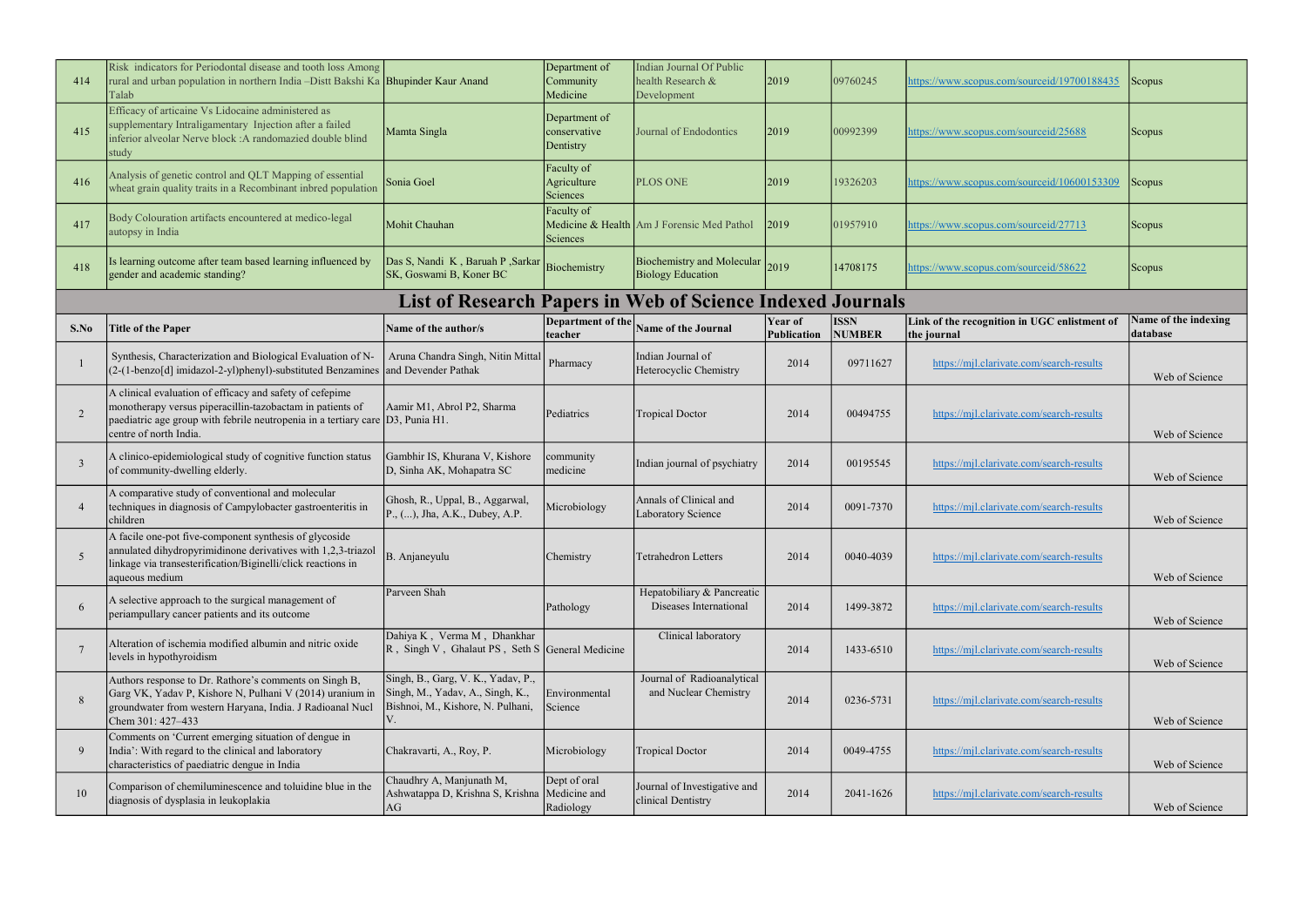| 11 | Comparison of Different Final Impression Techniques for<br>Management of Resorbed Mandibular Ridge: A Case Report                                                                                                                                              | Bhupender Yadav, Manisha<br>Jayna, Harish Yadav, Shrey<br>Suri, Shefali Phogat, and Reshu<br>Madan                                            | PROSTHODONTI<br>CS                                        | Case Reports in Dentistry                                | 2014 | 20906447  | https://mjl.clarivate.com/search-results | Web of Science |
|----|----------------------------------------------------------------------------------------------------------------------------------------------------------------------------------------------------------------------------------------------------------------|-----------------------------------------------------------------------------------------------------------------------------------------------|-----------------------------------------------------------|----------------------------------------------------------|------|-----------|------------------------------------------|----------------|
| 12 | Comparison of the anaesthetic efficacy of epinephrine<br>concentrations $(1: 80 000$ and $1: 200 000$ in 2% lidocaine<br>for inferior alveolar nerve block in patients with symptomatic<br>irreversible pulpitis: A randomized, double-blind clinical<br>trial | Aggarwal, V., Singla, M., Miglani,<br>S., Kohli, S.                                                                                           | Conservative<br>Dentistry &<br>Endodontics                | International endodontic<br>journal                      | 2014 | 0143-2885 | https://mjl.clarivate.com/search-results | Web of Science |
| 13 | Early childhood caries and its correlation with maternal<br>education level and socio-economic status.                                                                                                                                                         | Bhardwaj SV, Bhardwaj A                                                                                                                       | Department of<br>Pediatric and<br>Preventive<br>Dentistry | Journal of Orofacial<br>Sciences                         | 2014 | 09758844  | https://mjl.clarivate.com/search-results | Web of Science |
| 14 | Effect of flowable composite liner and glass ionomer liner on<br>class II gingival marginal adaptation of direct composite<br>restorations with different bonding strategies                                                                                   | Aggarwal, V., Singla, M., Yadav,<br>S., Yadav, H.                                                                                             | Conservative<br>Dentistry &<br>Endodontics                | Journal of Dentistry                                     | 2014 | 0300-5712 | https://mjl.clarivate.com/search-results | Web of Science |
| 15 | Effect of imatinib on male reproductive hormones in BCR-<br>ABL positive CML patients: A preliminary report                                                                                                                                                    | Veena S Ghalaut, Gulshan Prakash,<br>Piyush Bansal, Kiran Dahiya,<br>Sumit Dokwal, Pratap S Ghalaut,<br>Manju Bala, Rakesh Dhankhar           | General Medicine                                          | Journal of Oncology<br>Pharmacy Practice                 | 2014 | 10781552  | https://mjl.clarivate.com/search-results | Web of Science |
| 16 | Effect of substrate bias on microstructure and properties of Ni<br>TiN nanocomposite thin films deposited by reactive<br>magnetron co-sputtering                                                                                                               | Mukesh Kumar, Rahul Mitra                                                                                                                     | Physics                                                   | Surface and Coatings<br>Technology                       | 2014 | 0257-8972 | https://mjl.clarivate.com/search-results | Web of Science |
| 17 | Effect of Te on linear and non-linear optical properties of new Neha Sharma, Sunanda Sharda,<br>quaternary Ge-Se-Sb-Te chalcogenide glasses                                                                                                                    | Vineet Sharma and Pankaj Sharma                                                                                                               | Physics                                                   | <b>Electronic Materials Letters</b>                      | 2014 | 17388090  | https://mjl.clarivate.com/search-results | Web of Science |
| 18 | Efficacy of preprocedural mouth rinsing in reducing aerosol<br>contamination produced by ultrasonic scaler: A pilot study.                                                                                                                                     | Gunjan Gupta, DipikaMitra,<br>K.P.Ashok, Arun Gupta,<br>SwetaSoni, Ashtha Arya                                                                | Conservative<br>Dentistry And<br>Endododntics             | <b>JOURNAL OF</b><br>PERIODONTOLOGY                      | 2014 | 00223492  | https://mjl.clarivate.com/search-results | Web of Science |
| 19 | Extensive nevus comedonicus involving the palm.<br>Questionable role of pilosebaceous unit in the pathogenesis.                                                                                                                                                | Ganjoo S, Mohanan S, Thappa DM                                                                                                                | General Medicine                                          | Pediatric Dermatology                                    | 2014 | 0736-8046 | https://mjl.clarivate.com/search-results | Web of Science |
| 20 | Glass Transition and Crystallization Kinetics Analysis of Sb- Sunanda Sharda, Neha Sharma,<br>Se-Ge Chalcogenide Glasses.                                                                                                                                      | Pankaj Sharma and Vineet Sharma                                                                                                               | Physics                                                   | Journal of Thermal Analysis<br>and Calorimetry           | 2014 | 13886150  | https://mjl.clarivate.com/search-results | Web of Science |
| 21 | Impact of iron deficiency anemia on chronic periodontitis and<br>superoxide dismutase activity: A cross-sectional study                                                                                                                                        | Chakraborty, S., Tewari, S,<br>Sharma, R.K.Narula, S.C. Ghalaut, General Medicine<br>P.S., Ghalaut, V.                                        |                                                           | Journal of Periodontal and<br><b>Implant Science</b>     | 2014 | 20932278  | https://mjl.clarivate.com/search-results | Web of Science |
| 22 | Ischemic Stroke in a Patient with Hetrozygous Factor V<br>Leiden Mutation: An Uncommon Association                                                                                                                                                             | P. S. GhalautJoginder DuhanEmail<br>author Vikas Chaudhary Hemant<br>Krishan DahiyaSumin<br>KaushikManisha SharmaJitendra<br>Kumar Pehalajani | General Medicine                                          | Indian Journal of<br>Hematology and Blood<br>Transfusion | 2014 | 0971-4502 | https://mjl.clarivate.com/search-results | Web of Science |
| 23 | Lipid Profile and Metabolic Syndrome Status in Patients with Suma GN<br>Oral Lichen Planus, Oral Lichenoid Reaction and Healthy<br>Individuals Attending a Dental College in Northern India - A<br>Descriptive Study                                           |                                                                                                                                               | Dept of oral<br>Medicine and<br>Radiology                 | Journal of clinical and<br>diagnostic research           | 2014 | 2249-782X | https://mjl.clarivate.com/search-results | Web of Science |
| 24 | Metastatic Lymphadenopathy in Kashmir Valley: A<br>Clinicopathological Study                                                                                                                                                                                   | Parveen Shah                                                                                                                                  | Pathology                                                 | Asian Pacific Journal of<br><b>Cancer Prevention</b>     | 2014 | 1513-7368 | https://mjl.clarivate.com/search-results | Web of Science |
| 25 | MGMT gene silencing by promoter hypermethylation in<br>gastric cancer in a high incidence area                                                                                                                                                                 | Parveen Shah                                                                                                                                  | Pathology                                                 | Cellular Oncology                                        | 2014 | 2211-3428 | https://mjl.clarivate.com/search-results | Web of Science |
| 26 | Microwave Assisted Synthesis and in vitro Antimicrobial<br>activities of Fluorine containing 4-Benzofuran-2-yl-6-phenyl-<br>pyrimidin-2-ylamines                                                                                                               | Tejpal Singh Chundawat, Nutan<br>Sharma and Sunita Bhagat                                                                                     | Chemistry                                                 | Medicinal Chemistry                                      | 2014 | 1573-4064 | https://mjl.clarivate.com/search-results | Web of Science |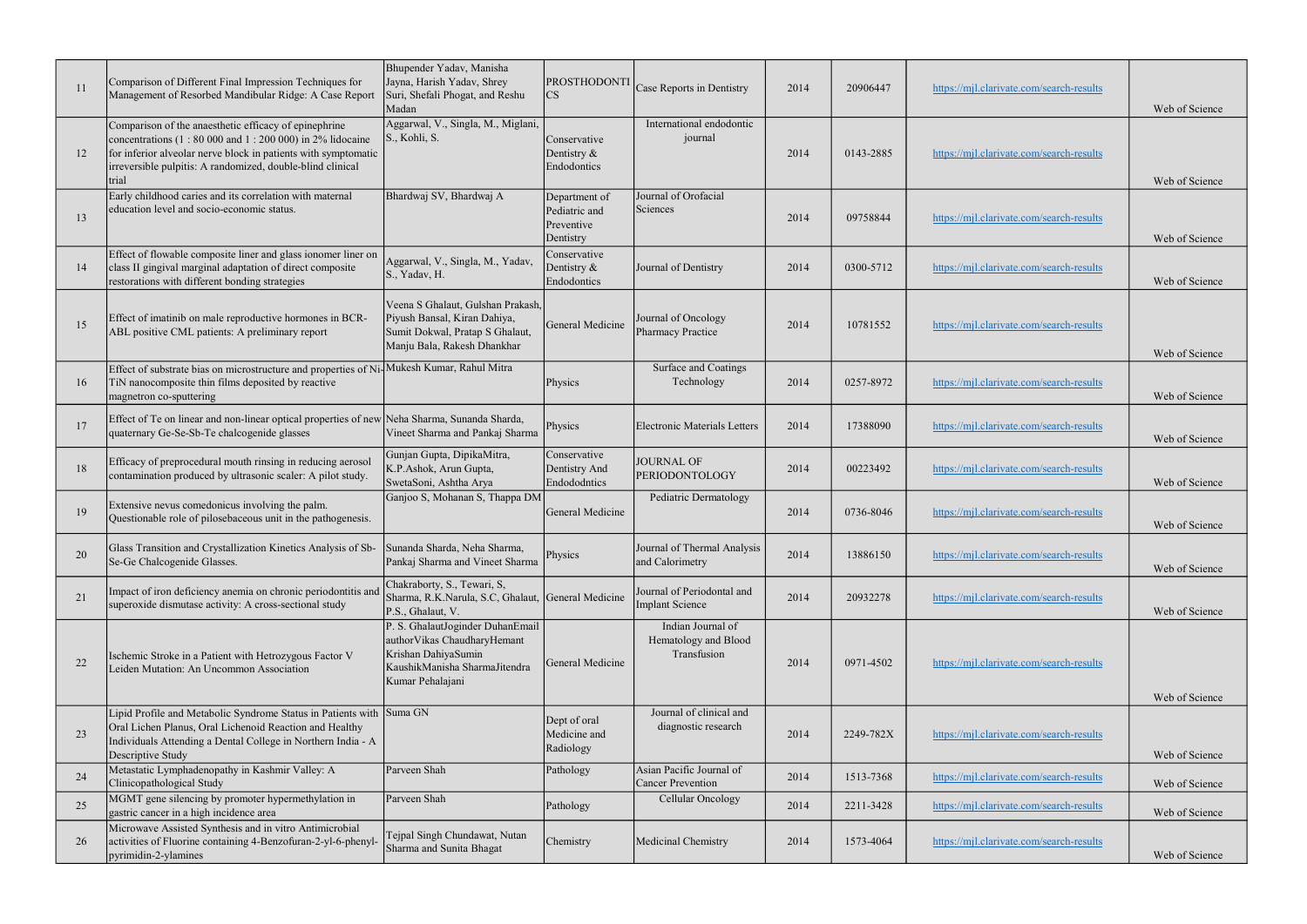| 27 | Neurocysticercosis presenting as parkinsonism.                                                                                                                                                                                                                                   | Verma R, Anand KS, Sharma BB,<br>Garg J.                                                                                              | RADIO-<br><b>DIAGNOSIS</b>                    | Neurology India                                         | 2014 | 0028-3886 | https://mjl.clarivate.com/search-results | Web of Science |
|----|----------------------------------------------------------------------------------------------------------------------------------------------------------------------------------------------------------------------------------------------------------------------------------|---------------------------------------------------------------------------------------------------------------------------------------|-----------------------------------------------|---------------------------------------------------------|------|-----------|------------------------------------------|----------------|
| 28 | Nonlinear interaction of electron acoustic waves with<br>Langmuir waves in presence of magnetic field in plasmas                                                                                                                                                                 | Manjistha Dutta, Nikhil<br>Chakrabarti, Manoranjan Khan                                                                               | Physics                                       | J. Plasma Physics                                       | 2014 | 0022-3778 | https://mjl.clarivate.com/search-results | Web of Science |
| 29 | Oral Health of Stone Mine Workers of Jodhpur City,<br>Rajasthan, India                                                                                                                                                                                                           | Dr sachin chand                                                                                                                       | PCD                                           | Journal Safety and Health at<br>work                    | 2014 | 20937911  | https://mjl.clarivate.com/search-results | Web of Science |
| 30 | Soil to grain transfer factors of heavy metals in rice and health Singh, M., Garg, V.K., Gautam,<br>risk analysis in the vicinity of Narora Atomic Power Station<br>(NAPS), Narora, India                                                                                        | Y.P., Kumar, A.                                                                                                                       | Environmental<br>Science                      | Journal of Scientific and<br><b>Industrial Research</b> | 2014 | 0022-4456 | https://mjl.clarivate.com/search-results | Web of Science |
| 31 | Status of leptin in MBCR-ABL p210 positive chronic myeloid<br>leukemia patients before and after imatinib therapy: A<br>conflicting scenario                                                                                                                                     | Bansal P, Ghalaut VS, Sharma<br>TK, Ghalaut PS, Dokwal S,<br>Ghalaut R, Kulshrestha M,<br>Dahiya K                                    | General Medicine                              | Clinical Laboratory                                     | 2014 | 1433-6510 | https://mjl.clarivate.com/search-results | Web of Science |
| 32 | Synthesis and in vitro Antimicrobial Evaluation of Novel<br>Fluorine Containing 3-Benzofuran-2-yl-5-phenyl-4,5-dihydro-<br>1H-pyrazoles and 3-Benzofuran-2yl-5-phenyl-4,5-dihydro<br>isoxazoles                                                                                  | Tejpal Singh Chundawat, Nutan<br>Sharma and Sunita Bhagat                                                                             | Chemistry                                     | Medicinal Chemistry<br>Research                         | 2014 | 1054-2523 | https://mjl.clarivate.com/search-results | Web of Science |
| 33 | Synthesis, Characterization and Biological Evaluation of<br>Some Newer Carbazole Derivatives                                                                                                                                                                                     | Divyanshu Sharma, Nitin Kumar<br>and Devender Pathak                                                                                  | Pharmacy                                      | Journal of Serbian Chemical<br>Society                  | 2014 | 03525139  | https://mjl.clarivate.com/search-results | Web of Science |
| 34 | Thermal Stability and Crystallization Kinetics of Quaternary<br>Sb-Se-Ge-In Chalcogenide Glasses.                                                                                                                                                                                | Sunanda Sharda, Neha Sharma,<br>Pankaj Sharma and Vineet Sharma                                                                       | Physics                                       | Journal of Alloys and<br>Compounds                      | 2014 | 09258388  | https://mjl.clarivate.com/search-results | Web of Science |
| 35 | Design, Synthesis and Evaluation of Novel 9-substituted<br>Carbazole Derivatives as Potential Anticancer Agents                                                                                                                                                                  | Nitin Kumar and Devender Pathak   Pharmacy                                                                                            |                                               | Letters in Drug Design and<br>Discovery                 | 2015 | 15701808  | https://mjl.clarivate.com/search-results | Web of Science |
| 36 | Ameloblastic fibroma with ghost cell differentiation and<br>calcification: A unique case report.                                                                                                                                                                                 | Arora M , Dave A, Shetty V.P,<br>Saluja P                                                                                             | Oral Pathology                                | Journal of cancer research<br>and therapeutics.         | 2015 | 0973-1482 | https://mjl.clarivate.com/search-results | Web of Science |
| 37 | Bony fusion of the maxilla and mandible as a sequelae of<br>noma: A rare case report.                                                                                                                                                                                            | Bagewadi SB, Awasthi UR, Mody<br>BM, Suma GN, Garg S.                                                                                 | Dept of oral<br>Medicine and<br>Radiology     | Imaging Sci Dent.                                       | 2015 | 2233-7822 | https://mjl.clarivate.com/search-results | Web of Science |
| 38 | Clear cell renal cell carcinoma with osseous metaplasia: Rare<br>case report                                                                                                                                                                                                     | PN Agarwal                                                                                                                            | Surgery                                       | Journal of Cancer Research<br>and Therapeutics          | 2015 | 0973-1482 | https://mjl.clarivate.com/search-results | Web of Science |
| 39 | Clinical significance of TP53 (R72P) and MDM2 (T309G)<br>polymorphisms in breast cancer patients                                                                                                                                                                                 | Yadav P, Masroor M, Tanwer K,<br>Mir R, Javid J, Ahmad I, Zuberi M, Biochemistry<br>Kaza RC, Jain SK, Khurana N, Ray<br>PC, Saxena A. |                                               | Clinical and Translational<br>Oncology                  | 2015 | 1699048X  | https://mjl.clarivate.com/search-results | Web of Science |
| 40 | Comparison of preoperative oral ketorolac on anesthetic<br>efficacy of inferior alveolar nerve block and buccal and<br>lingual infiltration with articaine and lidocaine in patients with<br>irreversible pulpitis: A prospective, randomized, controlled,<br>double-blind study | Yadav, M., Grewal, M.S., Grewal,<br>S., Deshwal, P.                                                                                   | Conservative<br>Dentistry and<br>Endodontics  | Journal of Endodontics                                  | 2015 | 0099-2399 | https://mjl.clarivate.com/search-results | Web of Science |
| 41 | Comparison of the anaesthetic efficacy of different volumes<br>of 4% articaine (1.8 and 3.6 mL) as supplemental buccal<br>infiltration after failed inferior alveolar nerve block                                                                                                | Singla, M., Subbiya, A., Aggarwal<br>V. Geethapriya, N., Sharma, V.                                                                   | Conservative<br>Dentistry And<br>Endododntics | International Endodontic<br>Journal                     | 2015 | 0143-2885 | https://mjl.clarivate.com/search-results | Web of Science |
| 42 | Dental pulp status of posterior teeth in patients with oral and<br>oropharyngeal cancer treated with concurrent<br>chemoradiotherapy                                                                                                                                             | Garg, H., Grewal, M.S., Rawat,<br>S., (), Grewal, S., Ahlawat, P.                                                                     | Conservative<br>Dentistry and<br>Endodontics  | Journal of Endodontics                                  | 2015 | 0099-2399 | https://mjl.clarivate.com/search-results | Web of Science |
| 43 | Effect of N-based additive on the optimization of liquid phase<br>oxidation of bicyclic, cyclic and aromatic alcohols catalyzed<br>by dioxidomolybdenum(VI) and<br>oxidoperoxidomolybdenum(VI) complexes                                                                         | Dr. NeerajSaini                                                                                                                       | Civil Engineering<br>Dept.                    | RSC Advances                                            | 2015 | 2046-2069 | https://mjl.clarivate.com/search-results | Web of Science |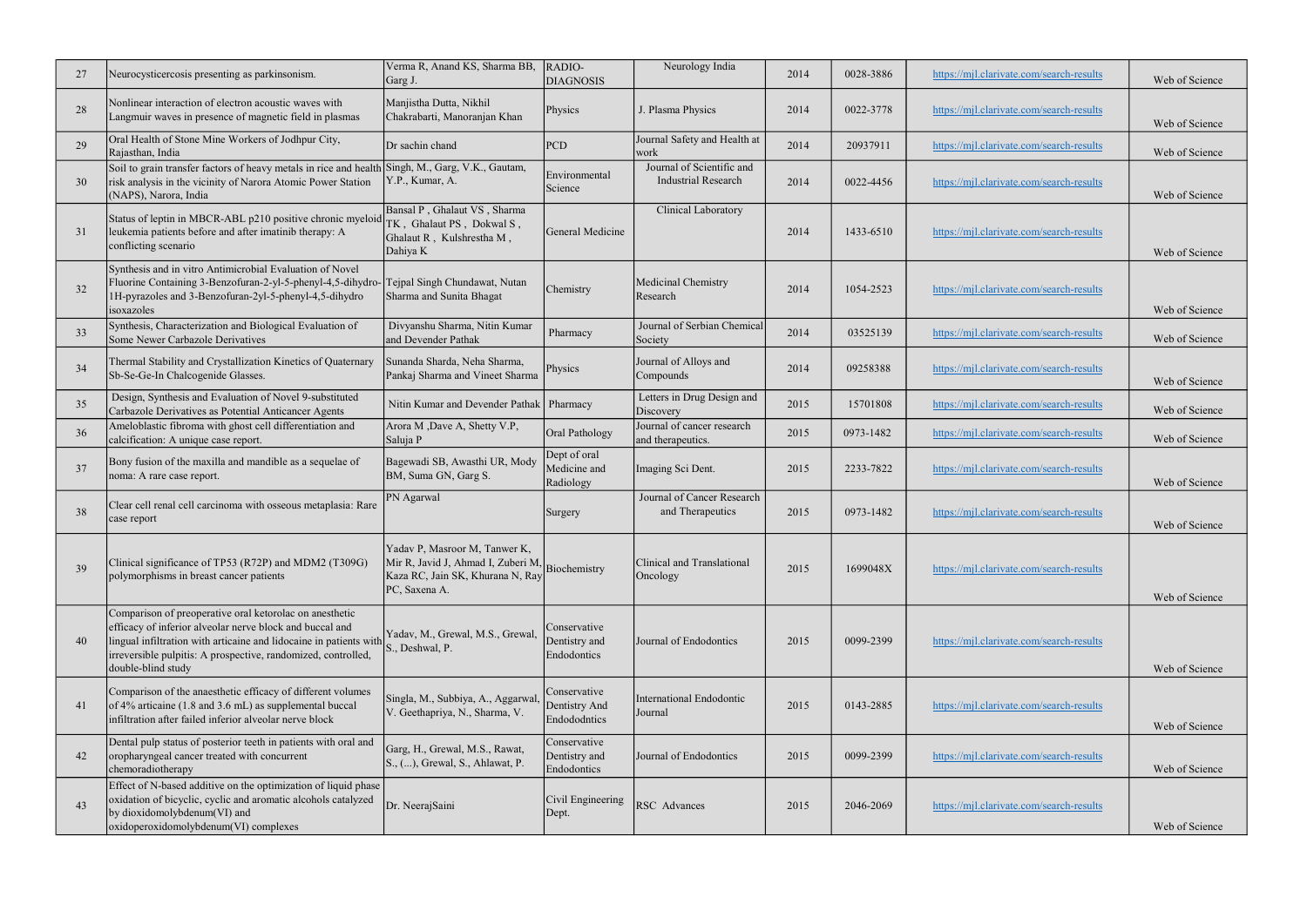| 44 | Epidemiology of acute respiratory infections in children -<br>preliminary results of a cohort in a rural north Indian<br>community                                                                                                                                                       | Krishnan, A., Amarchand,<br>R., Gupta, V., (), Lal,<br>R., Widdowson, M.-A                  | Microbiology                                  | <b>BMC</b> Infectious Diseases                                     | 2015 | 1471-2334 | https://mjl.clarivate.com/search-results | Web of Science |
|----|------------------------------------------------------------------------------------------------------------------------------------------------------------------------------------------------------------------------------------------------------------------------------------------|---------------------------------------------------------------------------------------------|-----------------------------------------------|--------------------------------------------------------------------|------|-----------|------------------------------------------|----------------|
| 45 | Evaluation of stress changes in the mandible with a fixed<br>functional appliance: A finite element study.                                                                                                                                                                               | Sidhu MS, Grover S                                                                          | Orthodontics                                  | American Journal of<br>Orthodontics and<br>Dentofacial Orthopedics | 2015 | 0889-5406 | https://mjl.clarivate.com/search-results | Web of Science |
| 46 | Global circulation patterns of seasonal influenza viruses vary<br>with antigenic drift                                                                                                                                                                                                   | Bedford, T., Riley, S., Barr,<br>I.G., (), Lemey, P., Russell, C.A.                         | Microbiology                                  | Nature                                                             | 2015 | 0028-0836 | https://mjl.clarivate.com/search-results | Web of Science |
| 47 | Haemophilic Pseudotumour: Surgical Management of a Rare<br>Case                                                                                                                                                                                                                          | PN Agarwal                                                                                  | Surgery                                       | Indian Journal of Surgery                                          | 2015 | 09722068  | https://mjl.clarivate.com/search-results | Web of Science |
| 48 | IL-18 polymorphisms in hepatitis B virus related liver<br>disease                                                                                                                                                                                                                        | Karra, V.K., Gumma,<br>P.K., Chowdhury,<br>S.J., (), Chakravarti, A., Kar, P.               | Microbiology                                  | Cytokine                                                           | 2015 | 1043-4666 | https://mjl.clarivate.com/search-results | Web of Science |
| 49 | Liquid phase versus microwave assisted selective oxidation of<br>volatile organic compounds involving<br>$\left  \frac{d}{dx} \right $ dioxidomolybdenum(VI) and oxidoperoxidomolybdenum(VI) Dr. NeerajSaini<br>complexes as catalysts in the presence/absence of an N-based<br>additive |                                                                                             | Civil Engineering<br>Dept.                    | Polyhedron                                                         | 2015 | 0277-5387 | https://mjl.clarivate.com/search-results | Web of Science |
| 50 | Matrix based system of isotretinoin as nail lacquer to enhance<br>transungal delivery across human nail plate                                                                                                                                                                            | Monika Joshi, Vijay Sharma*,<br>Kamla Pathak                                                | Pharmacy<br>(Pharmaceutics)                   | International Journal of<br>Pharmaceutics,                         | 2015 | 0378-5173 | https://mjl.clarivate.com/search-results | Web of Science |
| 51 | One Pot Synthesis, Photophysical and X-ray Studies of Novel<br>Highly Fluorescent Isoquinoline Derivatives with Higher<br>Antibacterial Efficacy Based on the In-vitro and Density<br>Functional Theory                                                                                  | Salman A. Khan, Abdullah M.<br>Asiri, Sanjay Kumar, and Kamlesh Chemistry<br>Sharma         |                                               | Journal of Fluorescence                                            | 2015 | 1053-0509 | https://mjl.clarivate.com/search-results | Web of Science |
| 52 | Optimization, in vitro cytotoxicity and penetration capability<br>of deformable nanovesicles of paclitaxel for dermal<br>chemotherapy in Kaposi sarcoma                                                                                                                                  | Kamla Pathak, Vijay Sharma* and<br>Meenu Sharma                                             | Pharmacy<br>(Pharmaceutics)                   | Artificial Cells,<br>Nanomedicine and<br>Biotechnology             | 2015 | 2169-1401 | https://mjl.clarivate.com/search-results | Web of Science |
| 53 | Phylogenetic and Molecular Clock Analysis of Dengue<br>Serotype 1 and 3 from New Delhi, India                                                                                                                                                                                            | Afreen N, Naqvi IH, Broor S,<br>Ahmed A, Parveen S.                                         | Microbiology                                  | PLoS One                                                           | 2015 | 1932-6203 | https://mjl.clarivate.com/search-results | Web of Science |
| 54 | Prevalence of Osteosclerosis among patients visiting dental<br>institute in rural area of western India.                                                                                                                                                                                 | Jitender Solanki, Rahul Jain,<br>Ravinder Singh, Sarika Gupta,<br>Ashtha Arya, Deepak Tomar | Conservative<br>Dentistry And<br>Endododntics | JOURNAL OF CLINICAL<br><b>AND DIAGNOSTIC</b><br><b>RESEARCH</b>    | 2015 | 0973709X  | https://mjl.clarivate.com/search-results | Web of Science |
| 55 | Product Development Studies on Sonocrystallized Curcumin<br>for the Treatment of Gastric Cancer                                                                                                                                                                                          | Mohammad Ashif Khan, Nida<br>Akhtar, Vijay Sharma* and Kamla<br>Pathak                      | Pharmacy<br>(Pharmaceutics)                   | Pharmaceutics                                                      | 2015 | 1999-4923 | https://mjl.clarivate.com/search-results | Web of Science |
| 56 | Rising trend of antimicrobial resistance among Neisseria<br>gonorrhoeae isolates and the emergence of N. gonorrhoeae<br>isolate with decreased susceptibility to ceftriaxone                                                                                                             | Bharara, T., Bhalla, P., Rawat,<br>D., (), Sardana, K., Chakravarti,                        | Microbiology                                  | Indian Journal of Medical<br>Microbiology                          | 2015 | 0255-0857 | https://mjl.clarivate.com/search-results | Web of Science |
| 57 | Stem cell therapy: A novel treatment approach for oral<br>mucosal lesions                                                                                                                                                                                                                | Suma GN                                                                                     | Dept of oral<br>Medicine and<br>Radiology     | journal of pharmacy and<br><b>Bioallied</b> sciences               | 2015 | 0975-7406 | https://mjl.clarivate.com/search-results | Web of Science |
| 58 | Subarachnoid block in an undiagnosed isolated traumatic<br>subarachnoid hemorrhage                                                                                                                                                                                                       | Sarla huda                                                                                  | Anesthesia                                    | Journal of Neurosurgical<br>Anesthesiology                         | 2015 | 08984921  | https://mjl.clarivate.com/search-results | Web of Science |
| 59 | Therapy Stratifications and Novel Approach in Pursuit of<br>Aids Related Kaposi's Sarcoma Management- A Paradigm for<br>Non Invasiveness                                                                                                                                                 | Meenu Sharma, Vijay Sharma* and Pharmacy<br>Kamla Pathak                                    | (Pharmaceutics)                               | <b>Current Drug Delivery</b>                                       | 2015 | 1567-2018 | https://mjl.clarivate.com/search-results | Web of Science |
| 60 | Thermal Analysis of Quaternary Ge-Se-Sb-Te Chalcogenide<br>Glasses                                                                                                                                                                                                                       | Neha Sharma, Sunanda Sharda,<br>Vineet Sharma and Pankaj Sharma Physics                     |                                               | Journal of Thermal Analysis<br>and Calorimetry                     | 2015 | 1388-6150 | https://mjl.clarivate.com/search-results | Web of Science |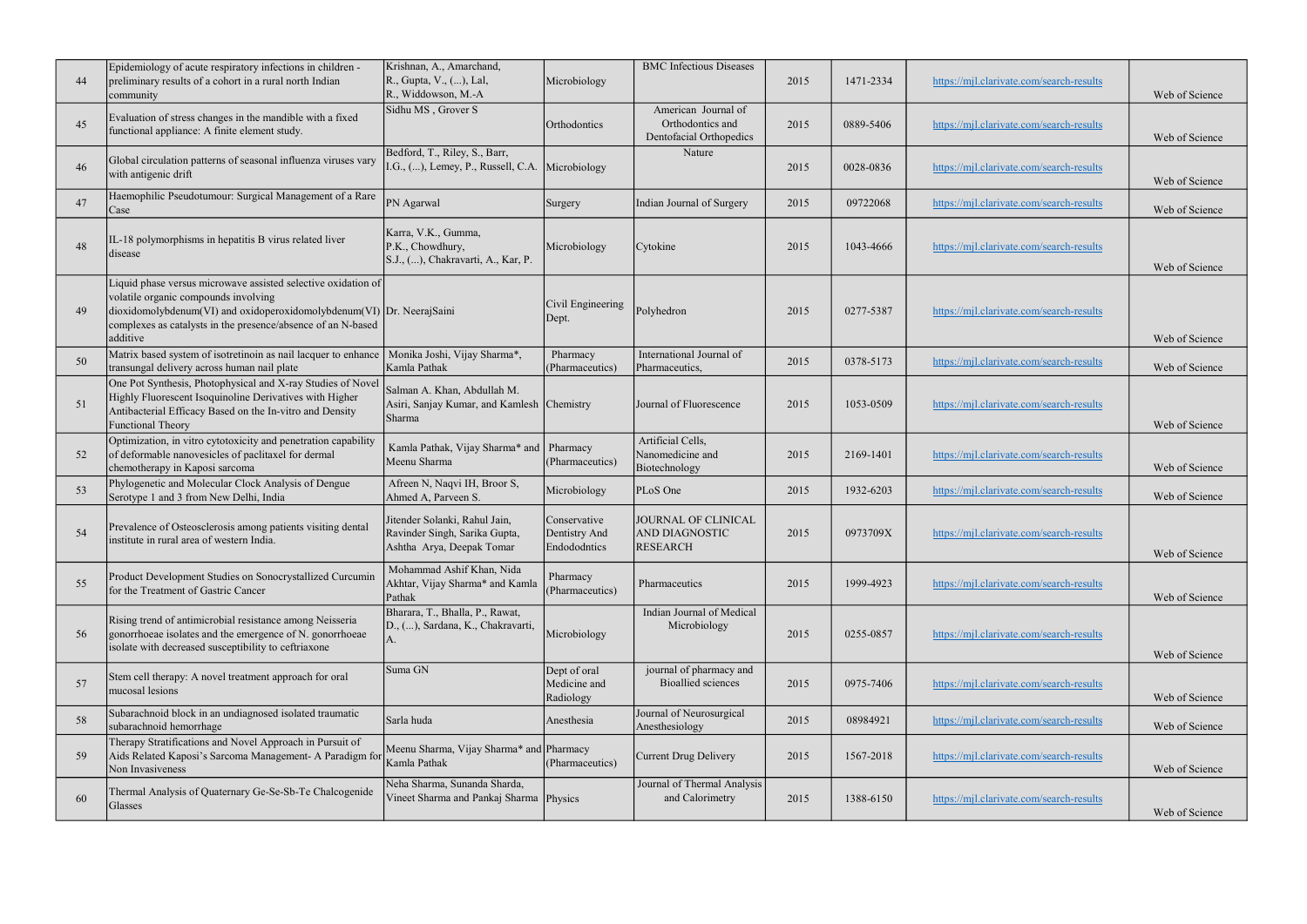| 61 | Three-Dimensional Evaluation of Pharyngeal Airway in<br>complete unilateral Cleft individuals and normally growing<br>individuals using Cone Beam Computed Tomography.                                                                                              | Sidhu MS, Grover S, Prabhakar M Orthodontics                                          |                                                           | Cleft Palate - Craniofacial<br>Journal          | 2015 | 10556656  | https://mjl.clarivate.com/search-results | Web of Science |
|----|---------------------------------------------------------------------------------------------------------------------------------------------------------------------------------------------------------------------------------------------------------------------|---------------------------------------------------------------------------------------|-----------------------------------------------------------|-------------------------------------------------|------|-----------|------------------------------------------|----------------|
| 62 | Unusually large erupted complex odontoma: A rare case<br>report                                                                                                                                                                                                     | Suma GN                                                                               | Dept of oral<br>Medicine and<br>Radiology                 | Imaging science in Dentistry                    | 2015 | 2233-7822 | https://mjl.clarivate.com/search-results | Web of Science |
| 63 | A study on gender-related differences in laboratory<br>characteristics of dengue fever                                                                                                                                                                              | Chakravarti, A., Roy, P., Malik,<br>S., Siddiqui, O., Thakur, P.                      | Microbiology                                              | Indian Journal of Medical<br>Microbiology       | 2016 | 0255-0857 | https://mjl.clarivate.com/search-results | Web of Science |
| 64 | Aetiology, outcomes & predictors of mortality in acute<br>respiratory distress syndrome from a tertiary care centre in<br>North India                                                                                                                               | Sharma, S.K., Gupta, A., Biswas,<br>A., (), Soneja, M., Broor, S.                     | Microbiology                                              | Indian Journal of Medical<br>Research           | 2016 | 0971-5916 | https://mjl.clarivate.com/search-results | Web of Science |
| 65 | Anticariogenic Activity of Black Tea - An Invivo Study                                                                                                                                                                                                              | Arya V, Taneja L, Srivastava<br>A, Nandlal S                                          | Department of<br>Pediatric and<br>Preventive<br>Dentistry | Journal of Clinical and<br>Diagnostic Research  | 2016 | 0973709X  | https://mjl.clarivate.com/search-results | Web of Science |
| 66 | Assessment of aerosols optical properties and radiative<br>forcing over an Urban site in North-Western India                                                                                                                                                        | Vikram Mor, Rajesh Dhankhar, S<br>D. Attri, V. K. Soni, M. Sateesh &<br>Kanika Taneja | Environmental<br>Science                                  | Environmental Technology                        | 2016 | 0959-3330 | https://mjl.clarivate.com/search-results | Web of Science |
| 67 | Biophysical characterization of G protein ectodomain of<br>group B human respiratory syncytial virus from E. coli                                                                                                                                                   | Khan, W.H., Srungaram,<br>V.L.N.R., Islam, A., (), Broor,<br>S., Parveen, S.          | Microbiology                                              | Preparative Biochemistry<br>and Biotechnology   | 2016 | 1082-6068 | https://mjl.clarivate.com/search-results | Web of Science |
| 68 | Chikungunya virus: recent advances in epidemiology, host<br>pathogen interaction and vaccine strategies                                                                                                                                                             | Deeba, F., Islam, A., Kazim,<br>S.N., (), Ahmed, A., Parveen, S.                      | Microbiology                                              | Pathogens and disease                           | 2016 | 2049-632X | https://mjl.clarivate.com/search-results | Web of Science |
| 69 | Clinical and Radiographic Examination of Endoscopically<br>Controlled Indirect Sinus Lift: An In vivo Study.                                                                                                                                                        | Phogat S                                                                              | CS                                                        | PROSTHODONTI Newyork State dental<br>journal    | 2016 | 00287571  | https://mjl.clarivate.com/search-results | Web of Science |
| 70 | Comparative Evaluation of Mental Incisal Nerve Block,<br>Inferior Alveolar Nerve Block, and Their Combination on the Aggarwal, V., Singla, M., Miglani,<br>Anesthetic Success Rate in Symptomatic Mandibular<br>Premolars: A Randomized Double-blind Clinical Trial | S., Kohli, S.                                                                         | Conservative<br>Dentistry And<br>Endododntics             | Journal of Endodontics                          | 2016 | 0099-2399 | https://mjl.clarivate.com/search-results | Web of Science |
| 71 | Comparison of multiplex RT-PCR and real-time HybProbe<br>assay for serotyping of dengue virus using reference strains<br>and clinical samples from India                                                                                                            | Chakravarti, A., Chauhan,<br>M.S., Banerjee, S., Roy, P.                              | Microbiology                                              | Indian Journal of Pathology<br>and Microbiology | 2016 | 0377-4929 | https://mjl.clarivate.com/search-results | Web of Science |
| 72 | Cone beam Computed Tomography Volumetric Analysis and<br>Comparison of dentin Structure Loss after retrieval of<br>Separated Instrument by using Ultrasonic EMS and ProUltra<br>tips.                                                                               | Garg H., Grewal M.S.,                                                                 | Conservative<br>Dentistry And<br>Endododntics             | Journal of Endodontics                          | 2016 | 0099-2399 | https://mjl.clarivate.com/search-results | Web of Science |
| 73 | Correlation of Cyfra 21-1 levels in saliva and serum with<br>CK19 mRNA expression in oral squamous cell carcinoma                                                                                                                                                   | Malhotra, R., Urs,<br>A.B., Chakravarti, A., (), Gupta,<br>V.K., Mahajan, B.          | Microbiology                                              | <b>Tumor Biology</b>                            | 2016 | 1010-4283 | https://mjl.clarivate.com/search-results | Web of Science |
| 74 | Deaths due to Accidental Air Conditioner Compressor<br>Explosion": A Case Series                                                                                                                                                                                    | Behera C, Bodwal J, Sikary AK,<br>Chauhan MS, Bijarnia M                              | Forensic Medicine                                         | journal of forensic sciences                    | 2016 | 0022-1198 | https://mjl.clarivate.com/search-results | Web of Science |
| 75 | Effect of Hydrogen Bond Formation/ Replacement on<br>Solubility Characteristics, Gastric Permeation and<br>Pharmacokinetics of Curcumin by Application of Powder<br>Solution Technology                                                                             | Vijay Sharma* and Kamla Pathak                                                        | Pharmacy<br>(Pharmaceutics)                               | Acta Pharmaceutica Sinica                       | 2016 | 2211-3835 | https://mjl.clarivate.com/search-results | Web of Science |
| 76 | Evolutionary Analysis of Dengue Serotype 2 Viruses Using<br>Phylogenetic and Bayesian Methods from New Delhi, India                                                                                                                                                 | Afreen, N., Naqvi, I.H., Broor,<br>S., (), Kumar, M., Parveen, S.                     | Microbiology                                              | PLoS Neglected Tropical<br>Diseases             | 2016 | 1935-2735 | https://mjl.clarivate.com/search-results | Web of Science |
| 77 | Global Role and Burden of Influenza in Pediatric Respiratory<br>Hospitalizations, 1982-2012: A Systematic Analysis                                                                                                                                                  | Lafond, K.E., Nair, H., Rasooly,<br>M.H., (), Mei, S., Suizan, Z.                     | Microbiology                                              | PLoS Medicine                                   | 2016 | 1549-1277 | https://mjl.clarivate.com/search-results | Web of Science |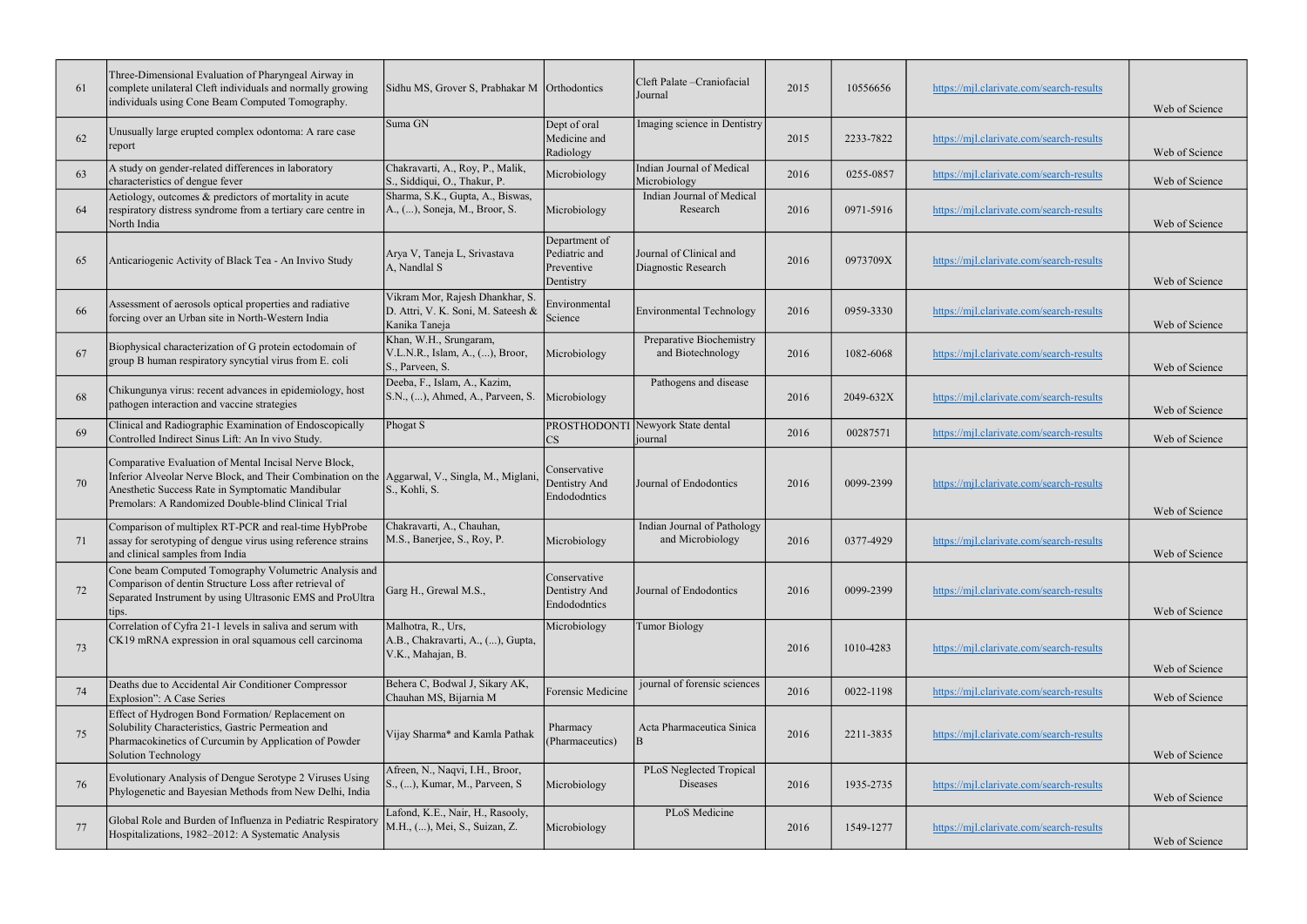| 78 | Interaction of host nucleolin with influenza a virus<br>nucleoprotein in the early phase of infection limits the late<br>viral gene expression                                                                       | Kumar, D., Broor, S., Rajala, M.S.                                                                                                      | Microbiology                | PLoS ONE                                            | 2016 | 1932-6203 | https://mjl.clarivate.com/search-results | Web of Science |
|----|----------------------------------------------------------------------------------------------------------------------------------------------------------------------------------------------------------------------|-----------------------------------------------------------------------------------------------------------------------------------------|-----------------------------|-----------------------------------------------------|------|-----------|------------------------------------------|----------------|
| 79 | Microwave Assisted Nickel Catalyzed One Pot Synthesis of 2<br>4, 5-Trisubstituted<br>Imidazoles                                                                                                                      | Tejpal Singh Chundawat, Nutan<br>Sharma, Poonam Kumari and<br>Sunita Bhagat                                                             | Chemistry                   | Synlett                                             | 2016 | 0936-5214 | https://mjl.clarivate.com/search-results | Web of Science |
| 80 | Multi drug resistance and Extended Spectrum Beta<br>Lactamases in clinical isolates of Shigella: A study from New<br>Delhi, India                                                                                    | Aggarwal, P., Uppal, B., Ghosh,<br>R., (), Jha, A.K., Rajeshwari, K.                                                                    | Microbiology                | Travel Medicine and<br><b>Infectious Disease</b>    | 2016 | 14778939  | https://mjl.clarivate.com/search-results | Web of Science |
| 81 | Nail Psoriasis: An updated review of clinical reports on<br>therapy and formulation aspects for topical delivery                                                                                                     | Monika Joshi, Vijay Sharma*,<br>Kamla Pathak                                                                                            | Pharmacy<br>(Pharmaceutics) | Journal of Drug Delivery<br>Science and Technology  | 2016 | 1773-2247 | https://mjl.clarivate.com/search-results | Web of Science |
| 82 | Pilosebaceous Targeting by Isotretenoin Loaded Invasomal<br>Gel for the Treatment of Eosinophilic Pustular Folliculitis:<br>Optimization, efficacy and cellular analysis                                             | Mohit Dwivedi, Vijay Sharma*<br>and Kamla Pathak                                                                                        | Pharmacy<br>(Pharmaceutics) | Drug Development and<br><b>Industrial Pharmacy</b>  | 2016 | 0363-9045 | https://mjl.clarivate.com/search-results | Web of Science |
| 83 | Prevalence and distribution of Chlamydia trachomatis<br>genovars in Indian infertile patients: a pilot study.                                                                                                        | Rawre J, Dhawan B, Malhotra N,<br>Sreenivas V, Broor S, Chaudhry R                                                                      | Microbiology                | APMIS.                                              | 2016 | 09034641  | https://mjl.clarivate.com/search-results | Web of Science |
| 84 | Recent developments on the optical properties of thin films o<br>chalcogenide glasses.                                                                                                                               | Pankaj Sharma, Neha Sharma,<br>Sunanda Sharda, S C Katyal and<br>Vineet Sharma                                                          | Physics                     | Progress in Solid State<br>Chemistry                | 2016 | 00796786  | https://mjl.clarivate.com/search-results | Web of Science |
| 85 | Serum microRNA-21 expression as a prognostic and<br>therapeutic biomarker for breast cancer patients                                                                                                                 | Yadav P, Mirza M, Nandi K, Jain<br>SK, Kaza RC, Khurana N, Ray<br>PC, Saxena A.                                                         | Biochemistry                | <b>Tumor Biology</b>                                | 2016 | 1010-4283 | https://mjl.clarivate.com/search-results | Web of Science |
| 86 | Spatial Mapping of Uranium In Groundwater And Risk<br>Assessment Around An Atomic Power Station In India                                                                                                             | Manbir Singh, V.K. Garg, Y.P.<br>Gautam, A. Kumar                                                                                       | Environmental<br>Science    | Environmental Engineering<br>and Management Journal | 2016 | 1582-9596 | https://mjl.clarivate.com/search-results | Web of Science |
| 87 | Staphylococcal bullous impetigo in a neonate.                                                                                                                                                                        | Duggal SD, Bharara T, Jena PP,<br>Kumar A, Sharma A, Gur R,<br>Chaudhary S                                                              | Microbiology                | World Journal of Clinical<br>Cases                  | 2016 | 2307-8960 | https://mjl.clarivate.com/search-results | Web of Science |
| 88 | Strategic Synthesis in-vitro Antimicrobial Evaluation of<br>Novel Difluoromethylated 1-(1,3- diphenyl-1H-pyrazol-4-yl)-Sharma, Poonam Kumari and<br>3,3-difluoro-1,3-dihydro-indol-2-ones                            | Tejpal Singh Chundawat, Nutan<br>Sunita Bhagat                                                                                          | Chemistry                   | Medicinal Chemistry<br>Research                     | 2016 | 1054-2523 | https://mjl.clarivate.com/search-results | Web of Science |
| 89 | Study of temperature dependent three component dynamic<br>covalent assembly via Hantzsch reaction catalyzed by dioxido Dr. NeerajSaini<br>and oxidoperoxidomolybdenum(VI) complexes under solvent<br>free conditions |                                                                                                                                         | Civil Engineering<br>Dept.  | RSC Advances                                        | 2016 | 2046-2069 | https://mjl.clarivate.com/search-results | Web of Science |
| 90 | Synthesis of novel fluorinated multisubstituted pyrimidines<br>and 1,5-benzodiazepines via fluorinated N,S-acetals                                                                                                   | Nutan Sharma, Tejpal Singh<br>Chundawat, Subhash Chandra<br>Mohapatra, Sunita Bhagat                                                    | Chemistry                   | Synthesis                                           | 2016 | 0039-7881 | https://mjl.clarivate.com/search-results | Web of Science |
| 91 | Thyroid profile and iron metabolism: Mutual relationship in<br>hypothyroidism                                                                                                                                        | Kiran Dahiya*, Monica Verma,<br>Rakesh Dhankhar, Veena Singh<br>Ghalaut, PS Ghalaut, Ashuma<br>Sachdeva, Isha Malik and Rajesh<br>Kumar | General Medicine            | <b>Biomedical Research</b>                          | 2016 | 0970-938X | https://mjl.clarivate.com/search-results | Web of Science |
| 92 | A Review on Pf-PFT Inhibitors as Antimalarial Drug Targets   Kamlesh Sharma                                                                                                                                          |                                                                                                                                         | Chemistry                   | Current Drug Targets                                | 2017 | 1389-4501 | https://mjl.clarivate.com/search-results | Web of Science |
| 93 | Association of interleukin-2, -4 and -10 with dengue severity                                                                                                                                                        | Abhishek, K.S., Chakravarti,<br>A., Baveja, C.P., (), Siddiqui,<br>O., Kumar, S.                                                        | Microbiology                | Indian Journal of Pathology<br>and Microbiology     | 2017 | 03774929  | https://mjl.clarivate.com/search-results | Web of Science |
| 94 | Ayurgenomics for stratified medicine: TRISUTRA<br>consortium initiative across ethnically and geographically<br>diverse Indian populations.                                                                          | Prasher B, Varma B, Kumar<br>A, Khuntia BK, Pandey R, Narang<br>A, Tiwari P, Kutum R, Guin<br>D, Kukreti R, Dash D                      | <b>FIMS</b>                 | Journal of<br>Ethnopharmacology.                    | 2017 | 0378-8741 | https://mjl.clarivate.com/search-results | Web of Science |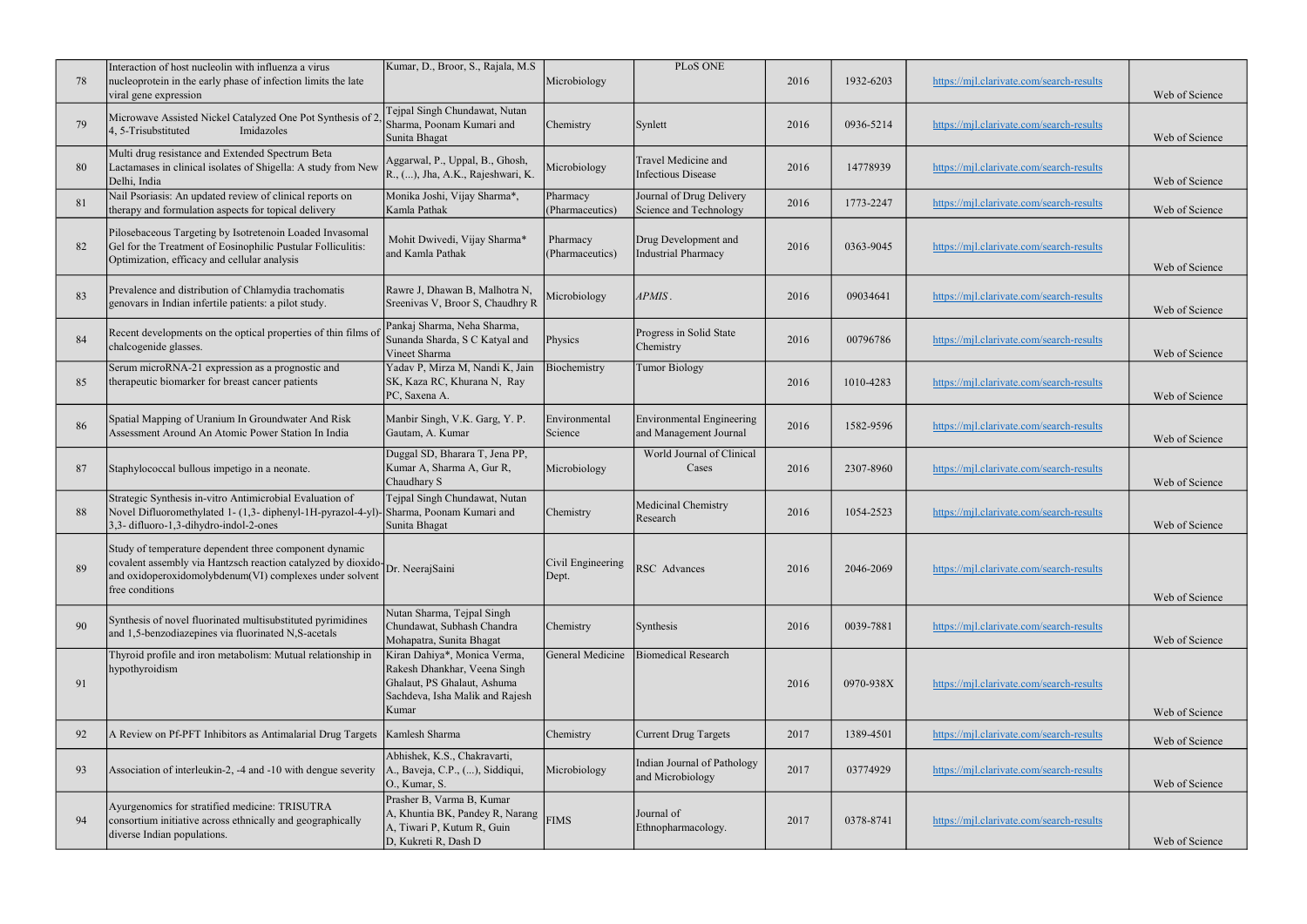| 95  | Chronic uveitis following neodymium-doped yttrium<br>aluminum garnet laser peripheral iridotomy                                                                                                                                                           | Sc Sharma                                                                                                                                                                                                                                                                                                                                           | Orthopaedics                                  | Journal of Glaucoma                                                           | 2017 | 10570829  | https://mjl.clarivate.com/search-results | Web of Science |
|-----|-----------------------------------------------------------------------------------------------------------------------------------------------------------------------------------------------------------------------------------------------------------|-----------------------------------------------------------------------------------------------------------------------------------------------------------------------------------------------------------------------------------------------------------------------------------------------------------------------------------------------------|-----------------------------------------------|-------------------------------------------------------------------------------|------|-----------|------------------------------------------|----------------|
| 96  | Cluster analysis of aerosol properties retrieved from a sky-<br>radiometer over a coastal site: Thiruvananthapuram, India                                                                                                                                 | M. Sateesh, V.K. Soni, P.V.S.<br>Raju, Vikram Mor                                                                                                                                                                                                                                                                                                   | Environmental<br>Science                      | Atmospheric Pollution<br>Research                                             | 2017 | 1309-1042 | https://mjl.clarivate.com/search-results | Web of Science |
| 97  | Comparative assessment of aerosol optical properties over a<br>mega city and an adjacent urban area in india                                                                                                                                              | Kanika Taneja, S.D. Attri,<br>Shamshad Ahmad, Kafeel Ahmad,<br>V.K. Soni, Vikram Mor, Rajesh<br>Dhankhar                                                                                                                                                                                                                                            | Environmental<br>Science                      | <b>MAUSAM</b>                                                                 | 2017 | 02529416  | https://mjl.clarivate.com/search-results | Web of Science |
| 98  | Comparative evaluation of anesthetic efficacy of 2%<br>lidocaine, 4% articaine, and 0.5% bupivacaine on inferior<br>alveolar nerve block in patients with symptomatic irreversible<br>pulpitis: A prospective, randomized, double-blind clinical<br>trial | Aggarwal, V., Singla, M., Miglani,                                                                                                                                                                                                                                                                                                                  | Conservative<br>Dentistry And<br>Endododntics | Journal of Oral and Facial<br>Pain and Headache                               | 2017 | 2333-0376 | https://mjl.clarivate.com/search-results | Web of Science |
| 99  | Cost of Treatment of Febrile Acute Respiratory Infection<br>(FARI) Among Under-Five Children Attending Health<br>Facilities of Ballabgarh, Haryana                                                                                                        | Purakayastha, D.R., Rai,<br>S.K., Broor, S., Krishnan, A.                                                                                                                                                                                                                                                                                           | Microbiology                                  | Indian Journal of Pediatrics                                                  | 2017 | 0019-5456 | https://mjl.clarivate.com/search-results | Web of Science |
| 100 | Dengue serotype-specific seroprevalence among 5- to 10-year-<br>old children in India: a community-based cross-sectional<br> study                                                                                                                        | Garg, S., Chakravarti, A., Singh,<br>R., (), Ojha, S., Nealon, J.                                                                                                                                                                                                                                                                                   | Microbiology                                  | International Journal of<br><b>Infectious Diseases</b>                        | 2017 | 1201-9712 | https://mjl.clarivate.com/search-results | Web of Science |
| 101 | Design of Compact Flower Shape Dual Notched-Band<br>Monopole Antenna for Extended UWB Wireless Applications Singh, R Kumar and S Kumari                                                                                                                   | Manish Sharma, Y K Awasthi, H                                                                                                                                                                                                                                                                                                                       | Electronics &<br>Communication<br>Engineering | Journal of RF Engineering<br>and Telecommunications<br>(Frequenz, Germany)    | 2017 | 21916349  | https://mjl.clarivate.com/search-results | Web of Science |
| 102 | Design of Compact Planar Triple Band-Notch Monopole<br>Antenna for Ultra-Wideband Applications                                                                                                                                                            | Manish Sharma, YK Awasthi and<br>H. Singh                                                                                                                                                                                                                                                                                                           | Electronics &<br>Communication<br>Engineering | Wireless Personal<br>Communication (Springer,<br>Denmark)                     | 2017 | 09296212  | https://mjl.clarivate.com/search-results | Web of Science |
| 103 | Effect of substrate temperature and annealing on structure,<br>stress and properties of reactively co-sputtered Ni-TiN<br>nanocomposite thin films                                                                                                        | Mukesh Kumar, Rahul Mitra                                                                                                                                                                                                                                                                                                                           | Physics                                       | Thin Solid Films                                                              | 2017 | 0040-6090 | https://mjl.clarivate.com/search-results | Web of Science |
| 104 | Efficient microwave assisted synthesis and computational<br>study of isoxazole Schiff base as an antibacterial agent                                                                                                                                      | Salman A. Khan, Abdullah M.<br>Asiri, & Kamlesh Sharma                                                                                                                                                                                                                                                                                              | Chemistry                                     | Indian Journal of Chemistry -<br>Section B Organic and<br>Medicinal Chemistry | 2017 | 0376-4699 | https://mjl.clarivate.com/search-results | Web of Science |
| 105 | Global, regional, and national disease burden estimates of<br>acute lower respiratory infections due to respiratory syncytial<br>virus in young children in 2015: a systematic review and<br>modelling study                                              | Shi T, McAllister DA, O'Brien KL,<br>Simoes EAF, Madhi SA, Gessner<br>BD, Polack FP, Balsells E, Acacio<br>S, Aguayo C, Alassani I, Ali A,<br>Antonio M, Awasthi S, Awori JO,<br>Azziz-Baumgartner E, Baggett HC<br>Baillie VL, Balmaseda A,<br>Barahona A, Basnet S, Bassat Q,<br>Basualdo W, Bigogo G, Bont L,<br>Breiman RF, Brooks WA, Broor S, | Microbiology                                  | Lancet.                                                                       | 2017 | 01406736  | https://mjl.clarivate.com/search-results | Web of Science |
| 106 | Influence of instrument size and varying electrical resistance<br>of root canal instruments on accuracy of three electronic root<br>canal length measurement devices                                                                                      | Aggarwal, V., Singla, M., Bhasin,<br>S.S.                                                                                                                                                                                                                                                                                                           | Conservative<br>Dentistry And<br>Endododntics | <b>International Endodontic</b><br>Journal                                    | 2017 | 0143-2885 | https://mjl.clarivate.com/search-results | Web of Science |
| 107 | Isolation of Salmonella Typhi from high vaginal swab in a<br>case of septic abortion                                                                                                                                                                      | Jena PP, Duggal SD, Kumar A,<br>Bharara T, Sharma A, Gur R                                                                                                                                                                                                                                                                                          | Microbiology                                  | Indian J Med Micobiol                                                         | 2017 | 0255-0857 | https://mjl.clarivate.com/search-results | Web of Science |
| 108 | Lining prefabricated dowel(s) with fibre reinforced resin<br>composite                                                                                                                                                                                    | Aggarwal, V., Singla, M.,                                                                                                                                                                                                                                                                                                                           | Conservative<br>Dentistry And<br>Endododntics | Australian Endodontic<br>Journal                                              | 2017 | 1747-4477 | https://mjl.clarivate.com/search-results | Web of Science |
| 109 | Management of Oromandibular Dystonia: A Case Report and<br>Literature Update.                                                                                                                                                                             | Suma GN, Adrita Nag                                                                                                                                                                                                                                                                                                                                 | Dept of oral<br>Medicine and<br>Radiology     | Case Reports in Dentistry                                                     | 2017 | 2090-6447 | https://mjl.clarivate.com/search-results | Web of Science |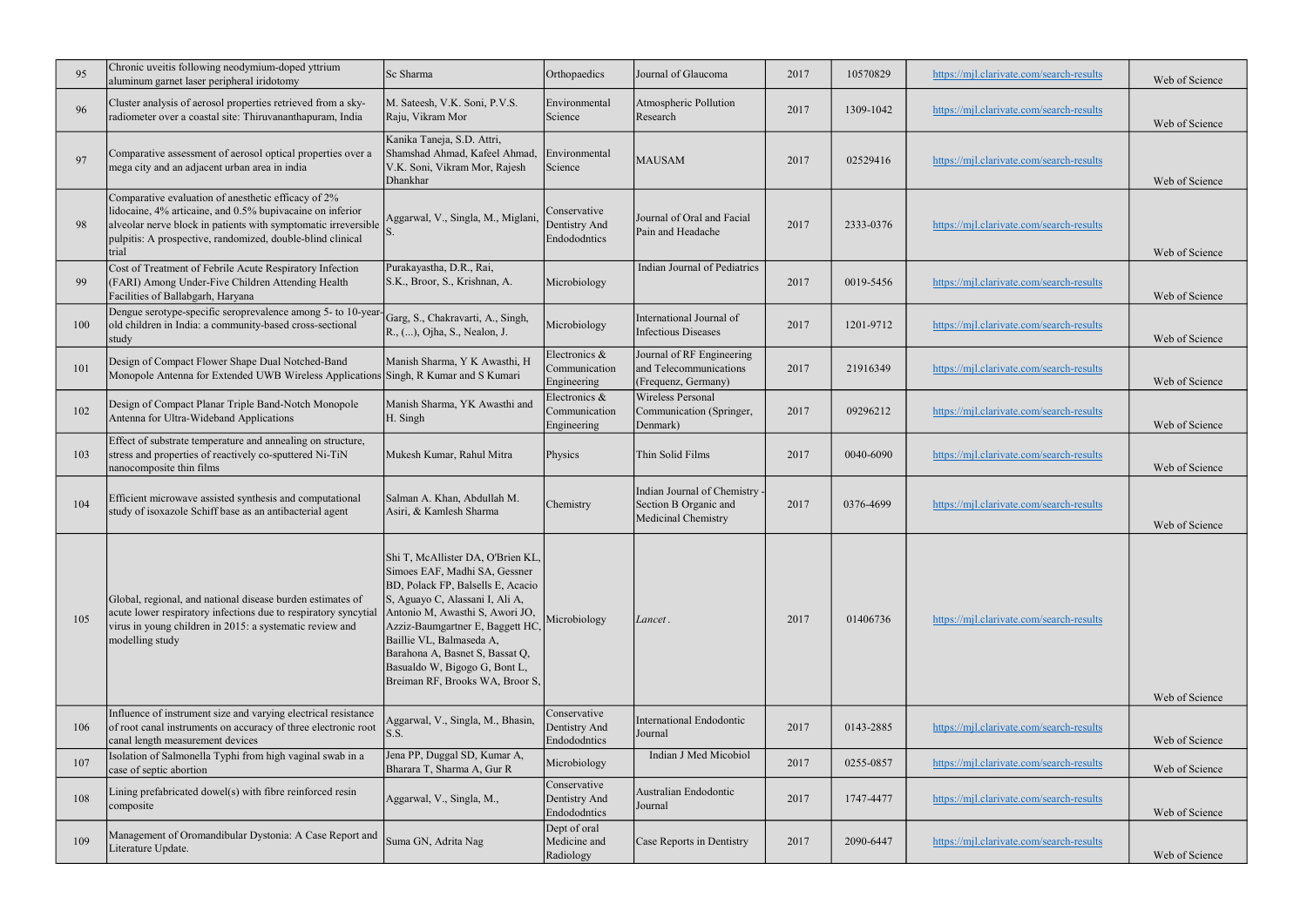| 110 | Multistep synthesis of fluorine-substituted pyrazolopyrimidine Asiri, R. M. Rahman, Shaaban A.<br>derivatives with higher antibacterial efficacy based on in vitro Elroby, Faisal M. S. Aqlan,<br>molecular docking and Density Functional Theory | Salman A. Khan, Abdullah M.<br>Mohmmad Y. Wani, and Kamlesh<br>Sharma                                                   | Chemistry                                     | Journal of Heterocyclic<br>Chemistry                                                           | 2017 | 0022-152X | https://mjl.clarivate.com/search-results | Web of Science |
|-----|---------------------------------------------------------------------------------------------------------------------------------------------------------------------------------------------------------------------------------------------------|-------------------------------------------------------------------------------------------------------------------------|-----------------------------------------------|------------------------------------------------------------------------------------------------|------|-----------|------------------------------------------|----------------|
| 111 | Occurrence of co-infection with dengue viruses during 2014<br>in New Delhi, India                                                                                                                                                                 | Tazeen, A., Afreen, N., Abdullah,<br>M., (), Ahmed, A., Parveen, S.                                                     | Microbiology                                  | Epidemiology and Infection                                                                     | 2017 | 0950-2688 | https://mjl.clarivate.com/search-results | Web of Science |
| 112 | Optical properties of novel environmentally benign<br>biologically active ferrocenyl substituted chromophores: A<br>detailed insight via experimental and theoretical approach                                                                    | Salman A. Khan, Abdullah M.<br>Asiri, Najat Saeed M. Al-Ghamdi,<br>Mohie E.M. Zayed, Kamlesh<br>Sharma, Humaira Parveen | Chemistry                                     | Journal of Molecular<br>Structure                                                              | 2017 | 0022-2860 | https://mjl.clarivate.com/search-results | Web of Science |
| 113 | Planar High Rejection Dual Band-Notch UWB Antenna with<br>X & Ku-Bands Wireless Applications                                                                                                                                                      | Manish Sharma, YK Awasthi and<br>H. Singh                                                                               | Electronics &<br>Communication<br>Engineering | International Journal of<br>Microwave and<br>Technologies (Cambridge<br>University Press, USA) | 2017 | 1759-0787 | https://mjl.clarivate.com/search-results | Web of Science |
| 114 | Recent Advances in Development of GPR40 Modulators<br>(FFA1/FFAR1): An Emerging Target for Type 2 diabetes                                                                                                                                        | ', Nutan Sharma, Tejpal Singh<br>Chundawat, Sunita Bhagat                                                               | Chemistry                                     | Mini Reviews in Medicinal<br>Chemistry                                                         | 2017 | 1389-5575 | https://mjl.clarivate.com/search-results | Web of Science |
| 115 | Results of endonasal dacryocystorhinostomy in pediatric<br>patients                                                                                                                                                                               | A K KHURANA                                                                                                             | Opthalmology                                  | Ear, Nose and Throat<br>Journal                                                                | 2017 | 0145-5613 | https://mjl.clarivate.com/search-results | Web of Science |
| 116 | An application of Genetic Algorithm in an inventory model<br>for single deteriorating item with variable demand dependent<br>on marketing strategy and displayed stock level                                                                      | Vinti Dhaka, Ali Akbar Shaikh,<br>A.K. Bhunia, Sarla Pareek,<br>Leopoldo Eduardo Cárdenas-<br>Barrón                    | Mathematics                                   | Scientica Iranic                                                                               | 2018 | 1026-3098 | https://mjl.clarivate.com/search-results | Web of Science |
| 117 | An in vitro study to evaluate and compare the surface<br>roughness in heat-cured denture-based resin and injection-<br>molded resin system as affected by two commercially<br>available denture cleansers                                         | yadav b                                                                                                                 | Prosthodontics                                | The journal of indian<br>prosthodontic society                                                 | 2018 | 0972-4052 | https://mjl.clarivate.com/search-results | Web of Science |
| 118 | Antibiotic Susceptibility profile of 'Vibrio cholerae O1<br>Biotype El Tor Serotype Ogawa' outbreak in North Delhi,<br>India                                                                                                                      | Jena P, Gur R, Sharma A, Duggal<br>S, Bharara T                                                                         | Microbiology                                  | India. J Pediatric Infec<br>Disease                                                            | 2018 | 1305-7707 | https://mjl.clarivate.com/search-results | Web of Science |
| 119 | BA9 lineage of respiratory syncytial virus from across the<br>globe and its evolutionary dynamics                                                                                                                                                 | Haider, M.S.H., Khan,<br>W.H., Deeba, F., (), Broor,<br>S., Parveen, S.                                                 | Microbiology                                  | PLoS ONE                                                                                       | 2018 | 1932-6203 | https://mjl.clarivate.com/search-results | Web of Science |
| 120 | Concordant association validates MGMT methylation and<br>protein expression as favorable prognostic factors in glioma<br>patients on alkylating chemotherapy (Temozolomide)                                                                       | Parveen Shah                                                                                                            | Pathology                                     | Scientific Reports                                                                             | 2018 | 2045-2322 | https://mjl.clarivate.com/search-results | Web of Science |
| 121 | Confronting Penetration Threshold via Fluidic Terpenoid<br>Nanovesicles                                                                                                                                                                           | Kamla Pathak, Ankur Vaidya and<br>Vijay Sharma*                                                                         | Pharmacy<br>(Pharmaceutics)                   | Current Drug Delivery                                                                          | 2018 | 1567-2018 | https://mjl.clarivate.com/search-results | Web of Science |
| 122 | Dental Pulp Status of Posterior Teeth in Patients with Oral<br>and Oropharyngeal Cancer Treated with Radiotherapy: 1-year<br>Follow-up                                                                                                            | Gupta, N., Grewal, M.S., Gairola,<br>M., Grewal, S., Ahlawat, P.                                                        | Cons and endo                                 | Journal of Endodontics                                                                         | 2018 | 0099-2399 | https://mjl.clarivate.com/search-results | Web of Science |
| 123 | Estimation of community-level influenza-associated illness in<br>a low resource rural setting in India                                                                                                                                            | Saha, S., Gupta, V., Dawood,<br>F.S., (), Rai, S.K., Krishnan, A.                                                       | Microbiology                                  | PLoS ONE                                                                                       | 2018 | 1932-6203 | https://mjl.clarivate.com/search-results | Web of Science |
| 124 | Fabrication of conventional complete denture in resorbed<br>mandibular ridge with deficient keratinized mucosa using free<br>gingival graft                                                                                                       | Vigarniya, M.M., Gulia,<br>S., Sheokand, V., Dabas, N.                                                                  | Prosthodontics                                | Journal of Clini ical and<br>Diagnostic Research                                               | 2018 | 0973-709X | https://mjl.clarivate.com/search-results | Web of Science |
| 125 | Global distribution of NA1 genotype of respiratory syncytial<br>virus and its evolutionary dynamics assessed from the past<br>11 years                                                                                                            | Haider, M.S.H., Deeba, F., Khan,<br>W.H., (), Dohare, R., Parveen, S. Microbiology                                      |                                               | Infection, Genetics and<br>Evolution                                                           | 2018 | 1567-1348 | https://mjl.clarivate.com/search-results | Web of Science |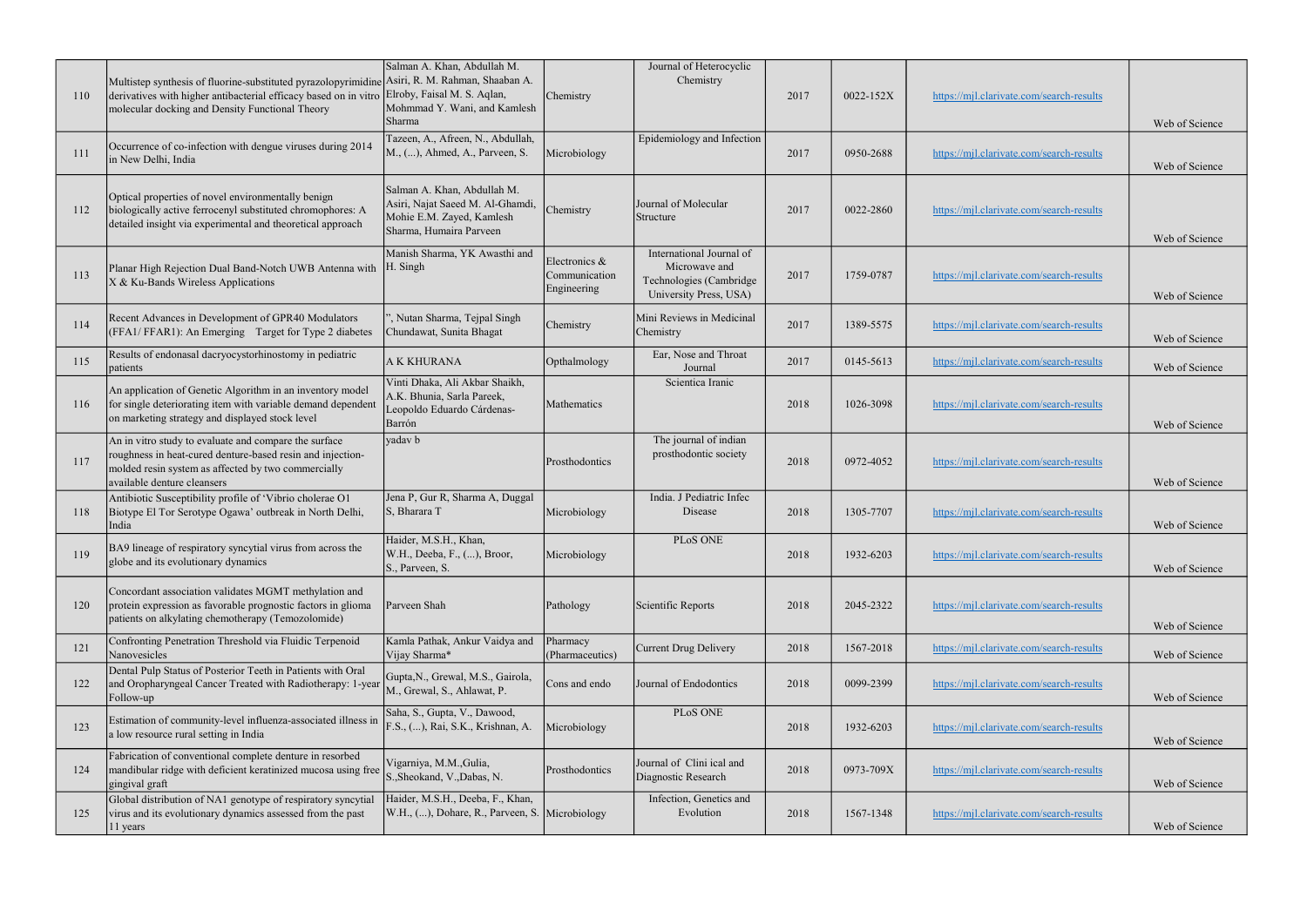| 126  | Green synthesis of fluorescent N,O-chelating hydrazone<br>Schiff base for multi-analyte sensing in $Cu2+, F-$ and $CN-$<br>10 <sub>ns</sub>                                                        | Dr. Neeraj Saini                                                                                         | Civil Engineering<br>Dept.                    | Journal of Photochemistry<br>and Photobiology A:<br>Chemistry               | 2018                                 | 1010-6030                    | https://mjl.clarivate.com/search-results                                                      | Web of Science                   |
|------|----------------------------------------------------------------------------------------------------------------------------------------------------------------------------------------------------|----------------------------------------------------------------------------------------------------------|-----------------------------------------------|-----------------------------------------------------------------------------|--------------------------------------|------------------------------|-----------------------------------------------------------------------------------------------|----------------------------------|
| 127  | Molecular characterisation of Staphylococcus aureus using<br>spa typing as a diagnostic tool in Haryana, India                                                                                     | Singh, G., Broor, S., Agarwal, P.                                                                        | Microbiology                                  | Indian Journal of Medical<br>Microbiology                                   | 2018                                 | 0255-0857                    | https://mjl.clarivate.com/search-results                                                      | Web of Science                   |
| 128  | Nonlinear coupling of Langmuir and electron acoustic waves<br>in a viscous plasma                                                                                                                  | Manjistha Dutta, Nikhil<br>Chakrabarti, Manoranjan Khan                                                  | Physics                                       | Physics of Plasmas                                                          | 2018                                 | 1070-664X                    | https://mjl.clarivate.com/search-results                                                      | Web of Science                   |
| 129  | Respiratory syncytial virus infections in India: Epidemiology<br>and need for vaccine                                                                                                              | Shobha Broor                                                                                             | Microbiology                                  | Indian Journal of Medical<br>Microbiology                                   | 2018                                 | 0255-0857                    | https://mjl.clarivate.com/search-results                                                      | Web of Science                   |
| 130  | Sudden death due to an invasive mole in a young<br>primigravida: Precipitous presentation masquerading the<br>natural manner                                                                       | Mohit Chauhan, C Behera,<br>Sreenivas Madireddy, Shramana<br>Mandal, Sunil Kumar Khanna                  | Forensic Medicine                             | Medicine Science & the Law                                                  | 2018                                 | 0025-8024                    | https://mjl.clarivate.com/search-results                                                      | Web of Science                   |
| 131  | Superwideband Monopole Reconfigurable antenna with triple<br>band notched characteristics for numerous applications in<br>Wireless                                                                 | S. Singh, R. Varma and Manish<br>Sharma                                                                  | Electronics &<br>Communication<br>Engineering | Wireless Personal<br>Communication (Springer,<br>Denmark)                   | 2018                                 | 09296212                     | https://mjl.clarivate.com/search-results                                                      | Web of Science                   |
| 132  | Superwideband Triple Notch Monopole Antenna for Multiple<br><b>Wireless Applications</b>                                                                                                           | Manish Sharma                                                                                            | Electronics &<br>Communication<br>Engineering | Wireless Personal<br>Communication (Springer,<br>Denmark)                   | 2018                                 | 09296212                     | https://mjl.clarivate.com/search-results                                                      | Web of Science                   |
| 133  | Utility of FNAC in dermatological manifestations of<br>metastatic cancer with the review of the literature                                                                                         | PN Agarwal                                                                                               | Surgery                                       | Journal of Cytology                                                         | 2018                                 | 09709371                     | https://mjl.clarivate.com/search-results                                                      | Web of Science                   |
| 134  | Carbohydrate-to-hydrogen production technologies: A mini-<br>review                                                                                                                                | Kamlesh Sharma                                                                                           | Chemistry                                     | Renewable and Sustainable<br>Energy Reviews                                 | 2019                                 | 1364-0321                    | https://mjl.clarivate.com/search-results                                                      | Web of Science                   |
| 135  | Compact multiband planar monopole antenna for Bluetooth,<br>LTE, and reconfigurable UWB applications including X-band<br>and Ku-band wireless communications                                       | M. Sharma, YK Awasthi& H.<br>Singh                                                                       | ECE                                           | International Journal of RF<br>and Microwave Computer-<br>Aided Engineering | 2019                                 | 1096-4290                    | https://mjl.clarivate.com/search-results                                                      | Web of Science                   |
| 136  | Efficacy of Articaine Versus Lidocaine Administered as<br>Supplementary Intraligamentary Injection after a Failed<br>Inferior Alveolar Nerve Block: A Randomized Double-blind<br>Study             | Aggarwal, V., Singla, M., Miglani,<br>S., Kohli, S.                                                      | Cons and endo                                 | Journal of Endodontics                                                      | 2019                                 | 0099-2399                    | https://mjl.clarivate.com/search-results                                                      | Web of Science                   |
| 137  | Microwave-assisted synthesis, characterization, and Density<br>Functional Theory study of biologically active ferrocenyl<br>bis-pyrazoline and bis-pyrimidine as organometallic<br>macromolecules. | Salman A. Khan, Abdullah M.<br>Asiri, Mohie E.M. Zayed, Humaira<br>Parveen, FMS Aqlan, Kamlesh<br>Sharma | Chemistry                                     | Journal of Heterocyclic<br>Chemistry                                        | 2019                                 | 0022152X                     | https://mjl.clarivate.com/search-results                                                      | Web of Science                   |
| 138  | Superwideband Monopole Reconfigurable Antenna with<br>Triple Notched Band Characteristics for Numerous<br>Applications in Wireless System                                                          | S. Singh, R. Varma, M. Sharma<br>&Shakir                                                                 | ECE                                           | Wireless Personal<br>Communication                                          | 2019                                 | 0929-6212                    | https://mjl.clarivate.com/search-results                                                      | Web of Science                   |
| 139  | The anterolateral ligament of the knee: Descriptive anatomy<br>and clinical correlation                                                                                                            | Naresh Chand Arora                                                                                       | Orthopedics                                   | Indian Journal of<br>Orthopaedics                                           | 2019                                 | 00195413                     | https://mjl.clarivate.com/search-results                                                      | Web of Science                   |
| 140  | Unraveling the mechanism of tricyclic bis-spiroketal<br>formation from diyne diol by DFT study                                                                                                     | Kamlesh Sharma                                                                                           | Chemistry                                     | Letters in Organic Chemistry                                                | 2019                                 | 1570-1786                    | https://mjl.clarivate.com/search-results                                                      | Web of Science                   |
|      |                                                                                                                                                                                                    |                                                                                                          |                                               | List of Research Papers in UGC-B,C & D list                                 |                                      |                              |                                                                                               |                                  |
| S.No | <b>Title of the Paper</b>                                                                                                                                                                          | Name of the author/s                                                                                     | Department of the<br>teacher                  | <b>Name of the Journal</b>                                                  | <b>Year of</b><br><b>Publication</b> | <b>ISSN</b><br><b>NUMBER</b> | Link of the recognisation in UGC enlistment of<br>the journal                                 | Name of the indexing<br>database |
|      | Adverse drug events in mental disorder in an ambulatory<br>setting                                                                                                                                 | N Kumar, S Sharma, V Kapoor                                                                              | Pharmacology                                  | International journal of<br>applied and basic medical<br>research           | 2015                                 | 2229-516X                    | https://ugccare.unipune.ac.in/Apps1/User/User/V<br>ewDetails?JournalId=101000843&flag=Search  | uge B, C $&$ D list              |
| 2    | Three dimensional evaluation of Pharangeal airways in<br>individuals with varying growth pattern using Cone beam<br>computed tomography                                                            | Sidhu MS. Grover S, Prabhakar M                                                                          | Orthodontics                                  | J Indian<br>Orthod Soc.                                                     | 2015                                 | 03015742                     | https://ugccare.unipune.ac.in/Apps1/User/User/Vi<br>ewDetails?JournalId=101001989&flag=Search | uge B, C $&$ D list              |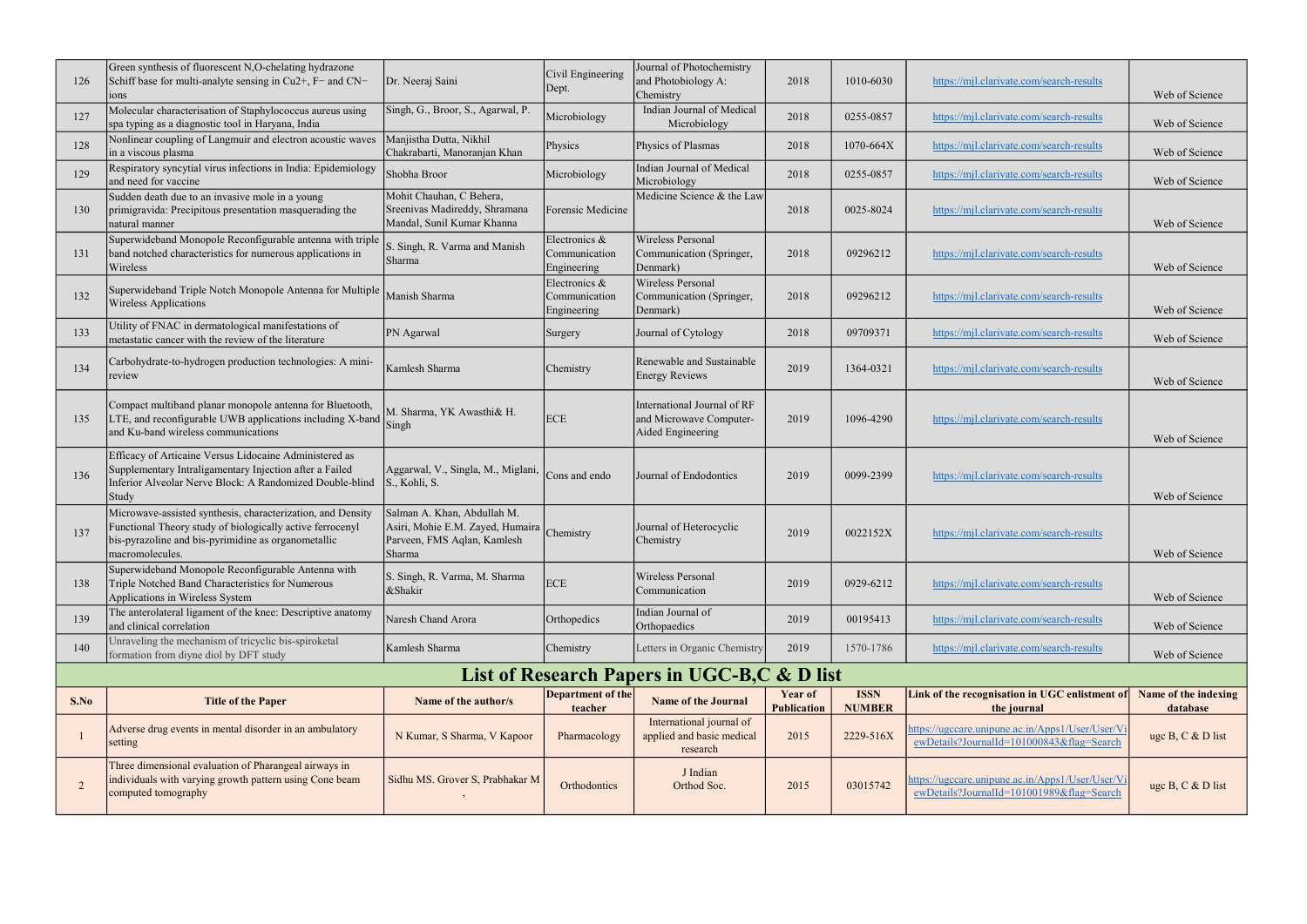| - 3 | Comparative evaluation<br>of efficiency of serum<br>IGF 1, hand wrist<br>radiographs and<br>cervical vertebrae as<br>skeletal maturity indicators.                                          | Sidhu MS, Grover S, Prabhakar M<br>, Malik V                                                                                       | Orthodontics                                  | J Indian<br>Orthod Soc.                                                      | 2015 | 03015742  | https://ugccare.unipune.ac.in/Apps1/User/User/Vi<br>ewDetails?JournalId=101001989&flag=Search | uge B, C & D list   |
|-----|---------------------------------------------------------------------------------------------------------------------------------------------------------------------------------------------|------------------------------------------------------------------------------------------------------------------------------------|-----------------------------------------------|------------------------------------------------------------------------------|------|-----------|-----------------------------------------------------------------------------------------------|---------------------|
|     | Assessment of facial nerve injury with "House and<br>Brackmann facial nerve grading system" in patients of<br>temporomandibular joint ankylosis operated using deep<br>subfascial approach. | Dayashankara Rao JK                                                                                                                | Oral &<br>Maxillofacial<br>surgery            | National journal of<br>maxillofacial surgery                                 | 2015 | 0975-5950 | https://ugccare.unipune.ac.in/Apps1/User/User/Vi<br>ewDetails?JournalId=101002128&flag=Search | uge B, C $&$ D list |
| -5  | An emerging trend: Hookah smoking among youth smokers in<br>Gurgaon, Haryana                                                                                                                | Dr Shourya tandon                                                                                                                  | pcd                                           | Journal of Indian<br><b>Association Of Public</b><br><b>Health Dentistry</b> | 2015 | 23195932  | https://ugccare.unipune.ac.in/Apps1/User/User/Vi<br>ewDetails?JournalId=101000965&flag=Search | uge B, C & D list   |
|     | Prevalence of musculoskeletal disorders among dentists: A<br>pilot cross-sectional survey                                                                                                   | Dr Shourya tandon                                                                                                                  | pcd                                           | Journal of Indian<br><b>Association Of Public</b><br><b>Health Dentistry</b> | 2015 | 23195932  | https://ugccare.unipune.ac.in/Apps1/User/User/V<br>ewDetails?JournalId=101000965&flag=Search  | uge B, C & D list   |
|     | An indicator of dental caries in humans                                                                                                                                                     | Dr Shourya tandon                                                                                                                  | pcd                                           | Journal of Indian<br><b>Association Of Public</b><br><b>Health Dentistry</b> | 2015 | 23195932  | https://ugccare.unipune.ac.in/Apps1/User/User/V<br>ewDetails?JournalId=101000965&flag=Search  | uge B, C $&$ D list |
|     | Cleaning ability of toothbrush with or without the use of<br>dentifrice on debris and plaque removal in hostel inmates<br>aged 20-24 years                                                  | Dr sachin chand                                                                                                                    | <b>PCD</b>                                    | Journal of Indian<br><b>Association Of Public</b><br><b>Health Dentistry</b> | 2015 | 23195932  | nttps://ugccare.unipune.ac.in/Apps1/User/User/Vi<br>ewDetails?JournalId=101000965&flag=Search | uge B, C & D list   |
| -9  | Impact of mothers' oral hygiene knowledge and practice on<br>oral hygiene status of their 12-year-old children                                                                              | Dr sachin chand                                                                                                                    | <b>PCD</b>                                    | Journal of Indian<br><b>Association of Public Health</b><br>Dentistry        | 2015 | 23195932  | https://ugccare.unipune.ac.in/Apps1/User/User/Vi<br>ewDetails?JournalId=101000965&flag=Search | uge B, C & D list   |
| 10  | An emerging trend: Hookah Smoking among youth smokers<br>in Gurgaon, Haryana                                                                                                                | Dr sachin chand                                                                                                                    | <b>PCD</b>                                    | Journal of Indian<br><b>Association of Public Health</b><br>Dentistry        | 2015 | 23195932  | https://ugccare.unipune.ac.in/Apps1/User/User/V<br>ewDetails?JournalId=101000965&flag=Search  | uge B, C & D list   |
| -11 | Studies on Marsilea coromandelina complex population from<br>borawas village of Kota, Rajasthan, (India)                                                                                    | Priyanka Sharma and Nilima<br>Bhardwaj                                                                                             | <b>Botany</b>                                 | Indian fern Journal                                                          | 2015 | 09702741  | https://ugccare.unipune.ac.in/Apps1/User/User/V<br>ewDetails?JournalId=101001266&flag=Search  | uge B, C & D list   |
| 12  | Physician and pharmacist opinion on diabetes mellitus and the<br>most commonly prescribed anti-diabetic drug in various<br>districts of u.p. (west), india                                  | Rastogi Vaibhav*, Kumar Bhaskar,<br>Kumar Deepak, Kumar Arvind,<br>Porwal Mayur, Yadav Pragya,<br>Prasad Neelkant, Rastogi Pallavi | Pharmaceutics                                 | Journal of Drug Delivery<br>and Therapeutics/                                | 2016 | 2250-1177 | https://ugccare.unipune.ac.in/Apps1/User/User/Vi<br>ewDetails?JournalId=101002463&flag=Search | uge B, C & D list   |
| 13  | Radiation Induced Dental Caries; Prevention And Treatment-<br>A Systematic Review                                                                                                           | Gupta N, Pal, Rawat S, Grewal M<br>S, Garg H, Chahuhan D, Ahlawat<br>P, Tandon S, Khurana R                                        | Conservative<br>Dentistry And<br>Endododntics | National Journal of<br>Maxillofacial Surgery                                 | 2016 | 0975-5950 | https://ugccare.unipune.ac.in/Apps1/User/User/Vi<br>ewDetails?JournalId=101002128&flag=Search | uge B, C & D list   |
| 14  | Cone-beam computed tomography evaluation of dental,<br>skeletal, and alveolar bone changes associated with bonded<br>rapid maxillary expansion                                              | Dogra N Sidhu MS, Grover S,<br>Dabas A                                                                                             | Orthodontics                                  | J Indian Orthod Soc.                                                         | 2016 | 03015742  | nttps://ugccare.unipune.ac.in/Apps1/User/User/V<br>ewDetails?JournalId=101001989&flag=Search  | uge B, C $&$ D list |
| 15  | Evaluating the use of octyl-2-cyanoacrylate in unilateral cleft<br>lip repair.                                                                                                              | Dayashankara Rao JK                                                                                                                | Oral and<br>Maxillofacial<br>Surgery          | National journal of<br>maxillofacial surgery                                 | 2016 | 09755950  | https://ugccare.unipune.ac.in/Apps1/User/User/V<br>ewDetails?JournalId=101002128&flag=Search  | uge B, C & D list   |
| 16  | Hemisection: A conservative approach.                                                                                                                                                       | Anshul Arora, Ashtha Arya,<br>Rajnish K Singhal, Rachit Khatana                                                                    | Conservative<br>Dentistry And<br>Endododntics | <b>INDIAN JOURNAL OF</b><br>DENTAL SCIENCES                                  | 2017 | 09764003  | nttps://ugccare.unipune.ac.in/Apps1/User/User/V<br>ewDetails?JournalId=101000813&flag=Search  | uge B, C & D list   |
| -17 | Effects of 2 adhesion boosters on depth of penetration<br>of orthodontic adhesives<br>on fluorosed and<br>normal enamel.: A<br>Confocal microscopic study.                                  | Sidhu MS, Grover S, Dogra N<br>Dabas A                                                                                             | Orthodontics                                  | J Indian Orthod Soc                                                          | 2017 | 03015742  | https://ugccare.unipune.ac.in/Apps1/User/User/Vi<br>ewDetails?JournalId=101001989&flag=Search | uge B, C & D list   |